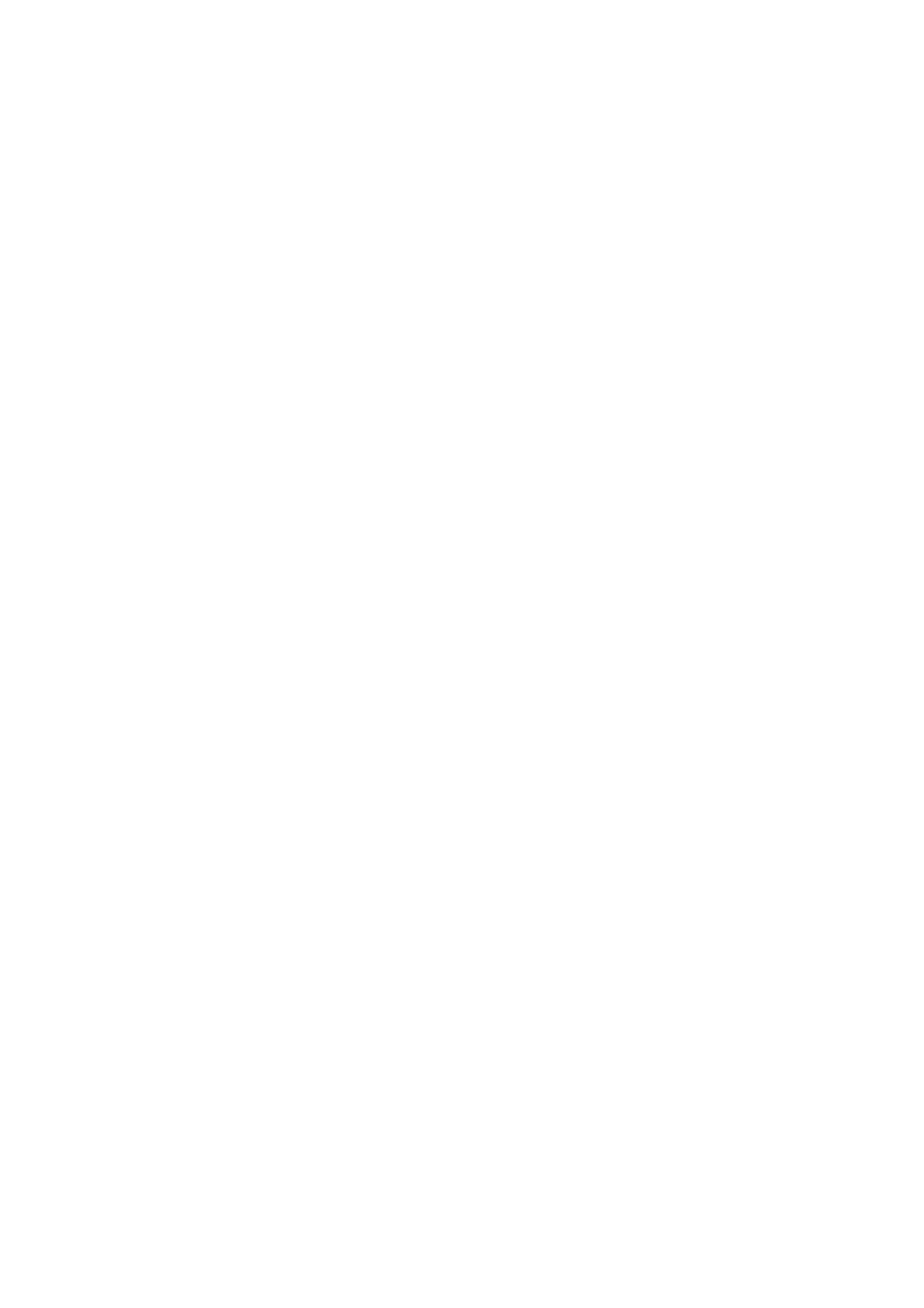(Reprint No. 15)

South Australia

**EVIDENCE ACT 1929**

An Act to consolidate certain Acts relating to evidence.

*This Act is published under the Legislation Revision and Publication Act 2002 and incorporates all amendments in force as at 24 November 2003.*

*Please note—References in the legislation to other legislation or instruments or to titles of bodies or offices are not automatically updated as part of the program for the revision and publication of legislation and therefore may be obsolete.*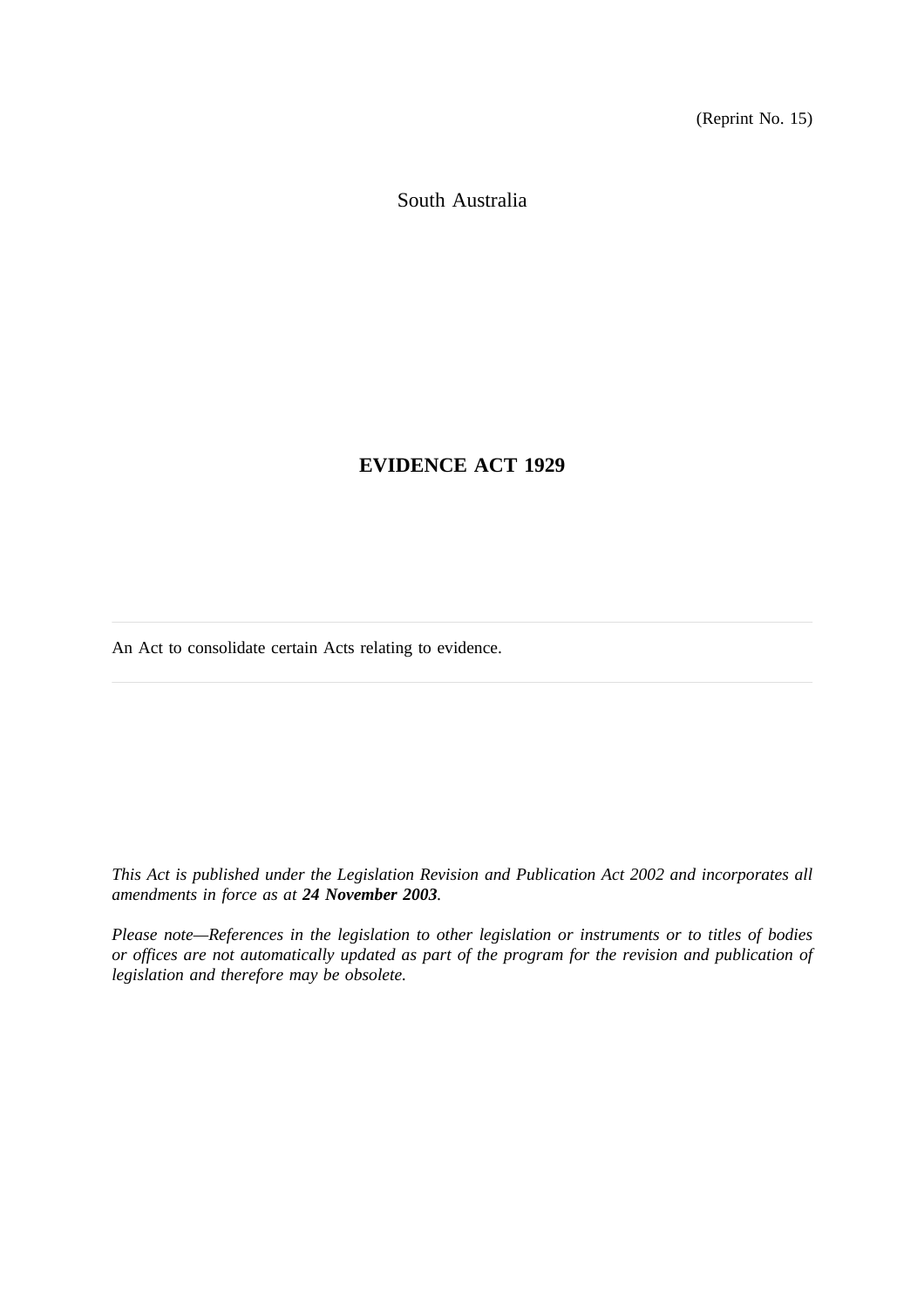# **EVIDENCE ACT 1929**

being

Evidence Act 1929 No. 1907 of 1929 [Assented to 30 October 1929]

as amended by

Evidence Act Amendment Act 1933 No. 2110 of 1933 [Assented to 31 August 1933] Evidence Act Amendment Act 1940 No. 40 of 1940 [Assented to 28 November 1940] Evidence Act Amendment Act 1941 No. 27 of 1941 [Assented to 13 November 1941] Evidence Act Amendment Act 1945 No. 29 of 1945 [Assented to 3 January 1946] Evidence Act Amendment Act 1947 No. 5 of 1947 [Assented to 2 October 1947] Evidence Act Amendment Act 1949 No. 36 of 1949 [Assented to 24 November 1949] Statute Law Revision Act 1952 No. 42 of 1952 [Assented to 4 December 1952] Evidence Act Amendment Act 1955 No. 26 of 1955 [Assented to 1 December 1955] Evidence Act Amendment Act 1957 No. 36 of 1957 [Assented to 14 November 1957] Evidence Act Amendment Act 1960 No. 25 of 1960 [Assented to 27 October 1960] Evidence Act Amendment Act 1968 No. 46 of 1968 [Assented to 19 December 1968] Evidence Act Amendment Act 1969 No. 72 of 1969 [Assented to 11 December 1969]<sup>1</sup> Evidence Act Amendment Act 1972 No. 53 of 1972 [Assented to 27 April 1972]<sup>2</sup> Local and District Criminal Courts Act Amendment Act 1972 No. 54 of 1972 [Assented to 27 April 1972]<sup>3</sup> Evidence Act Amendment Act 1974 No. 71 of 1974 [Assented to 17 October 1974]<sup>4</sup> Evidence Act Amendment Act 1976 No. 84 of 1976 [Assented to 9 December 1976] Evidence Act Amendment Act 1978 No. 65 of 1978 [Assented to 28 September 1978] Evidence Act Amendment Act 1979 No. 9 of 1979 [Assented to 1 March 1979] Evidence Act Amendment Act 1982 No. 40 of 1982 [Assented to 22 April 1982]<sup>5</sup> Evidence Act Amendment Act 1983 No. 47 of 1983 [Assented to 16 June 1983] Evidence Act Amendment Act (No. 2) 1983 No. 55 of 1983 [Assented to 16 June 1983]<sup>6</sup> Evidence Act Amendment Act 1984 No. 24 of 1984 [Assented to 10 May 1984] Statutes Amendment (Oaths and Affirmations) Act 1984 No. 56 of 1984 [Assented to 24 May 1984]<sup>7</sup> Evidence Act Amendment Act (No. 2) 1984 No. 90 of 1984 [Assented to 29 November 1984]<sup>8</sup> Evidence Act Amendment Act (No. 3) 1984 No. 107 of 1984 [Assented to 20 December 1984] Evidence Act Amendment Act 1985 No. 96 of 1985 [Assented to 1 November 1985]<sup>9</sup> Evidence Act Amendment Act 1986 No. 107 of 1986 [Assented to 18 December 1986]<sup>10</sup> Evidence Act Amendment Act 1988 No. 32 of 1988 [Assented to 21 April 1988]<sup>11</sup> Evidence Act Amendment Act (No. 2) 1988 No. 45 of 1988 [Assented to 5 May 1988] Evidence Act Amendment Act 1989 No. 43 of 1989 [Assented to 4 May 1989]<sup>12</sup> Evidence Act Amendment Act 1990 No. 72 of 1990 [Assented to 20 December 1990] Evidence Amendment Act 1991 No. 41 of 1991 [Assented to 31 October 1991]<sup>13</sup> Director of Public Prosecutions Act 1991 No. 49 of 1991 [Assented to 21 November 1991]<sup>14</sup> Statutes Amendment (Attorney-General's Portfolio) Act 1992 No. 26 of 1992 [Assented to 14 May 1992]<sup>15</sup> Statutes Amendment (Right of Reply) Act 1992 No. 76 of 1992 [Assented to 26 November 1992]<sup>16</sup> Evidence (Miscellaneous) Amendment Act 1993 No. 37 of 1993 [Assented to 13 May 1993]<sup>17</sup> Evidence (Vulnerable Witnesses) Amendment Act 1993 No. 53 of 1993 [Assented to 27 May 1993]<sup>18</sup> Criminal Law Consolidation (Felonies and Misdemeanours) Amendment Act 1994 No. 59 of 1994 [Assented to 27 October  $19941$ <sup>19</sup>

Statutes Amendment (Attorney-General's Portfolio) Act 1995 No. 27 of 1995 [Assented to 27 April 1995]<sup>20</sup> Evidence (Settlement Negotiations) Amendment Act 1996 No. 26 of 1996 [Assented to 2 May 1996] Statutes Amendment (Attorney-General's Portfolio) Act 1997 No. 59 of 1997 [Assented to 31 July 1997]<sup>21</sup>

#### *NOTE:*

*Asterisks indicate repeal or deletion of text.*

- *Entries appearing in bold type indicate the amendments incorporated since the last reprint.*
- *For the legislative history of the Act see Appendix 1.*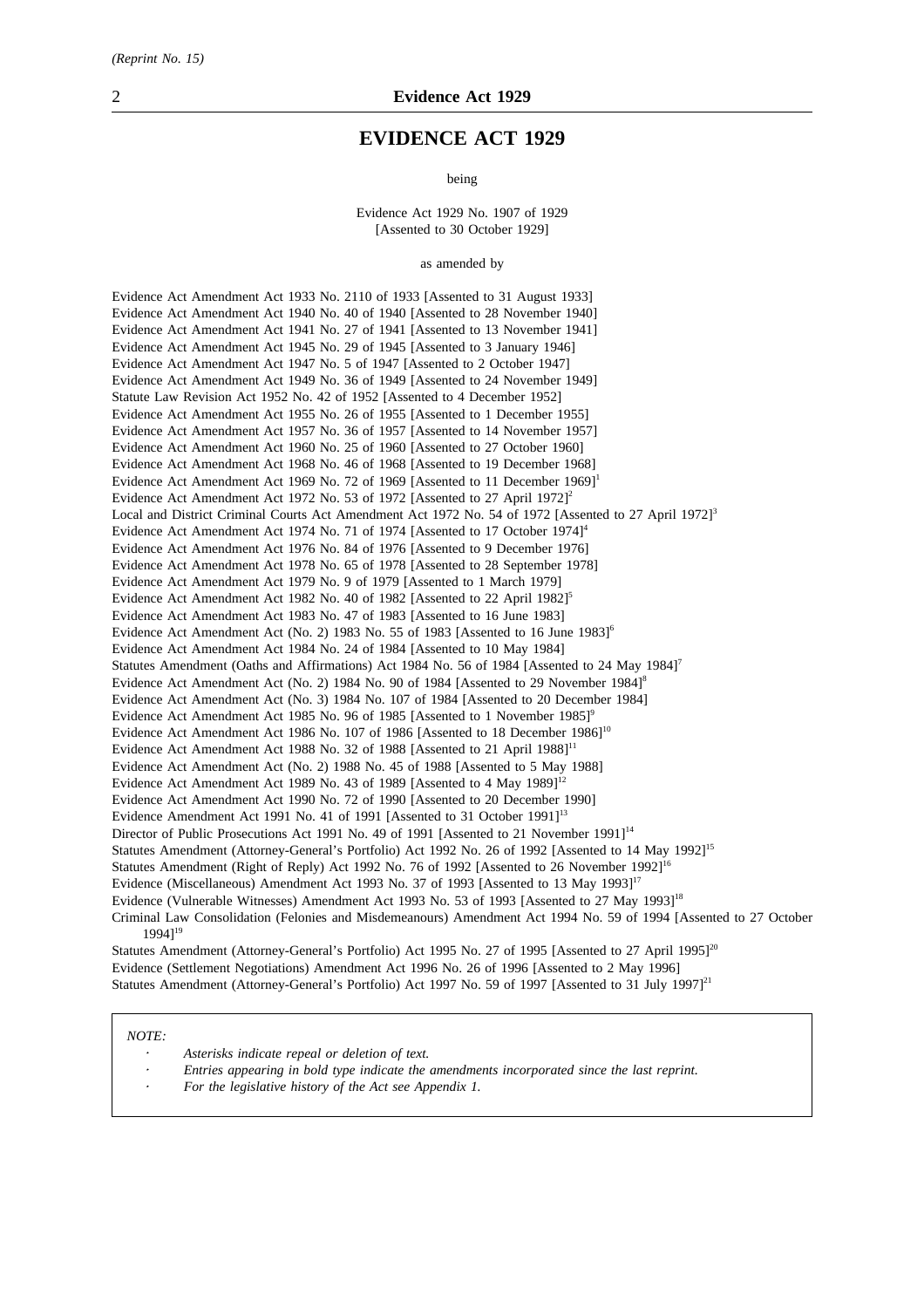Evidence (Use of Audio and Audio Visual Links) Amendment Act 1998 No. 9 of 1998 [Assented to 2 April 1998]<sup>22</sup> Evidence (Confidential Communications) Amendment Act 1999 No. 17 of 1999 [Assented to 1 April 1999]<sup>22</sup> Evidence (Miscellaneous) Amendment Act 1999 No. 18 of 1999 [Assented to 1 April 1999]<sup>22</sup> Financial Sector Reform (South Australia) Act 1999 No. 33 of 1999 [Assented to 17 June 1999]<sup>23</sup> Statutes Amendment and Repeal (Attorney-General's Portfolio) Act 2000 No. 57 of 2000 [Assented to 20 July 2000]<sup>24</sup> Legislation Revision and Publication Act 2002 No. 32 of 2002 [Assented to 28 November 2002]<sup>25</sup> Statutes Amendment (Attorney-General's Portfolio) Act 2002 No. 33 of 2002 [Assented to 28 November 2002]<sup>26</sup> **Statute Law Revision Act 2003 No. 44 of 2003 [Assented to 23 October 2003]27**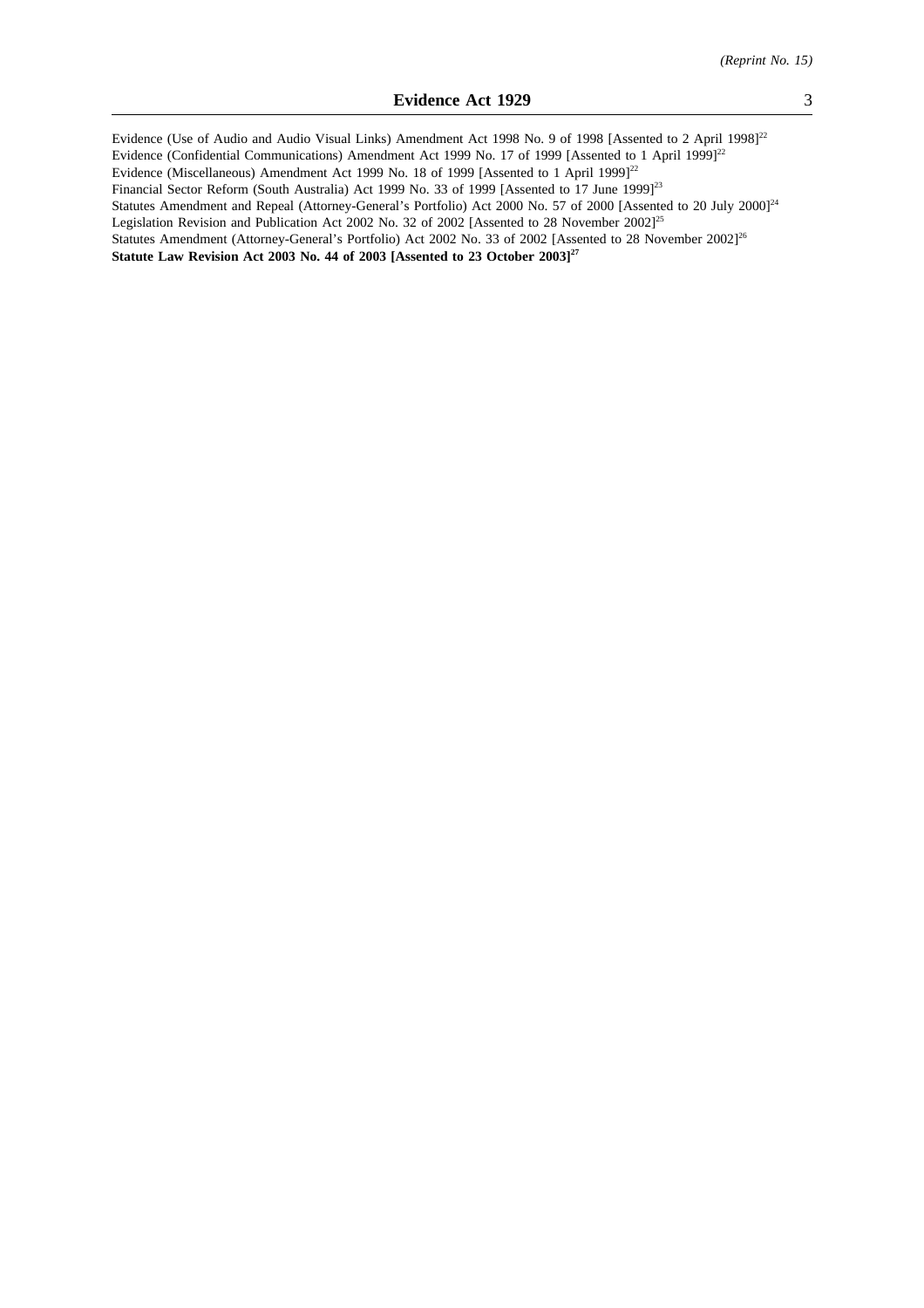- <sup>1</sup> Came into operation 31 August 1970: *Gaz*. 20 August 1970, p. 701.
- <sup>2</sup> Came into operation 1 February 1973: *Gaz*. 1 February 1973, p. 377.
- <sup>3</sup> Came into operation 9 November 1972: *Gaz*. 9 November 1972, p. 2252
- <sup>4</sup> Came into operation 28 November 1974: *Gaz*. 28 November 1974, p. 3372.
- <sup>5</sup> Came into operation 6 May 1982: *Gaz*. 6 May 1982, p. 1438.
- <sup>6</sup> Came into operation 1 August 1983: *Gaz*. 7 July 1983, p. 5.
- <sup>7</sup> Came into operation 1 July 1984: *Gaz*. 28 June 1984, p. 1897.
- <sup>8</sup> Came into operation 1 January 1985: *Gaz*. 13 December 1984, p. 1811.
- <sup>9</sup> Came into operation 1 December 1985: *Gaz.* 7 November 1985, p. 1361.<br><sup>10</sup> Came into operation 5 April 1987: *Gaz*. 26 Ephrugry 1987, p. 424.
- <sup>10</sup> Came into operation 5 April 1987: *Gaz*. 26 February 1987, p. 434.
- <sup>11</sup> Came into operation 1 May 1988: *Gaz*. 28 April 1988, p. 1066.
- <sup>12</sup> Came into operation 15 May 1989: *Gaz*. 11 May 1989, p. 1250.<br><sup>13</sup> Came into approxima 16 July 1993: *Gara* 16 July 1993, p. 223.
- <sup>13</sup> Came into operation 16 July 1992: *Gaz*. 16 July 1992, p.622.
- <sup>14</sup> Came into operation 6 July 1992: *Gaz*. 25 June 1992, p. 1869.
- <sup>15</sup> Came into operation 6 July 1992: *Gaz*. 2 July 1992, p. 209.
- <sup>16</sup> Came into operation 1 January 1993: *Gaz*. 10 December 1992, p. 1752.<br><sup>17</sup> Came into operation 15 July 1003: *Caz*. 15 July 1003, p. 520.
- <sup>17</sup> Came into operation 15 July 1993: *Gaz*. 15 July 1993, p. 520.<br><sup>18</sup> Came into operation 1 Soptember 1993: *Gaz*. 15 July 1993, p.
- <sup>18</sup> Came into operation 1 September 1993: *Gaz*. 15 July 1993, p. 520.
- <sup>19</sup> Came into operation 1 January 1995: *Gaz*. 8 December 1994, p. 1942.<br><sup>20</sup> Came into operation 10 July 1995: *Gaz*. 29 June 1995, p. 2973.
- <sup>20</sup> Came into operation 10 July 1995: *Gaz*. 29 June 1995, p. 2973.
- <sup>21</sup> Part 4 (s. 6) came into operation 14 September 1997: *Gaz*. 11 September 1997, p. 704.
- <sup>22</sup> Came into operation 27 June 1999: *Gaz*. 17 June 1999, p. 3090.
- <sup>23</sup> Schedule (item 21) came into operation 1 July 1999: being the date specified under section 3(16) of the *Financial Sector Reform (Amendments and Transitional Provisions) Act (No. 1) 1999* of the Commonwealth as the transfer date for the purposes of that Act.
- <sup>24</sup> Part 11 (s. 25) came into operation 14 August 2000: *Gaz*. 10 August 2000, p. 444.
- <sup>25</sup> Sched. (cl. 2) came into operation 1 January 2003: *Gaz*. 19 December 2002, p. 4735.
- <sup>26</sup> Part 6 (ss. 8 and 9) came into operation 3 March 2003: *Gaz*. 27 February 2003, p. 807.<br> **Schodule 1 came into operation 24 November 2003:** *Ggz*. 13 November 2003, p. 400
- **<sup>27</sup> Schedule 1 came into operation 24 November 2003:** *Gaz***. 13 November 2003, p. 4048.**
- N.B. The amendments effected to this Act by the *Coroners Act 2003* had not been brought into operation at the date of, and have not been included in, this reprint.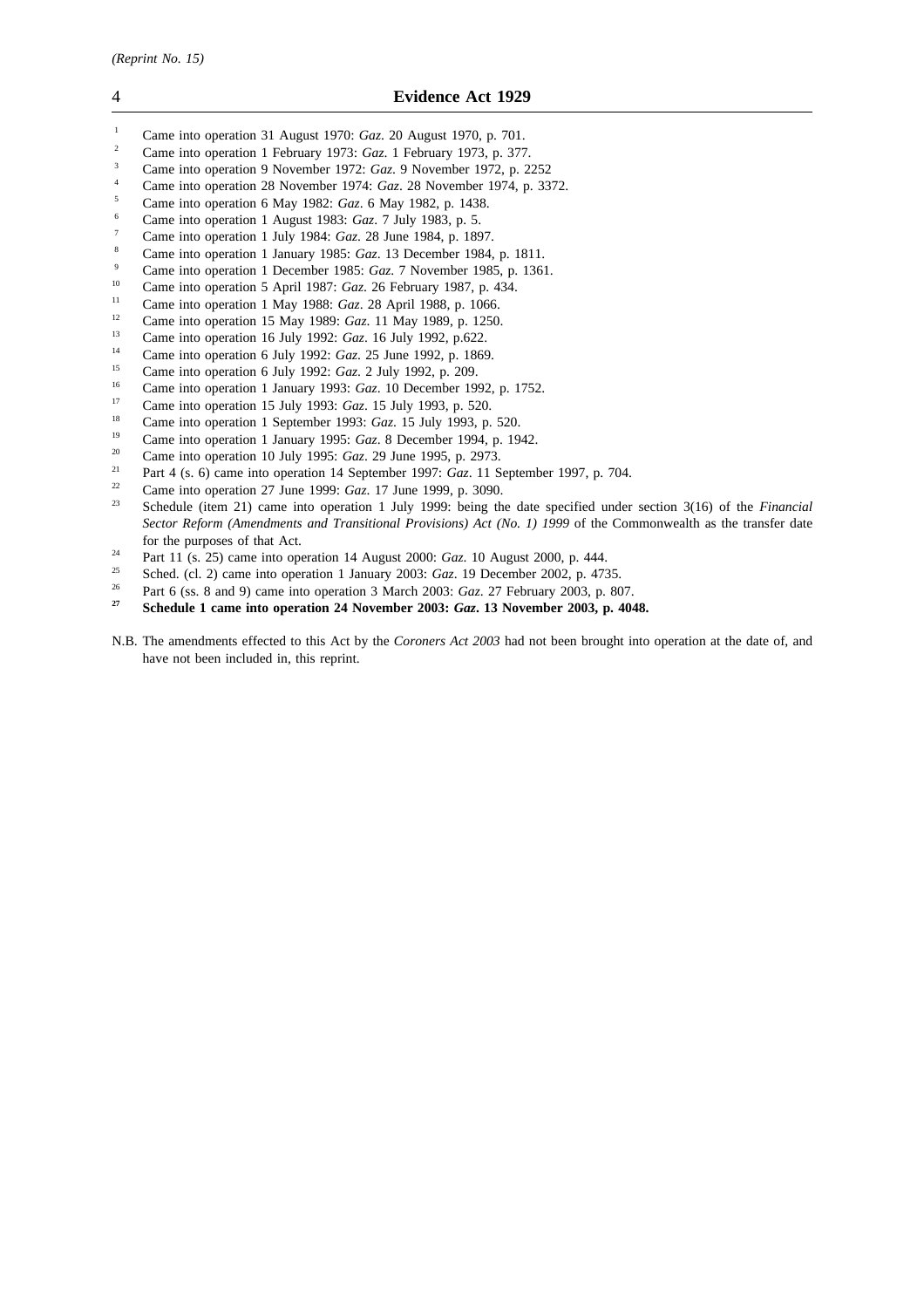# **SUMMARY OF PROVISIONS**

# **Part 1—Preliminary**

| Short title |  |
|-------------|--|
|             |  |

- 4. Interpretation
- 5. Application of Act (*prima facie*) to all courts and enabling only

# **Part 2—Witnesses**

| 6.   | Oaths, affirmations etc.                                                         |
|------|----------------------------------------------------------------------------------|
| 7.   | Oaths or affirmations taken before a court                                       |
| 9.   | Unsworn evidence                                                                 |
| 12.  | Evidence of young children                                                       |
| 12A. | Warning relating to uncorroborated evidence                                      |
| 13.  | Protection of witnesses                                                          |
| 14.  | Entitlement of a witness to be assisted by an interpreter                        |
| 15.  | Witness not disqualified by interest or crime.                                   |
| 16.  | Parties, their wives and husbands competent and compellable in civil proceedings |
| 18.  | Accused persons competent to give evidence                                       |
| 18A. | Abolition of right to make unsworn statement                                     |
| 21.  | Competence and compellability of witnesses                                       |
| 22.  | Certain questions may be disallowed                                              |
| 23.  | Rules as to relevancy                                                            |
| 24.  | Disallowance of certain questions in cross-examination                           |
| 25.  | Disallowance of scandalous and insulting questions                               |
| 26.  | Proof of previous conviction of witness may be given                             |
| 27.  | How far a party may discredit his own witness                                    |
| 28.  | Proof of contradictory statements of adverse witness                             |
| 29.  | Cross-examination as to previous statements in writing                           |
|      |                                                                                  |
|      | <b>Part 3—Miscellaneous rules of evidence</b>                                    |

| 30. | As to comparison of disputed writing |  |  |
|-----|--------------------------------------|--|--|
|     |                                      |  |  |

- 31. Attesting witness need not be called in certain cases<br>33. Discoveries in actions for libel
- 33. Discoveries in actions for libel<br>34. Admissions by accused persons
- 34. Admissions by accused persons<br>34A. Proof of commission of offence
- Proof of commission of offence
- 34C. Admissibility of documentary evidence as to facts in issue
- 34CA. Statement of victim of sexual offence who is a young child
- 34D. Weight to be attached to evidence<br>34E. Proof of instrument to validity of y
- 34E. Proof of instrument to validity of which attestation is necessary 34F. Presumptions as to documents twenty vears old
- 34F. Presumptions as to documents twenty years old<br>34G. Interpretation and savings
- 34G. Interpretation and savings<br>34H. Evidence of access or non
- Evidence of access or non-access
- 34I. Evidence in sexual cases
- 34J. Special provision for taking evidence where witness is seriously ill
- 34K. Admissibility of depositions at trial

# **Part 4—Public Acts and documents**

- 35. Judicial notice of legislative instruments<br>36 Proof of votes and proceedings of Parlia
- Proof of votes and proceedings of Parliament
- 37. Evidentiary value of official publications
- 37A. Proof of *Gazette*
- 37B. Proof of printing by Government Printer
- 37C. Proof of Imperial orders-in-Council
- 38. Foreign and Colonial Acts of State, judgments etc provable by copies
- 39. Public documents provable by examined or certified copy
- 40. Proof of documents by examined or certified copies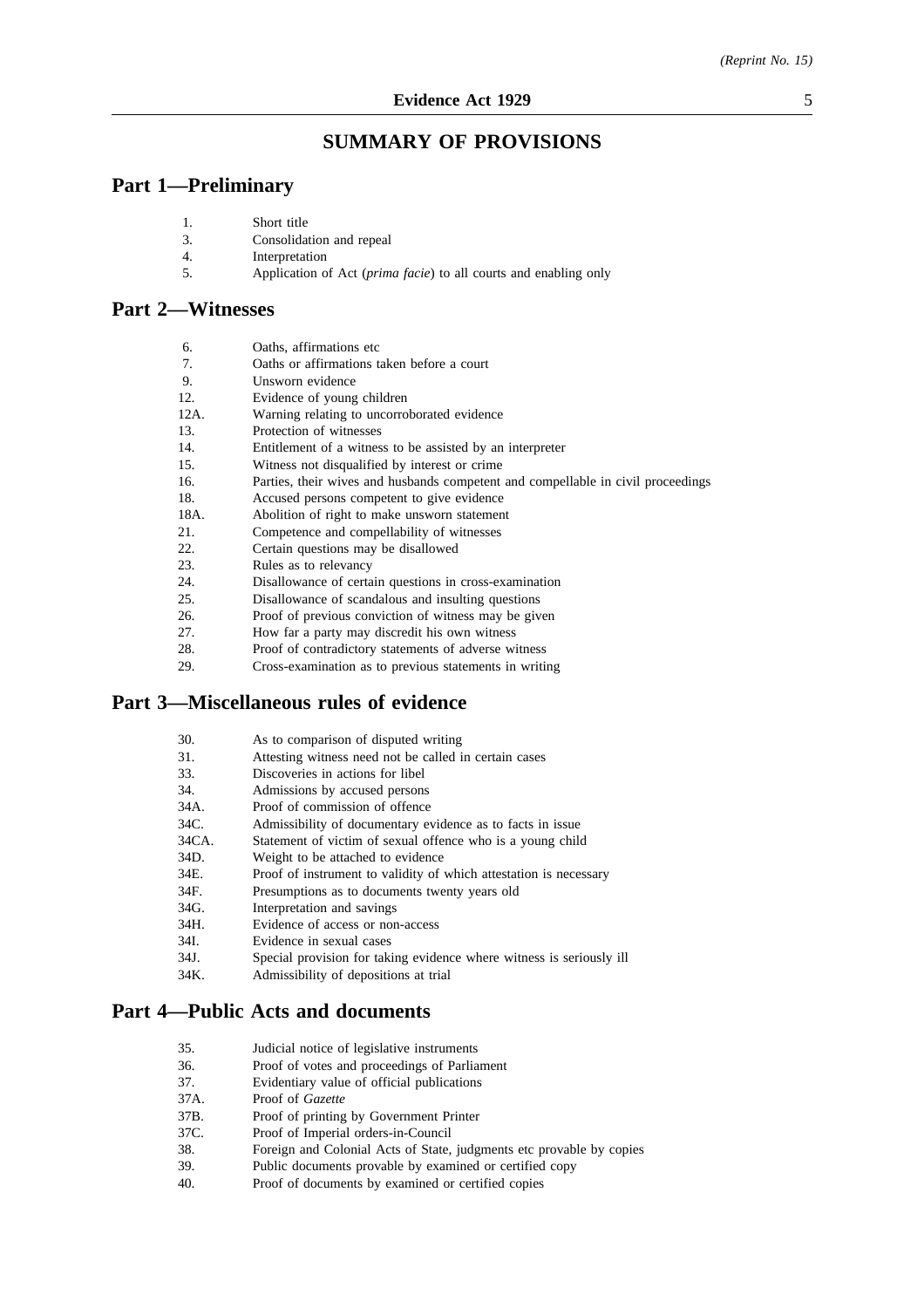| 41.  | Certifying a false document                                                                                  |
|------|--------------------------------------------------------------------------------------------------------------|
| 42.  | Proof of conviction or acquittal of an indictable offence                                                    |
| 43.  | Proof of convictions and orders of courts of summary jurisdiction                                            |
| 43A. | Proof of identity of person convicted in another State                                                       |
| 44.  | Registers of British vessels and certificates of registry admissible as <i>prima facie</i> evidence of their |
|      | contents                                                                                                     |
| 45.  | Documents relating to transportation of persons or goods                                                     |
| 45A. | Admission of business records in evidence                                                                    |
| 45B. | Admission of certain documents in evidence                                                                   |
| 45C. | Modification of best evidence rule                                                                           |

# **Part 5—Banking records**

| 46. | Interpretation |
|-----|----------------|
|     |                |

| 47. | Admission of banking record in evidence |  |
|-----|-----------------------------------------|--|
|-----|-----------------------------------------|--|

- 48. Evidence of non-existence of account may be given by affidavit
- 49. Power to order inspection of banking records etc
- 50. Bank not compellable to produce records except under order
- 51. Costs occasioned by default of bank

# **Part 6—Telegraphic messages**

- 53. Party may give notice of intention to adduce telegraphic message in evidence
- 54. And thereupon may produce message received with evidence that same received from telegraph station
- 55. After notice, sending a message may be proved by production of copy message and evidence of payment of fees for transmission
- 56. Certain documents may be transmitted by electric telegraph under restriction
- 57. Copies so transmitted to be as valid and effectual as originals
- 58. Penalty for false certificate of sending message
- 59. Signing false certificate upon copy

# **Part 6A—Computer evidence**

| 59A. | Interpretation |
|------|----------------|
|------|----------------|

- 59B. Admissibility of computer output
- 59C. Regulations

# **Part 6B—Obtaining evidence from outside a court's territorial jurisdiction**

| 59D. | Interpretation                                              |
|------|-------------------------------------------------------------|
| 59E. | Taking of evidence outside the State                        |
| 59F. | Power of South Australian Court to take evidence on request |
| 59G. | Depositions to be signed                                    |
| 59H. | Transmission of request                                     |
| 59I. | Saving provision                                            |

# **Part 6C—Use of audio and audio visual links**

# **Division 1—Preliminary**

| 59IA. | Interpretation      |
|-------|---------------------|
| 59IB. | Transitional        |
| 59IC. | Application of Part |

# **Division 2—Use of interstate audio or audio visual link in proceedings before South Australian courts**

| 59ID. | Application of this Division                                      |
|-------|-------------------------------------------------------------------|
| 59IE. | State courts may take evidence and submissions from outside State |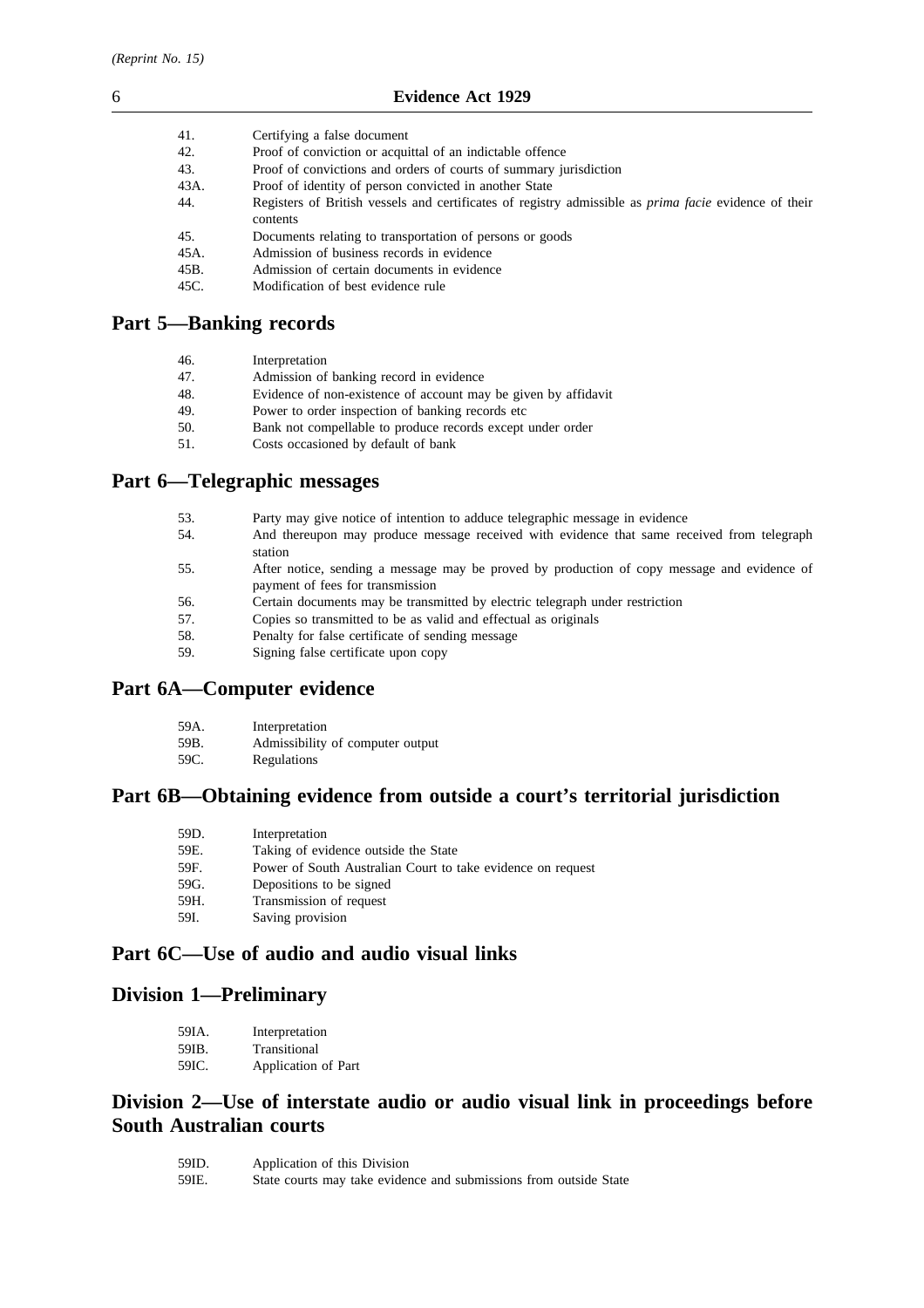59IF. Expenses 59IG. Counsel entitled to practise

# **Division 3—Use of interstate audio or audio visual link in proceedings in participating States**

| 59IH. | Application of Division                                                                              |
|-------|------------------------------------------------------------------------------------------------------|
| 59II. | Recognised courts may take evidence or receive submissions from persons in South Australia           |
| 59IJ. | Powers of recognised courts                                                                          |
| 59IK. | Orders made by recognised court                                                                      |
| 59IL. | Enforcement of order                                                                                 |
| 59IM. | Privileges, protection and immunity of participants in proceedings in courts of participating States |
| 59IN. | Recognised court may administer oath in South Australia                                              |
| 59IO. | Assistance to recognised court                                                                       |
| 59IP. | Contempt of recognised courts                                                                        |

# **Part 7—General provisions**

# **Division 1—Power to dispense with formal proof**

59J. Court's power to dispense with formal proof

# **Division 2—Notice of action**

60. Sufficiency of notice of action

# **Division 3—Facilitation of proof of certain matters**

| 62.  | Proof of "public place" in certain cases                |
|------|---------------------------------------------------------|
| 62A. | Proof of place being within municipality etc.           |
| 63.  | Proof of foreign law                                    |
| 63A. | Evidence as to foreign law                              |
| 64.  | Proof of matters of history, science etc.               |
| 65.  | Reference by court to books, official certificates etc. |
| 65A. | Proof of age                                            |

# **Division 4—Taking affidavits etc outside the State**

| 66.  | Taking of affidavits out of the State                                                |
|------|--------------------------------------------------------------------------------------|
| 66A. | Taking of affidavits out of the State by sailors, soldiers and airmen                |
| 67.  | Extension of provisions relating to affidavits to attestation etc of other documents |

# **Division 5—Admission of official documents in evidence**

67A. Admissibility of documents without proof of seal etc

# **Division 6—Power of foreign authority to take evidence**

67AB. Taking of evidence in this State by foreign authorities

# **Division 7—Select Committee evidence**

67B. Evidence before the Parliamentary Select Committee of Inquiry into Prostitution

# **Division 8—Evidence of settlement negotiations**

67C. Exclusion of evidence of settlement negotiations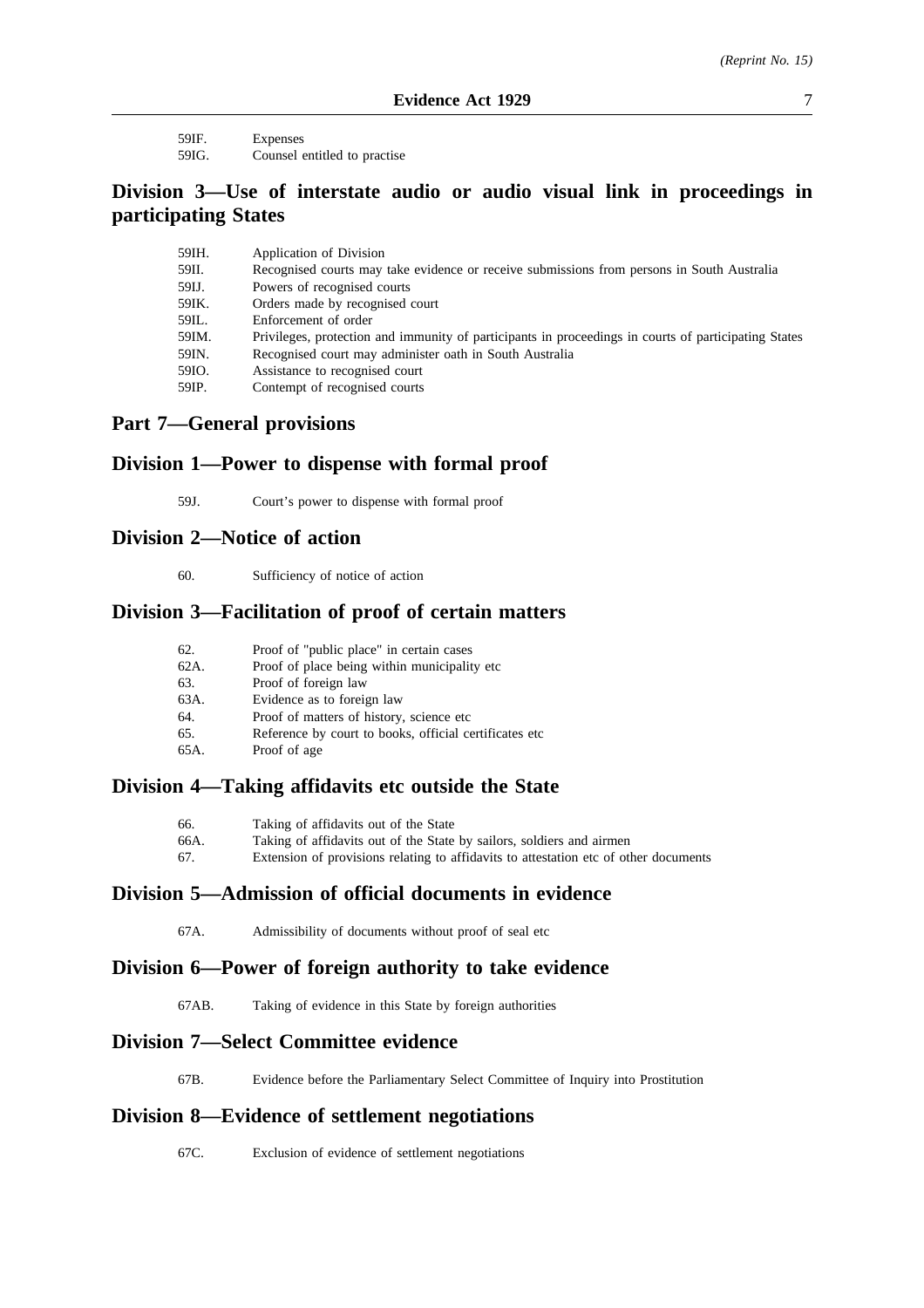# **Division 9—Protected communications**

| 67D. | Interpretation                                                     |
|------|--------------------------------------------------------------------|
| 67E. | Certain communications to be protected by public interest immunity |
| 67F. | Evidence of protected communications                               |
|      |                                                                    |

# **Part 8—Publication of evidence**

# **Division 1—Preliminary**

68. Interpretation

# **Division 2—Orders for clearing court or suppressing publication of evidence etc**

| 69.  | Order for clearing the court               |
|------|--------------------------------------------|
| 69A. | Suppression orders                         |
| 69B. | Appeals                                    |
| 70.  | Disobedience to orders under this Division |
| 71.  | Attorney-General to provide annual report  |

# **Division 3—Sexual cases**

71A. Restriction on reporting proceedings relating to sexual offences

# **Division 4—Cases generally**

| 71B. | Publishers required to report result of certain proceedings  |
|------|--------------------------------------------------------------|
| 71C. | Restriction on reporting of proceedings following acquittals |

# **Part 9—Miscellaneous**

73. Regulations

# **Schedule 1—Acts repealed or amended**

# **Schedule 4—Affidavit about proof of identity of person convicted in another State or Territory**

#### **APPENDIX 1 LEGISLATIVE HISTORY**

### **APPENDIX 2 DIVISIONAL PENALTIES AND EXPIATION FEES**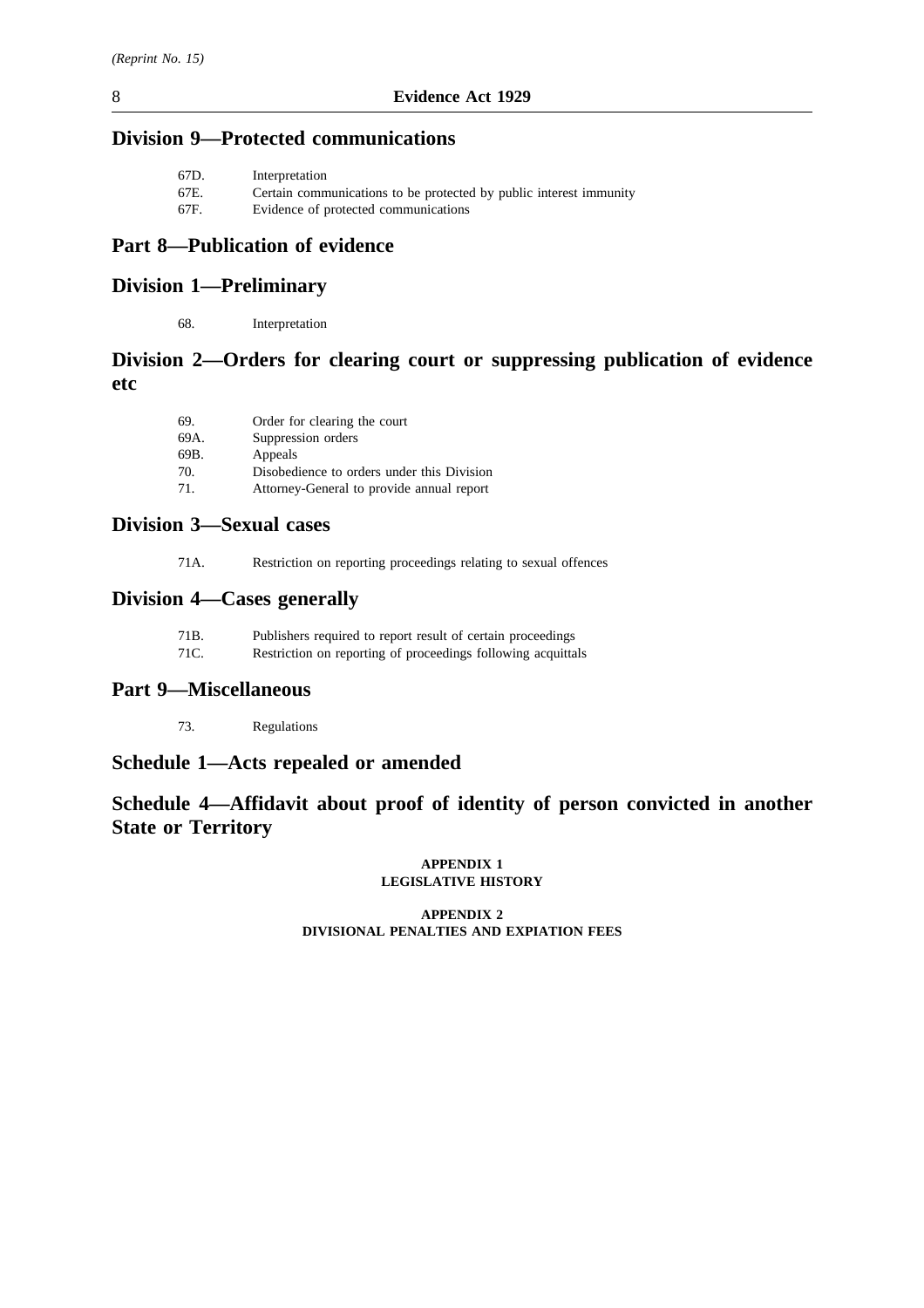### **The Parliament of South Australia enacts as follows:**

# **Part 1—Preliminary**

### **Short title**

**1.** This Act may be cited as the *Evidence Act 1929*.

\*\*\*\*\*\*\*\*\*\*

### **Consolidation and repeal**

**3.** This Act is a consolidation of certain provisions contained in the Acts mentioned in Schedule 1, and the said Acts are hereby repealed to the extent expressed in the said Schedule.

#### **Interpretation**

**4.** In this Act, unless some other intention is expressed, or implied by the context—

"**child**" means a person under the age of 18 years;

"**court**" includes a tribunal, authority or person invested by law with judicial or quasi-judicial powers, or with authority to make any inquiry or to receive evidence;

"**judge**" includes the member or members of any court having authority to admit evidence;

"**legal proceeding**" or "**proceeding**" includes any action, trial, inquiry, cause, or matter, whether civil or criminal, in which evidence is or may be given and includes an arbitration;

"**sexual offence**" means—

- *(a)* rape; or
- *(b)* indecent assault; or
- *(c)* any offence involving unlawful sexual intercourse or an act of gross indecency; or
- *(d)* incest; or
- *(da)* any offence involving sexual exploitation or abuse of a child, or exploitation of a child as an object of prurient interest; or
- *(e)* any attempt to commit, or assault with intent to commit, any of the foregoing offences;

"**sworn evidence**" means evidence given under the obligation of an oath or an affirmation; and "**unsworn evidence**" has a corresponding meaning;

"**electric telegraph**" means any system of telecommunication operated by the Australian Telecommunication Commission or any other authority approved by proclamation;

"**telegraphic message**" means any message or other communication transmitted, or intended for transmission, or purporting to have been transmitted, by electric telegraph;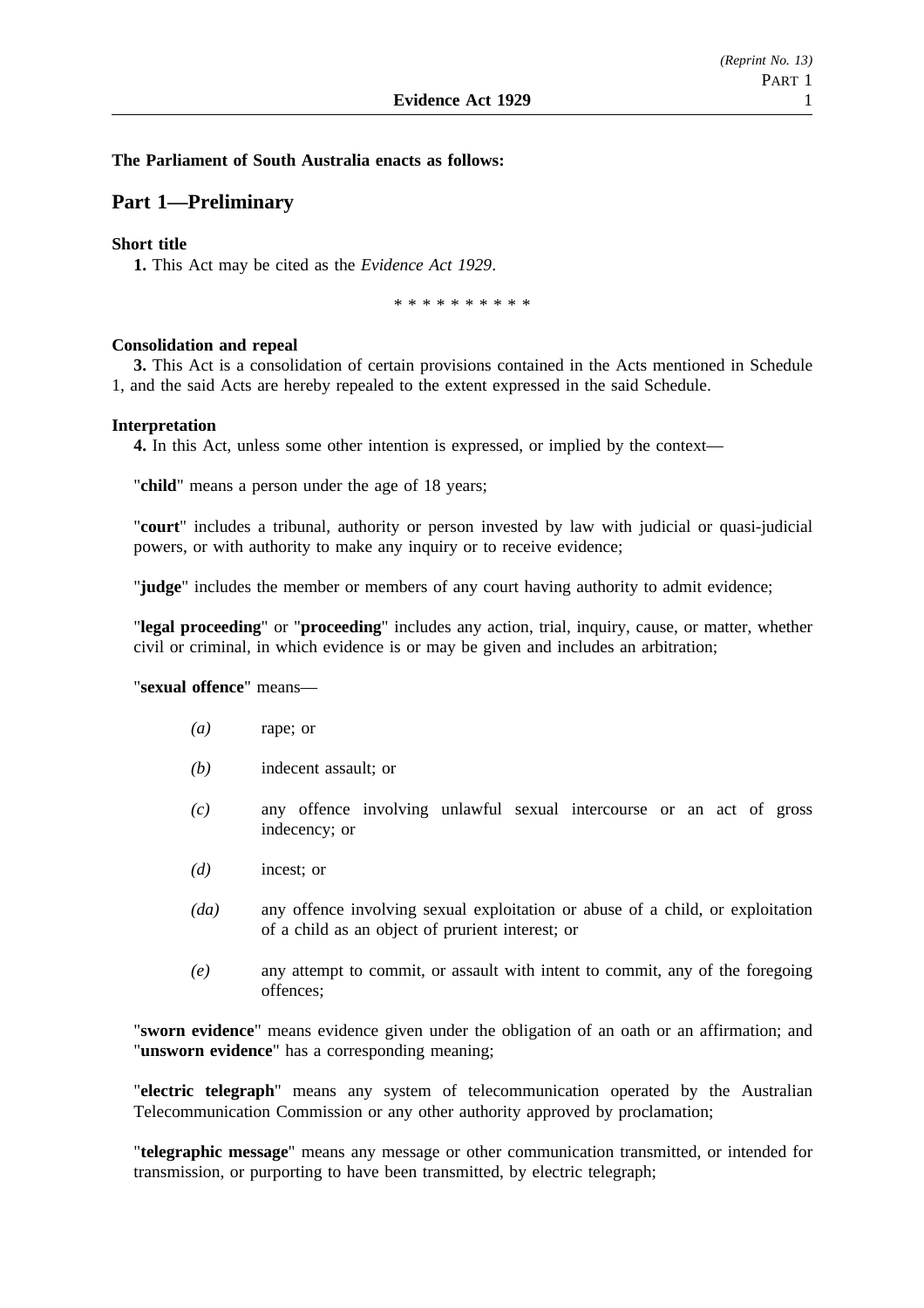"**telegraph station**" means a station established or used by the Australian Telecommunication Commission or other authority approved by proclamation for the receipt or transmission of telegraphic messages;

"**young child**" means a child of or under the age of 12 years.

*Note: For definition of divisional penalties (and divisional expiation fees) see Appendix 2.*

# **Application of Act (***prima facie***) to all courts and enabling only**

**5.** The provisions of this Act, unless an intention to the contrary is expressed, or appears or is implied by the context—

- *(a)* apply to every proceeding before any court whatever; and
- *(b)* are in addition to, and not in derogation of, any rules of evidence, or power, or right, or duty in relation to procedure or evidence, whether existing at common law, or provided for by any law, at any time, in force in the State.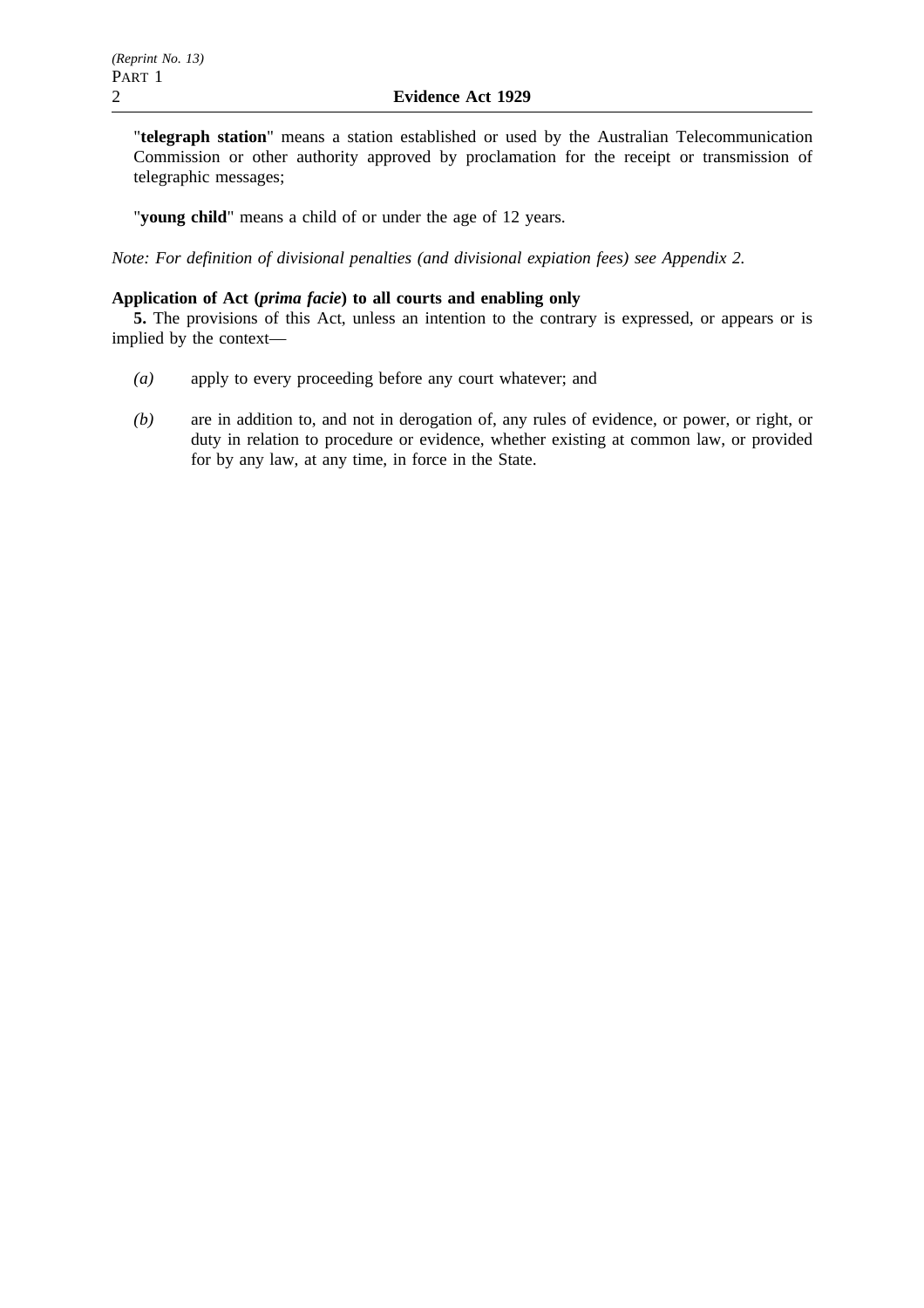# **Part 2—Witnesses**

### **Oaths, affirmations etc**

**6.** (1) An oath shall be administered and taken as follows:

- *(a)* the person taking the oath shall hold a copy of the Bible (being a book that contains the New Testament, the Old Testament or both) in his hand and, after the oath has been tendered to him, shall say "I swear"; or
- *(b)* in any other manner and form which the person taking the oath declares to be binding on his conscience; or
- *(c)* in any other manner or form authorised or permitted by law.

(2) Where an oath has been lawfully administered and taken, the fact that the person taking the oath had no religious belief, or that the oath was not taken so as to be binding on his conscience, shall not affect, at law, the validity or effect of the oath.

(3) A person is permitted, and should be offered the choice, to make an affirmation instead of an oath in all circumstances in which, and for all purposes for which, an oath is required or permitted by law.

(4) An affirmation is to be administered to a person by asking the person "Do you solemnly and truly affirm" followed by the words of the appropriate oath (omitting any words of imprecation or calling to witness) after which the person must say "I do solemnly and truly affirm".

- (5) Every affirmation has, at law, the same force and effect as an oath.
- (6) No oath or affirmation is invalid by reason of a procedural or formal error or deficiency.

# **Oaths or affirmations taken before a court**

**7.** (1) Every court has authority to administer an oath or an affirmation.

(2) Where an oath or affirmation is to be taken before a court, or in connection with proceedings before a court, it may be administered by—

- *(a)* the court itself; or
- *(b)* an officer of the court; or
- *(c)* any person authorised by the court to administer the oath or affirmation; or
- *(d)* any other person authorised by law to administer the oath or affirmation.

\*\*\*\*\*\*\*\*\*\*

#### **Unsworn evidence**

**9.** (1) A person is presumed to be capable of giving sworn evidence in any proceedings unless the judge determines that the person does not have sufficient understanding of the obligation to be truthful entailed in giving sworn evidence.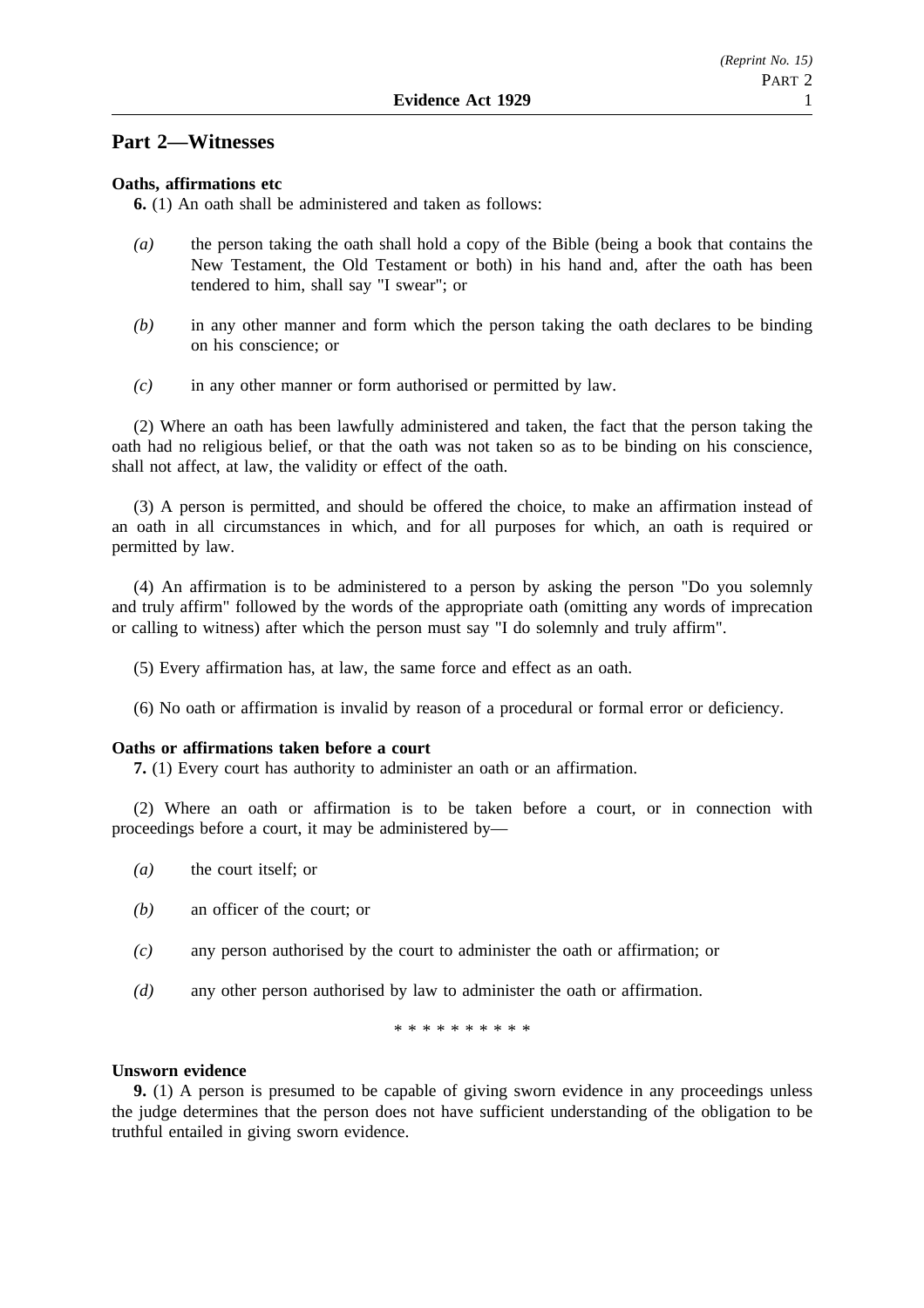(2) If the judge determines that a person does not have sufficient understanding of the obligation to be truthful entailed in giving sworn evidence, the judge may permit the person to give unsworn evidence provided that—

- *(a)* the judge—
	- (i) is satisfied that the person understands the difference between the truth and a lie; and
	- (ii) tells the person that it is important to tell the truth; and
- *(b)* the person indicates that he or she will tell the truth.

(3) In determining a question under this section, the judge is not bound by the rules of evidence, but may inform himself or herself as the judge thinks fit.

- (4) If unsworn evidence is given under this section in a trial by jury, the judge—
- *(a)* must explain to the jury the reason the evidence is unsworn; and
- *(b)* may, and if a party so requests must, warn the jury of the need for caution in determining whether to accept the evidence and the weight to be given to it.

(5) A justice to whom it appears that a person who desires to lay a complaint or information does not have sufficient understanding of the obligation to be truthful entailed in giving sworn evidence may ascertain by inquiry the subject matter of the complaint or information and reduce it into the appropriate form, and any action or proceedings may be taken on the complaint or information in all respects as if the complainant or informant had deposed to the truth of the contents on oath or affirmation.

\*\*\*\*\*\*\*\*\*\*

**Evidence of young children 12.** \*\*\*\*\*\*\*\*\*\*\*\*

(4) A young child who is called as a witness is, while giving evidence, entitled to have present in the court, and within reasonable proximity, a person of his or her choice to provide emotional support (but the person must not interfere in the proceedings).

(5) Unless the court otherwise allows, a witness or prospective witness in the proceedings cannot be chosen under subsection (4) to provide emotional support for a young child.

#### **Warning relating to uncorroborated evidence**

**12A.** There is no rule of law or practice obliging a judge in a criminal trial to warn the jury that it is unsafe to convict on the uncorroborated evidence of a child if the child gave sworn evidence.

#### **Protection of witnesses**

**13.** (1) If it is practicable and desirable to make special arrangements for taking evidence from a witness in order to protect the witness from embarrassment or distress, to protect the witness from being intimidated by the atmosphere of a courtroom, or for any other proper reason, the court should, subject to subsections (3) and (4), order that special arrangements be made for taking the evidence of that witness.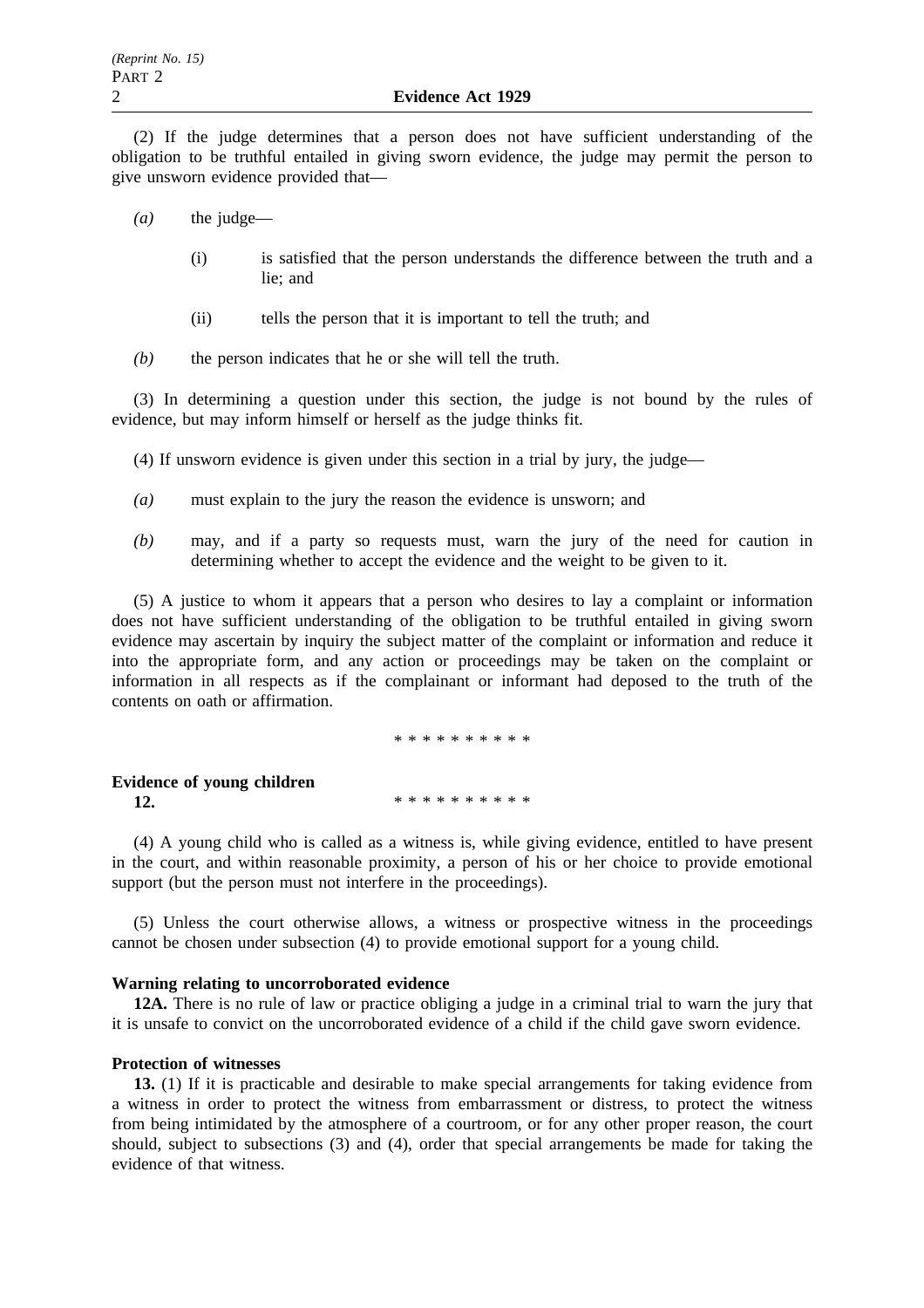(2) The Court may, for example, make orders of the following kinds:

- *(a)* an order that the evidence be given outside the courtroom and transmitted to the courtroom by means of closed circuit television;
- *(b)* an order that a screen, partition or one-way glass be placed to obscure the witness's view of a party to whom the evidence relates or some other person;
- *(c)* an order that the witness be accompanied by a relative or friend for the purpose of providing emotional support.

(3) An order must not be made under subsection (1) if the order would prejudice any party to the proceedings.

- (4) An order must not be made under subsection (1) if its effect would be—
- *(a)* to relieve a witness from the obligation to give sworn evidence; or
- *(b)* to relieve a witness from the obligation to submit to cross-examination; or
- *(c)* to prevent the judge, or (in the case of a trial by jury) the jury, from seeing and hearing the witness while giving evidence.

(5) If the effect of an order under subsection (1) would be to prevent the defendant in criminal proceedings from seeing and hearing a witness while giving evidence, the order may only be made if there is no other practicable way to protect the witness.

(6) If a witness is accompanied by a relative or friend for the purpose of providing emotional support, that person must be visible to the parties, the judge and (in the case of a trial by jury) the jury while the witness is giving evidence.

(7) If, on a trial by jury, a court makes special arrangements for taking the evidence of a witness, the judge must warn the jury not to draw from that fact any inference adverse to the defendant, and not to allow the special arrangements to influence the weight to be given to the evidence.

(8) An order under this section may be made, varied or revoked on the court's own initiative, or on the application of a party or witness.

(9) If evidence is to be given in criminal proceedings by a vulnerable witness, the court should, before evidence is taken in the proceedings from the witness, determine whether an order should be made under this section.

 $(10)$  In subsection  $(9)$ —

"**vulnerable witness**" means—

- *(a)* a witness who is under 16 years of age; or
- *(b)* a witness who suffers from an intellectual disability; or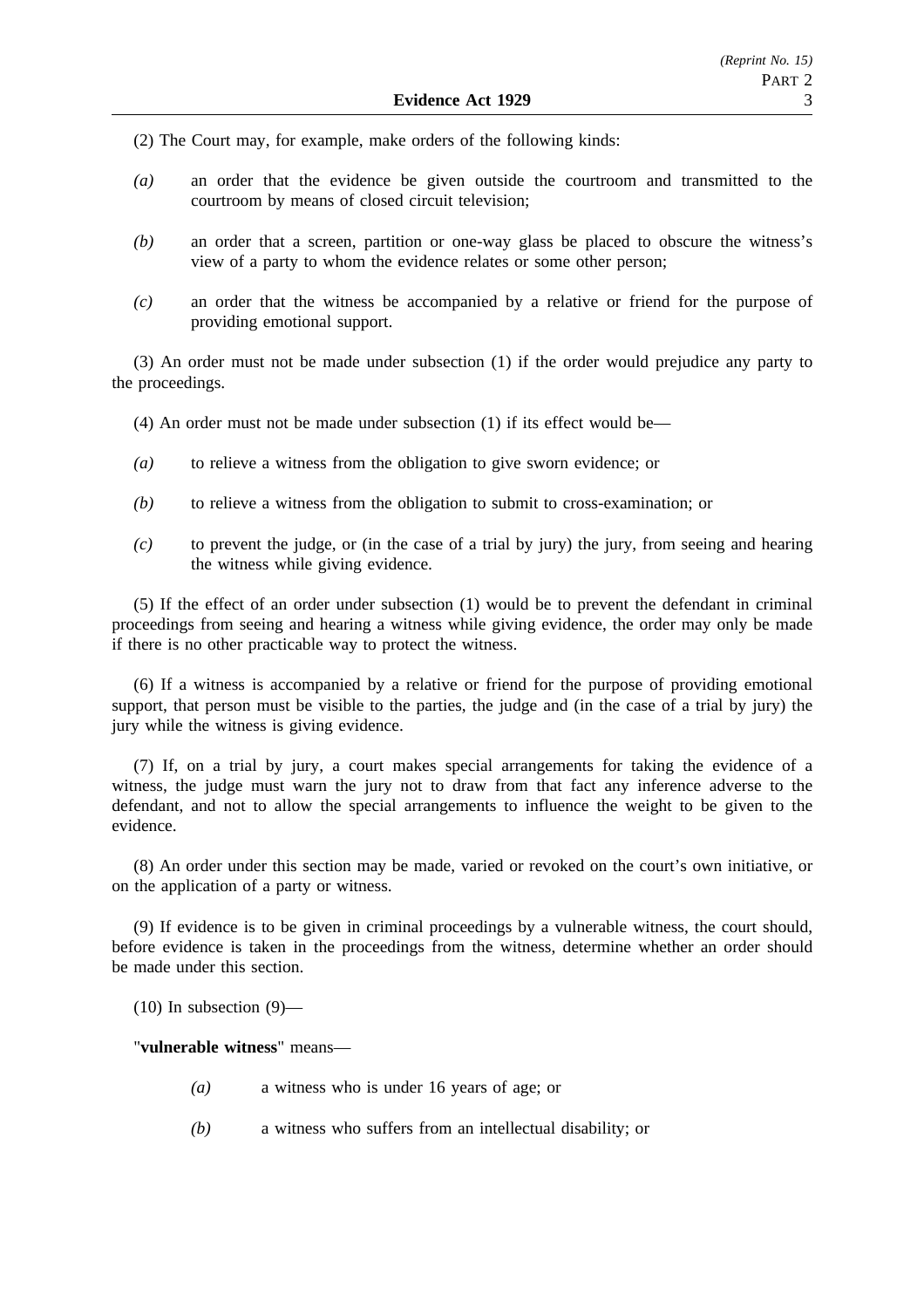- *(c)* a witness who is the alleged victim of a sexual offence to which the proceedings relate; or
- *(d)* a witness who is, in the opinion of the court, at some special disadvantage because of the circumstances of the case, or the circumstances of the witness.

#### **Entitlement of a witness to be assisted by an interpreter**

**14.** (1) Where—

- *(a)* the native language of a witness who is to give oral evidence in any proceedings is not English; and
- *(b)* the witness is not reasonably fluent in English,

the witness is entitled to give that evidence through an interpreter.

(1a) A person may only act as an interpreter—

- *(a)* if the person takes an oath or makes an affirmation to interpret accurately; and
- *(b)* in a case where a party to the proceeding disputes the person's ability or impartiality as an interpreter, if the judge is satisfied as to the person's ability and impartiality.

(2) An affidavit or other written deposition in a language other than English shall be received in evidence in the same circumstances as an affidavit or other written deposition in English if it has annexed to it—

- *(a)* a translation of its contents into English; and
- *(b)* an affidavit by the translator to the effect that the translation accurately reproduces in English the contents of the original.

#### **Witness not disqualified by interest or crime**

**15.** No person shall be excluded from giving evidence on the ground—

- *(a)* that he has or may have an interest in the matter in question or in the event of the proceeding, or
- *(b)* that he has previously been convicted of any crime or offence.

#### **Parties, their wives and husbands competent and compellable in civil proceedings**

**16.** In any proceeding not being a criminal proceeding the parties thereto and the persons on whose behalf such proceeding is brought or defended, and the husbands and wives of such parties or persons respectively, shall, subject to the provisions of this Act, be competent and compellable to give evidence on behalf of either or any of the parties to such proceeding.

\*\*\*\*\*\*\*\*\*\*

#### **Accused persons competent to give evidence**

**18.** (1) Every person charged with an offence shall be a competent witness for the defence at every stage of the proceedings, whether the person so charged is charged solely or jointly with any other person: Provided as follows: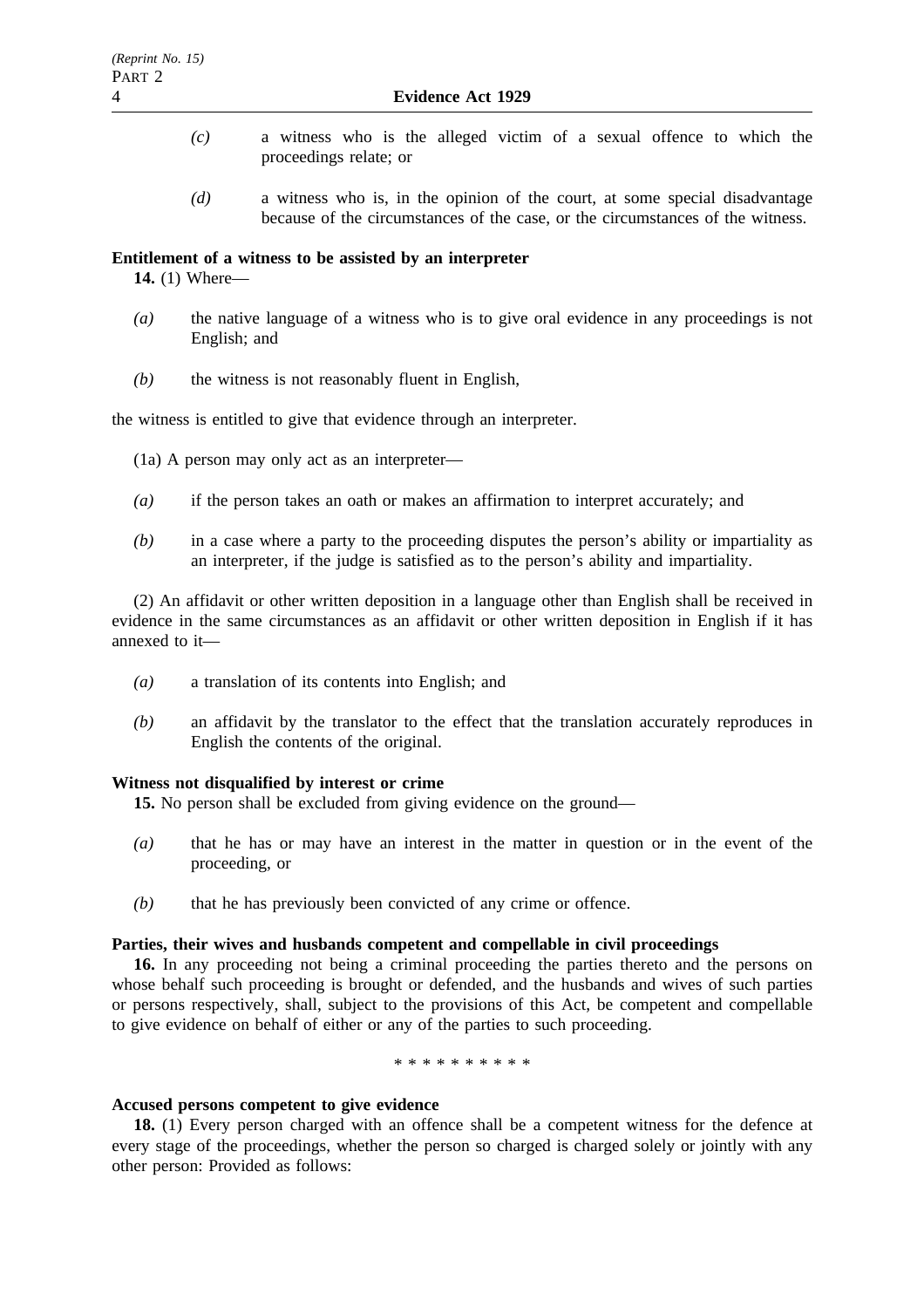- *(a)* a person so charged shall not be called as a witness in pursuance of this Act except upon his own application;
- *(b)* the failure of any person charged with an offence to give evidence shall not be made the subject of any comment by the prosecution;

\*\*\*\*\*\*\*\*\*\*

- *(c)* a person charged and being a witness in pursuance of this Act may be asked any question in cross-examination notwithstanding that it would tend to criminate him as to the offence charged;
- *(d)* a person charged and called as a witness in pursuance of this Act shall not be asked, and if asked, shall not be required to answer, any question tending to show that he has committed or been convicted of or been charged with any offence other than that wherewith he is then charged, or is of bad character, unless—
	- (i) the evidence to be elicited by the question is admissible as tending to show that he is guilty or not guilty of the offence with which he is charged; or
	- (ii) he has personally or by his advocate asked questions of the witnesses for the prosecution with a view to establish his own good character or has given evidence of his good character; or
	- (iii) he forfeits the protection of this paragraph by virtue of subsection (2); or
	- (iv) he has given evidence against any other person charged with the same offence;
- *(e)* every person called as a witness in pursuance of this Act shall, unless otherwise ordered by the court, give his evidence from the witness box or other place from which the other witnesses give their evidence;
- *(f)* nothing herein contained shall affect the provisions of section 110 of the *Justices Act 1921*.
- (2) A defendant forfeits the protection of subsection  $(1)(d)$  if—
- *(a)* the nature or conduct of the defence is such as to involve imputations on the character of the prosecutor or a witness for the prosecution; and
- *(b)* the imputations are not such as would necessarily arise from a proper presentation of the defence.

(3) Notwithstanding the provisions of subsection (2), a defendant does not forfeit the protection of subsection (1)*(d)* by reason of imputations on the character of the prosecutor or a witness for the prosecution arising from evidence of the conduct of the prosecutor or witness—

- *(a)* in the events or circumstances on which the charge is based; or
- *(b)* in the investigation of those events or circumstances, or in assembling evidence in support of the charge; or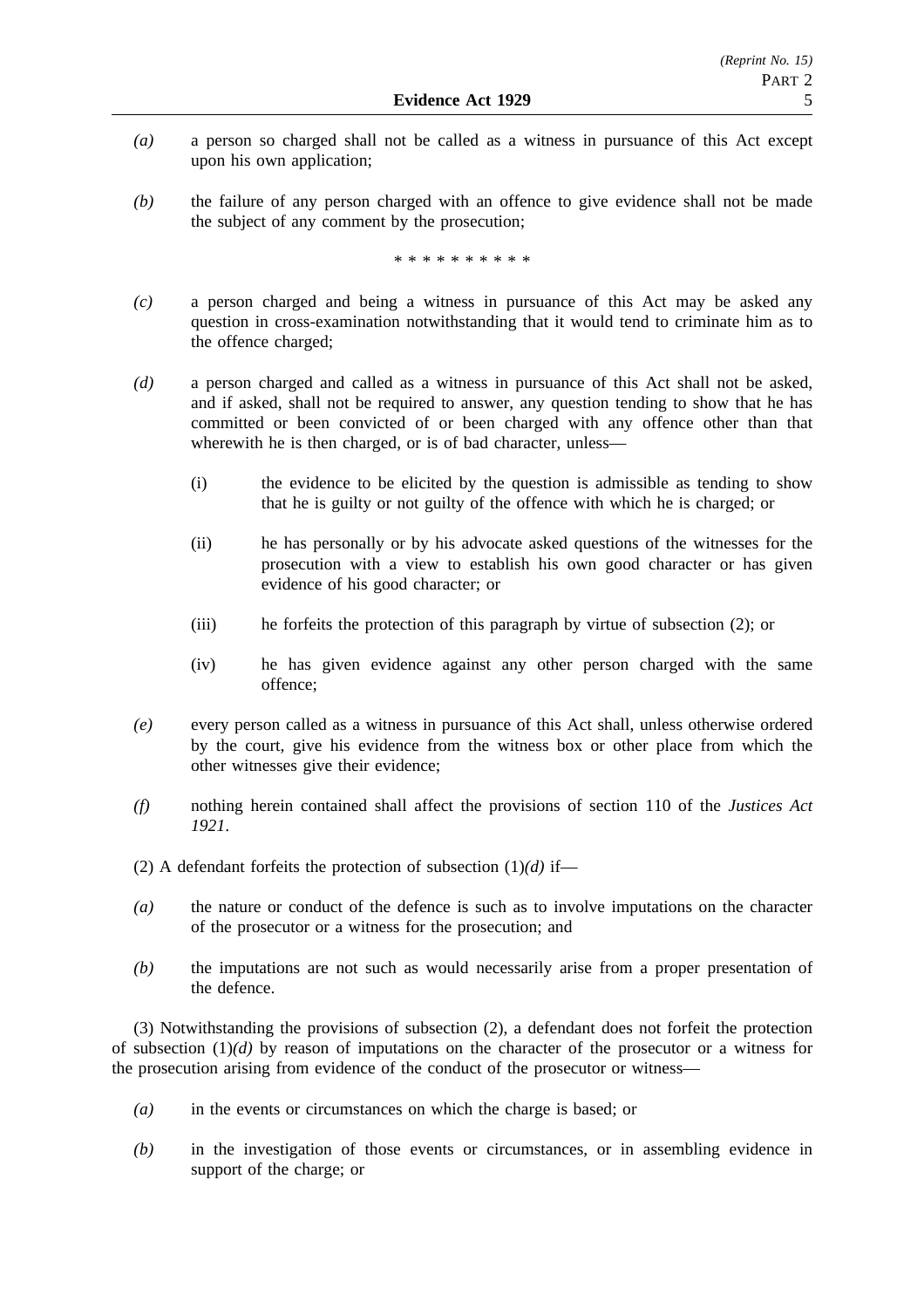*(c)* in the course of the trial, or proceedings preliminary to the trial.

### **Abolition of right to make unsworn statement**

**18A.** A person charged with an offence is not entitled to make at the trial for the offence any unsworn statement of fact in defence of the charge (except in the course of giving unsworn evidence under section 9).

\*\*\*\*\*\*\*\*\*\*

### **Competence and compellability of witnesses**

**21.** (1) A close relative of a person charged with an offence shall be competent and compellable to give evidence for the defence and shall, subject to this section, be competent and compellable to give evidence for the prosecution.

(2) Where a person is charged with an offence and a close relative of the accused is a prospective witness against the accused in any proceedings related to the charge (including proceedings for the grant, variation or revocation of bail, or an appeal at which fresh evidence is to be taken) the prospective witness may apply to the court for an exemption from the obligation to give evidence against the accused in those proceedings.

(3) Where it appears to a court to which an application is made under subsection  $(2)$ —

- *(a)* that, if the prospective witness were to give evidence, or evidence of a particular kind, against the accused, there would be a substantial risk of—
	- (i) serious harm to the relationship between the prospective witness and the accused; or
	- (ii) serious harm of a material, emotional or psychological nature to the prospective witness; and
- *(b)* that, having regard to the nature and gravity of the alleged offence and the importance to the proceedings of the evidence that the prospective witness is in a position to give, there is insufficient justification for exposing the prospective witness to that risk,

the court may exempt the prospective witness, wholly or in part, from the obligation to give evidence against the accused in the proceedings before the court.

(3a) If the prospective witness is a young child, or is mentally impaired, the court should consider whether to grant an exemption under subsection (3) even though no application for exemption has been made and, if of opinion that such an exemption should be granted, may proceed to grant the exemption accordingly.

- (4) Where a court is constituted of a judge and jury—
- *(a)* an application for an exemption under this section shall be heard and determined by the judge in the absence of the jury; and
- *(b)* the fact that a prospective witness has applied for, or been granted or refused, an exemption under this section shall not be made the subject of any question put to a witness in the presence of the jury or of any comment to the jury by counsel or the presiding judge.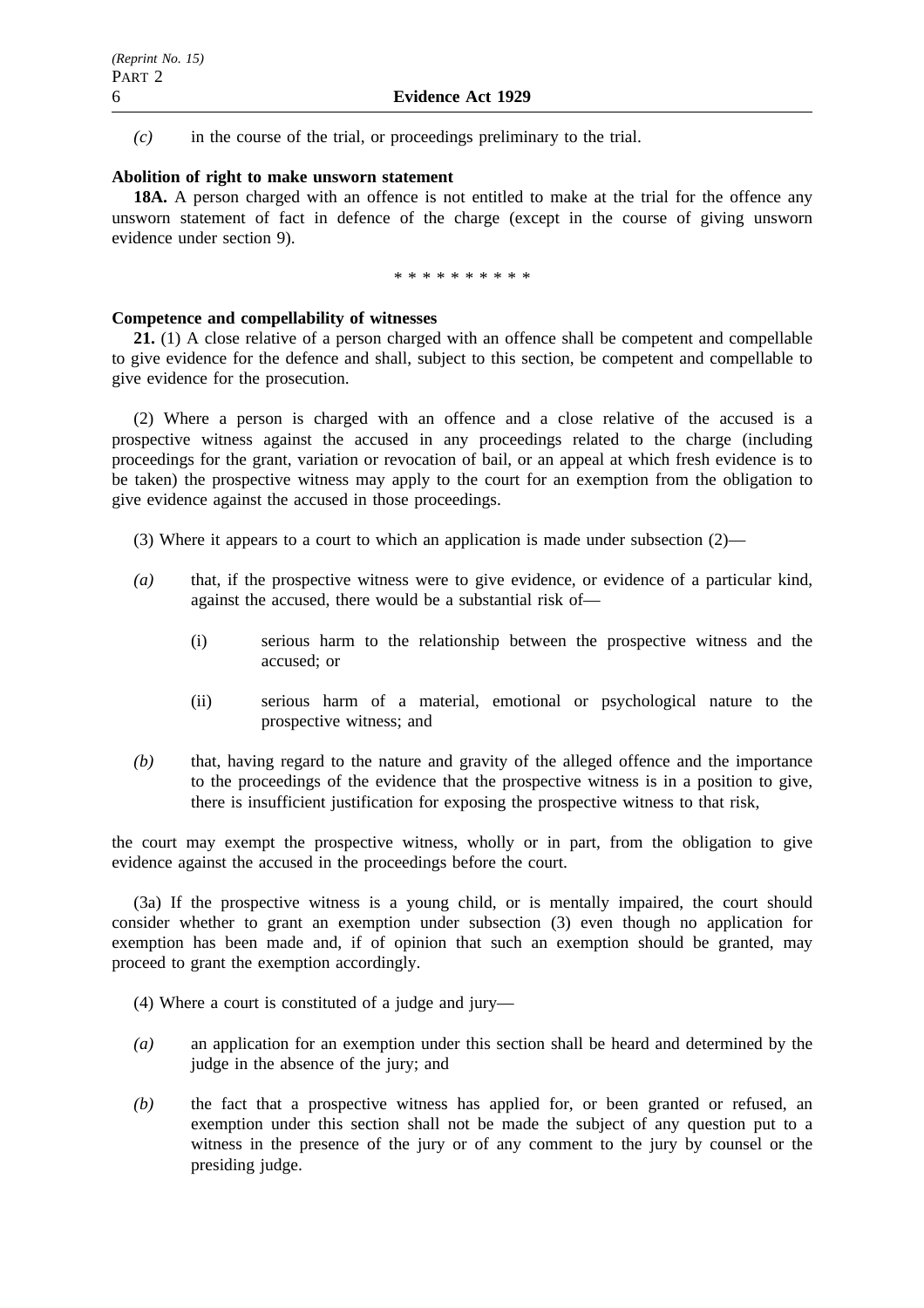(5) The judge presiding at proceedings in which a close relative of an accused person is called as a witness against the accused must satisfy himself or herself that the prospective witness—

- *(a)* is aware of his or her right to apply for an exemption under this section; or
- *(b)* is incapable, by reason of age or mental impairment, of understanding his or her right to apply for an exemption under this section.

(6) This section does not operate to make a person who has himself been charged with an offence compellable to give evidence in proceedings related to that charge.

(7) In this section—

"**close relative**" of an accused person means a spouse, parent or child;

"**spouse**" includes a putative spouse within the meaning of the *Family Relationships Act 1975*.

#### **Certain questions may be disallowed**

**22.** In any proceeding in any court, whether civil or criminal, the judge may disallow any questions put in cross-examination of any party or other witness which may appear to him to be vexatious and not relevant to any matter proper to be inquired into in the proceeding.

#### **Rules as to relevancy**

**23.** In deciding whether a question affecting the credibility of a witness is relevant, or ought to be allowed, the judge shall have regard to the following considerations:

- *(a)* such questions are proper if they are of such a nature that the truth of the imputation conveyed by them would seriously affect the opinion of the court as to the credibility of the witness on the matter to which he testifies;
- *(b)* such questions are improper if the imputation which they convey relates to matters so remote in time, or of such a character, that the truth of the imputation would not affect, or would affect only in a slight degree, the opinion of the court as to the credibility of the witness on the matter to which he testifies;
- *(c)* such questions are improper if there is a great disproportion between the importance of the imputation made against the witness's character and the importance of his evidence.

#### **Disallowance of certain questions in cross-examination**

**24.** (1) If any question put to a witness upon cross-examination relates to a matter not relevant to the proceeding, except in so far as it affects the credit of the witness by injuring his character, it shall be the duty of the court to decide whether or not the witness shall be compelled to answer it, and the court may, if it thinks fit, inform the witness that he is not obliged to answer it.

(2) In exercising this discretion the court shall have regard to the considerations referred to in section 23.

#### **Disallowance of scandalous and insulting questions**

**25.** The court may forbid any question it regards as—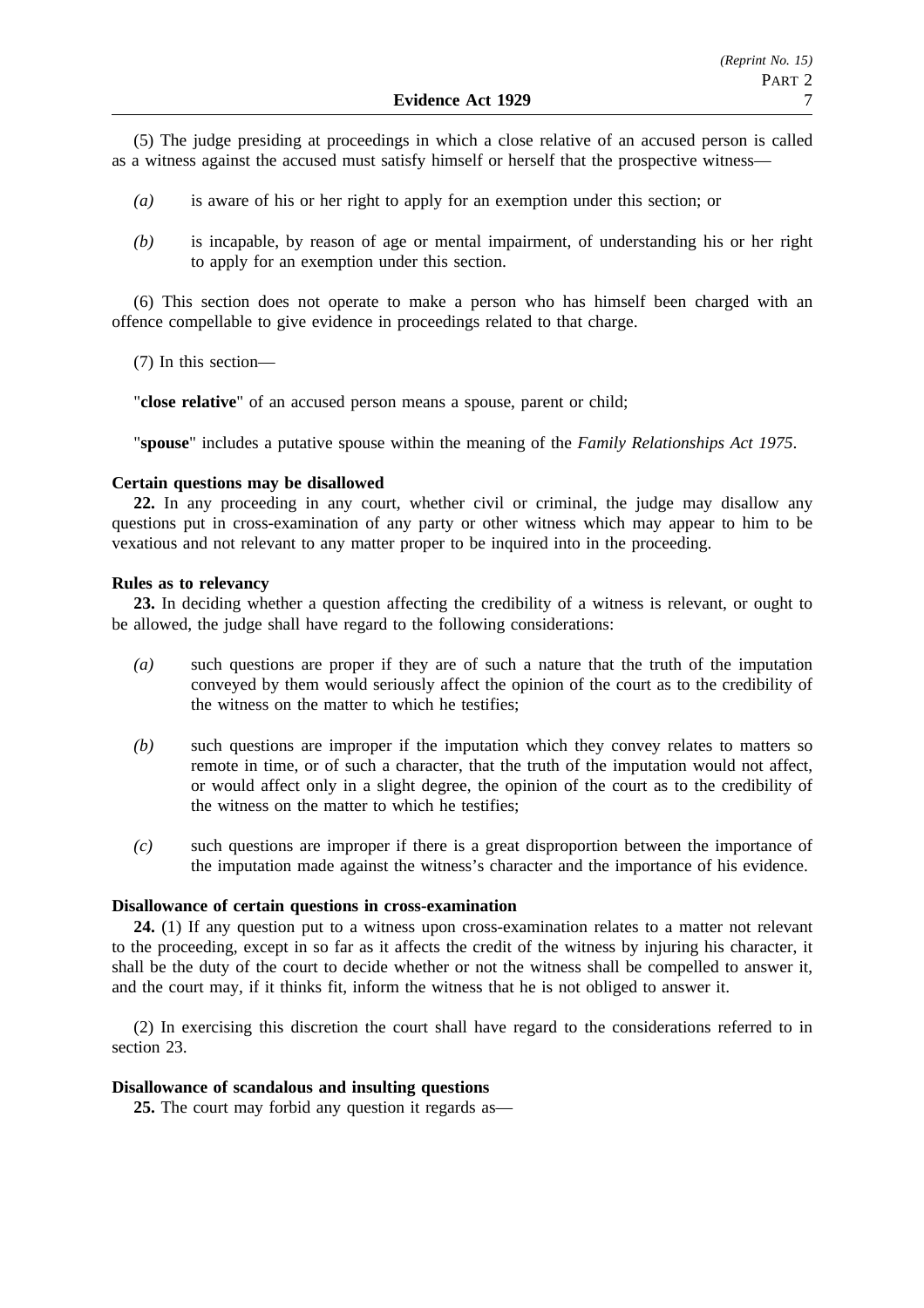- *(a)* indecent or scandalous, although the question may have some bearing on the case before the court, unless the question relates to facts in issue, or to matters necessary to be known in order to determine whether or not the facts in issue existed; or
- *(b)* intended to insult or annoy, or needlessly offensive in form, notwithstanding that the question may be proper in itself.

### **Proof of previous conviction of witness may be given**

**26.** A witness may, subject to any other provisions of this Act, be questioned as to whether he has been convicted of any offence, and upon being so questioned, if he either denies or does not admit the fact, or refuses to answer, it shall be lawful for the cross-examining party to prove such conviction.

## **How far a party may discredit his own witness**

**27.** A party producing a witness shall not be allowed to impeach his credit by general evidence of bad character; but if the judge is of opinion that the witness is adverse, the party may—

- *(a)* contradict the witness by other evidence; or
- *(b)* by leave of the judge, prove that the witness has made, at any other time, a statement inconsistent with his present testimony: Provided that, before giving such last-mentioned proof, the circumstances of the supposed statement sufficient to designate the particular occasion, must be mentioned to the witness, and he must be asked whether or not he has made the statement.

### **Proof of contradictory statements of adverse witness**

**28.** If any witness, upon cross-examination as to a former statement made by him, relative to the subject matter of the cause, and inconsistent with his present testimony, does not distinctly admit that he has made the statement, proof may be given that he did in fact make it; but before such proof can be given, the circumstances of the supposed statement, sufficient to designate the particular occasion, must be mentioned to the witness, and he must be asked whether or not he has made the statement.

# **Cross-examination as to previous statements in writing**

**29.** A witness may be cross-examined as to previous statements made by him in writing, or reduced into writing, relative to the subject matter of the cause, without the writing being shown to him; but if it is intended to contradict the witness by the writing, his attention must, before such contradictory proof can be given, be called to those parts of the writing which are to be used for the purpose of so contradicting him: Provided always, that the judge, at any time during the trial, may require the production of the writing for his inspection; and may thereupon make such use of it, for the purposes of the trial, as he thinks fit.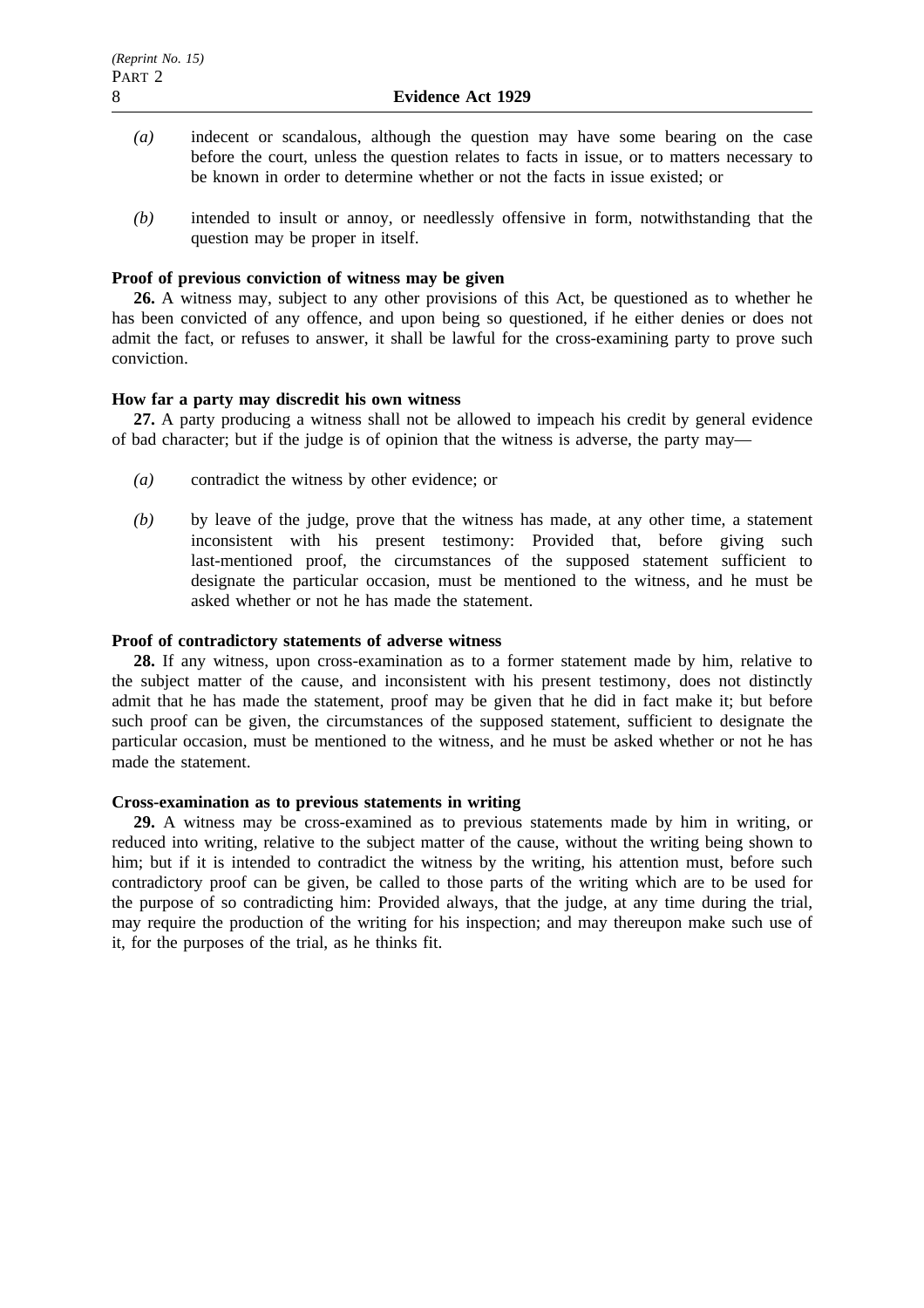# **Part 3—Miscellaneous rules of evidence**

### **As to comparison of disputed writing**

**30.** Comparison of a disputed writing with any writing proved to the satisfaction of the judge to be genuine shall be permitted to be made by witnesses; and such writings, and the evidence of witnesses respecting the same, may be submitted to the court as evidence of the genuineness or otherwise of the writing in dispute.

### **Attesting witness need not be called in certain cases**

**31.** It shall not be necessary to prove, by the attesting witness, any instrument to the validity of which attestation is not requisite; and such instrument may be proved by admission or otherwise, as if there had been no attesting witness thereto.

\*\*\*\*\*\*\*\*\*\*

#### **Discoveries in actions for libel**

**33.** In any action for damages arising out of the publication of any alleged libel and upon any application for discovery, as to any matter relating to the fact of publication as alleged, the defendant shall not be entitled to object to answer upon the ground of tendency to criminate, but shall be compellable to make discovery, unless it appears that there is a reasonable probability of criminal proceedings being instituted against him: Provided always that such discovery shall not be made use of as evidence or otherwise in any other action or proceedings against the defendant.

#### **Admissions by accused persons**

**34.** A person may admit on his trial any fact alleged or sought to be proved against him, and such admission shall be sufficient proof of the fact without other evidence: Provided that the admission shall be made by the accused either personally or by his counsel or solicitor in his presence, or, in the case of a body corporate, by its counsel or solicitor.

#### **Proof of commission of offence**

**34A.** Where a person has been convicted of an offence or found by a court exercising criminal jurisdiction to have committed an offence and the commission of the offence is in issue or relevant to an issue in a civil proceeding, the conviction or finding is evidence of the commission of the offence and admissible in the proceeding against the person or a party claiming through or under the person.

#### \*\*\*\*\*\*\*\*\*\*\*\*\*\*\*\*

# **Admissibility of documentary evidence as to facts in issue**

**34C.** (1) In any civil proceedings where direct oral evidence of a fact would be admissible, any statement made by a person in a document and tending to establish that fact shall, on production of the original document, be admissible as evidence of that fact if the following conditions are satisfied, that is to say—

- *(a)* if the maker of the statement either—
	- (i) had personal knowledge of the matters dealt with by the statement; or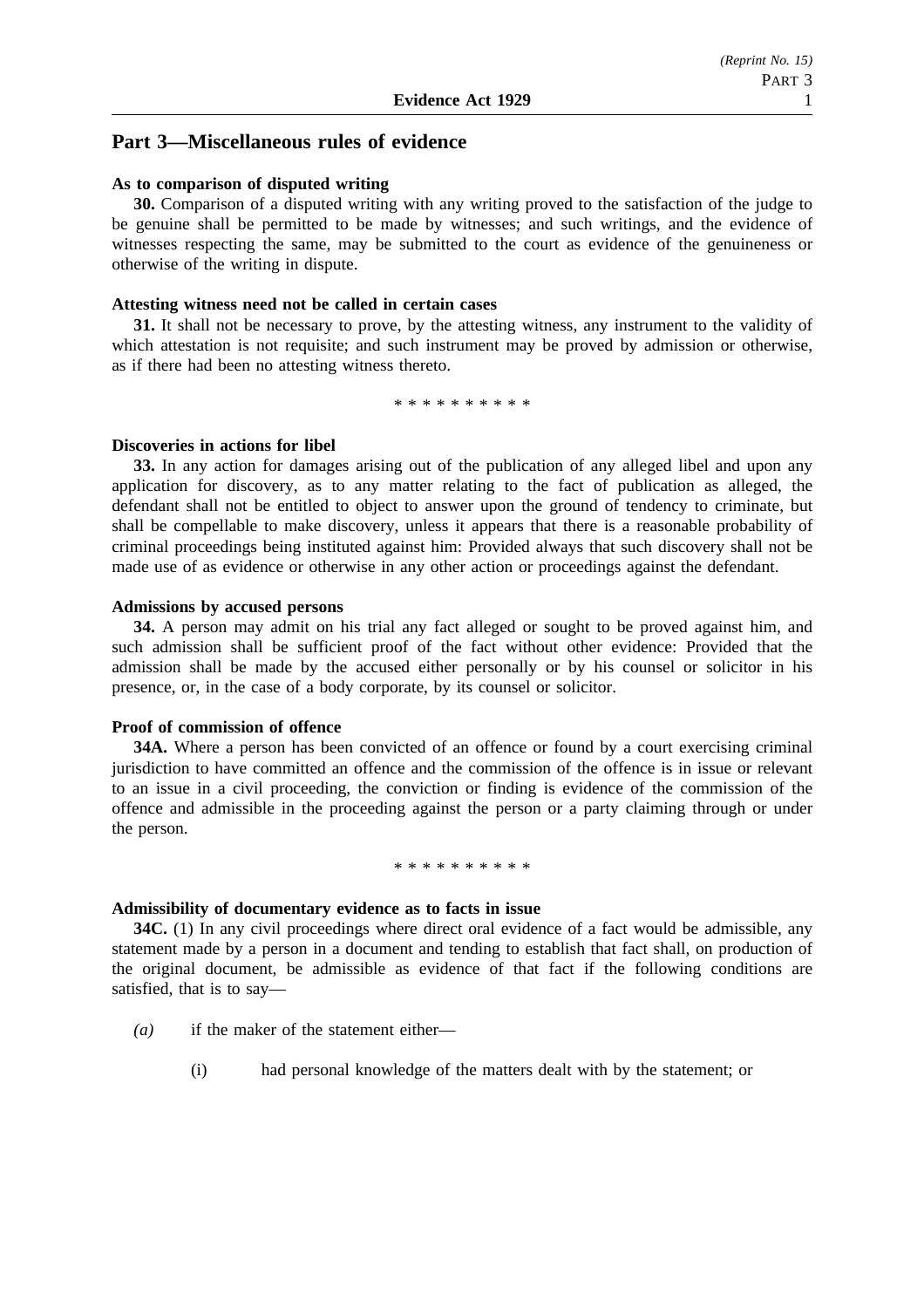- (ii) where the document in question is or forms part of a record purporting to be a continuous record, made the statement (in so far as the matters dealt with thereby are not within his personal knowledge) in the performance of a duty to record information supplied to him by a person who had, or might reasonably be supposed to have, personal knowledge of those matters; and
- *(b)* if the maker of the statement is called as a witness in the proceedings.

(1a) However, the condition that the maker of the statement shall be called as a witness need not be satisfied if he is dead, or unfit by reason of his bodily or mental condition to attend as a witness, or if he is beyond the seas and it is not reasonably practicable to secure his attendance, or if all reasonable efforts to find him have been made without success.

(2) In any civil proceedings, the court may at any stage of the proceedings, if having regard to all the circumstances of the case it is satisfied that undue delay or expense would otherwise be caused, order that such a statement as is mentioned in subsection (1) of this section shall be admissible as evidence or may, without any such order having been made, admit such a statement in evidence—

- *(a)* notwithstanding that the maker of the statement is available but is not called as a witness;
- *(b)* notwithstanding that the original document is not produced, if in lieu thereof there is produced a copy of the original document or of the material part thereof certified to be a true copy in such manner as may be specified in the order or as the court may approve, as the case may be.

(3) Nothing in this section shall render admissible as evidence any statement made by a person interested at a time when proceedings were pending or anticipated involving a dispute as to any fact which the statement might tend to establish.

(4) For the purposes of this section, a statement in a document shall not be deemed to have been made by a person unless the document or the material part thereof was written, made or produced by him with his own hand, or was signed or initialled by him or otherwise recognised by him in writing as one for the accuracy of which he is responsible.

(5) For the purpose of deciding whether or not a statement is admissible as evidence by virtue of the foregoing provisions, the court may draw any reasonable inference from the form or contents of the document in which the statement is contained, or from any other circumstances, and may, in deciding whether or not a person is fit to attend as a witness, act on a certificate purporting to be the certificate of a legally qualified medical practitioner and where the proceedings are with a jury, the court may in its discretion reject the statement notwithstanding that the requirements of this section are satisfied with respect thereto, if for any reason it appears to it to be inexpedient in the interests of justice that the statement should be admitted.

### **Statement of victim of sexual offence who is a young child**

**34CA.** (1) Subject to subsection (2), where the alleged victim of a sexual offence is a young child, the court may, in its discretion, admit evidence of the nature and contents of the complaint from a witness to whom the alleged victim complained of the offence if the court, after considering the nature of the complaint, the circumstances in which it was made and any other relevant factors, is of the opinion that the evidence has sufficient probative value to justify its admission.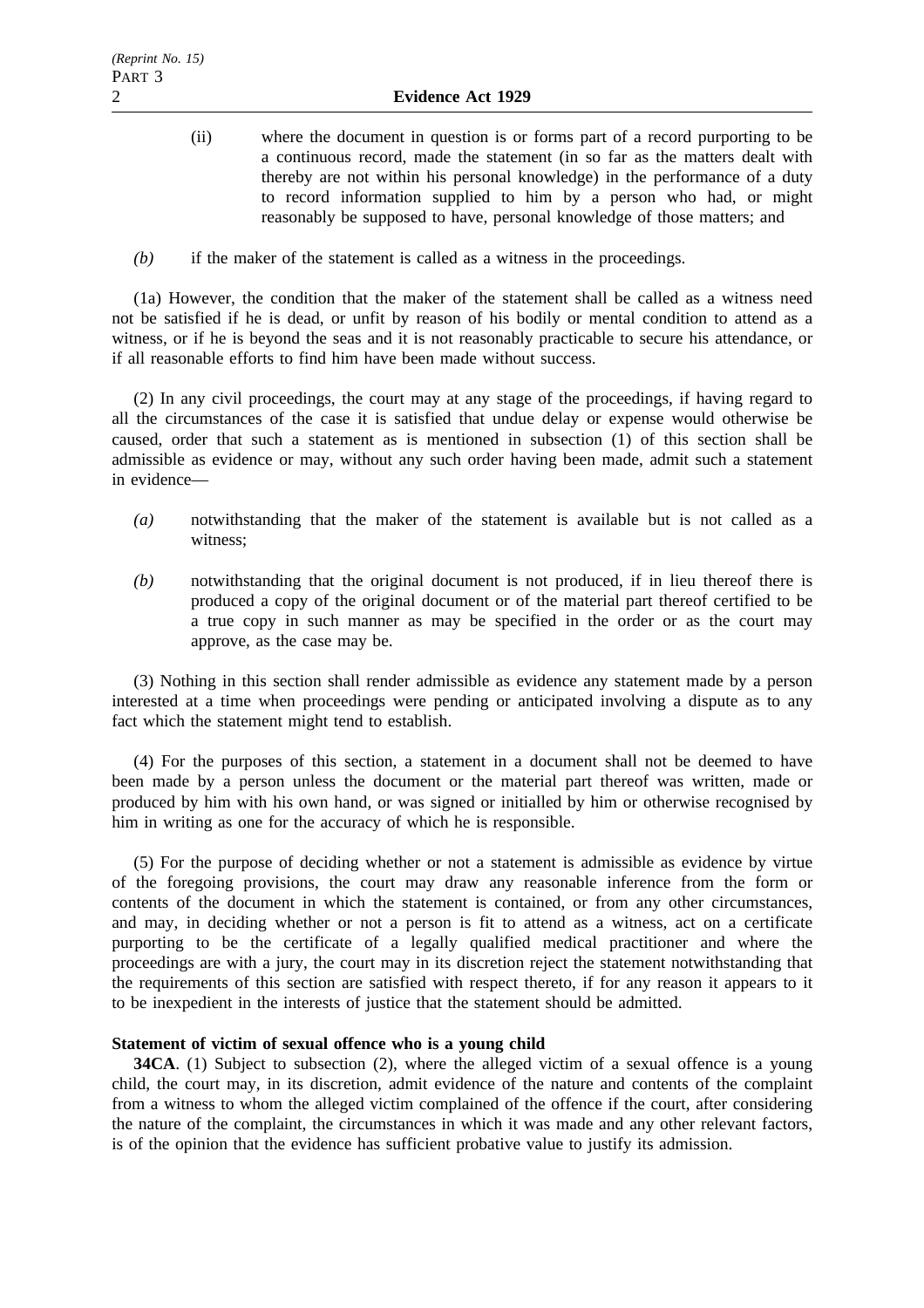(2) Such evidence may not be admitted at the trial unless the alleged victim has been called, or is available to be called, as a witness.

### **Weight to be attached to evidence**

**34D.** (1) In estimating the weight, if any, to be attached to a statement rendered admissible as evidence by this Act, regard shall be had to all the circumstances from which any inference can reasonably be drawn as to the accuracy or otherwise of the statement, and in particular to the question whether or not the statement was made contemporaneously with the occurrence or existence of the facts stated, and to the question whether or not the maker of the statement had any incentive to conceal or misrepresent facts.

(2) For the purpose of any rule of law or practice requiring evidence to be corroborated or regulating the manner in which uncorroborated evidence is to be treated, a statement rendered admissible as evidence by this Act shall not be treated as corroboration of evidence given by the maker of the statement.

### **Proof of instrument to validity of which attestation is necessary**

**34E.** Subject as hereinafter provided, in any proceedings, whether civil or criminal, an instrument to the validity of which attestation is requisite may, instead of being proved by an attesting witness, be proved in the manner in which it might be proved if no attesting witness were alive: Provided that nothing in this section shall apply to the proof of wills or other testamentary documents.

### **Presumptions as to documents twenty years old**

**34F.** In any proceedings, whether civil or criminal, there shall, in the case of a document proved, or purporting, to be not less than twenty years old, be made any presumption which immediately before the commencement of this Act would have been made in the case of a document of like character proved, or purporting, to be not less than thirty years old.

# **Interpretation and savings**

**34G.** (1) In sections 34C to 34F (inclusive) of this Act—

"**document**" includes books, maps, plans, drawings and photographs;

"**statement**" includes any representation of fact, whether made in words or otherwise;

"**proceedings**" includes arbitrations and references, and "**court**" shall be construed accordingly.

- (2) Nothing in sections 34C to 34F (inclusive) of this Act shall—
- *(a)* prejudice the admissibility of any evidence which would apart from the provisions of those sections be admissible; or
- *(b)* enable documentary evidence to be given as to any declaration relating to a matter of pedigree, if that declaration would not have been admissible as evidence if those sections had not been enacted.

### **Evidence of access or non-access**

**34H.** In any proceedings a husband or wife may give evidence proving or tending to prove that he or she did or did not have sexual relations with his or her spouse, notwithstanding that any such evidence would prove or tend to prove that any child born to the wife during marriage was illegitimate.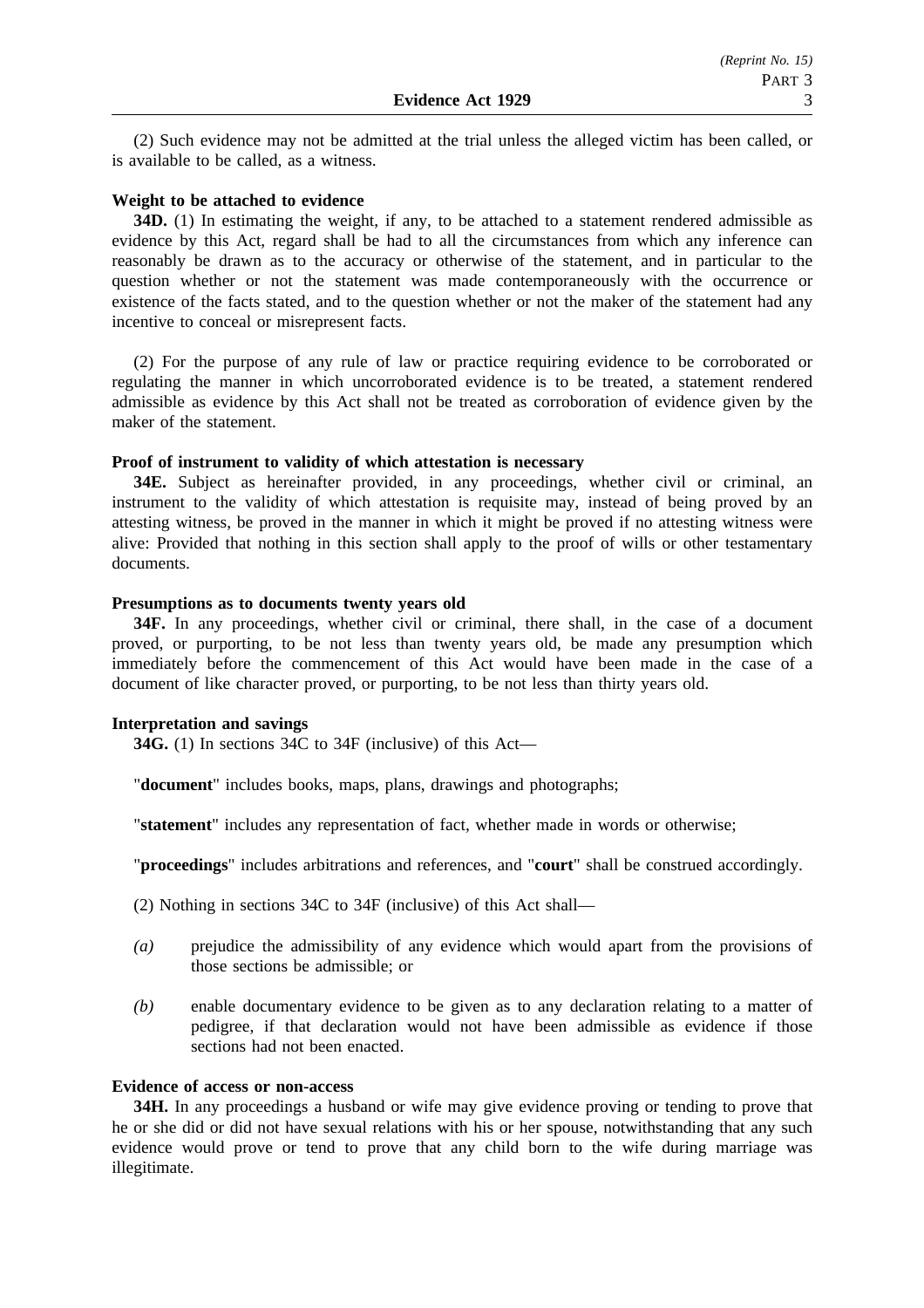### **Evidence in sexual cases**

**34I.** (1) In proceedings in which a person is charged with a sexual offence, no question shall be asked or evidence admitted—

- *(a)* as to the sexual reputation of the alleged victim of the offence; or
- *(b)* except with the leave of the judge, as to the alleged victim's sexual activities before or after the events of and surrounding the alleged offence (other than recent sexual activities with the accused).

(2) In deciding whether leave should be granted under subsection  $(1)(b)$ , the judge shall give effect to the principle that alleged victims of sexual offences should not be subjected to unnecessary distress, humiliation or embarrassment through the asking of questions or admission of evidence of the kind referred to in that subsection and shall not grant leave unless satisfied that the evidence in respect of which leave is sought—

- *(a)* is of substantial probative value; or
- *(b)* would, in the circumstances, be likely materially to impair confidence in the reliability of the evidence of the alleged victim,

and that its admission is required in the interests of justice.

(3) Leave shall not be granted under subsection (1)*(b)* authorising the asking of questions or the admission of evidence the purpose of which is only to raise inferences from some general disposition of the alleged victim.

(4) An application for leave under subsection  $(1)(b)$  shall be heard and determined in the absence of the jury (if any).

(5) In proceedings in which a person is charged with a sexual offence, the judge is not required by any rule of law or practice to warn the jury that it is unsafe to convict the accused on the uncorroborated evidence of the alleged victim of the offence.

(6) Subsection (5) does not affect the operation of any provision of this or any other Act requiring that the evidence of a witness be corroborated.

(6a) If, in proceedings in which a person is charged with a sexual offence, any information is presented to the jury, or suggestion made in the presence of the jury, that the alleged victim failed to make a complaint, or delayed in making a complaint, about the alleged offence, the judge must—

- *(a)* warn the jury that the alleged victim's failure to make a complaint, or delay in making a complaint, does not necessarily mean the allegation is false; and
- *(b)* inform the jury that the victim of a sexual offence could have valid reasons for failing to make a complaint or for delaying in making a complaint.
- (7) In this section—

"**evidence**" includes an allegation or statement made by way of an unsworn statement;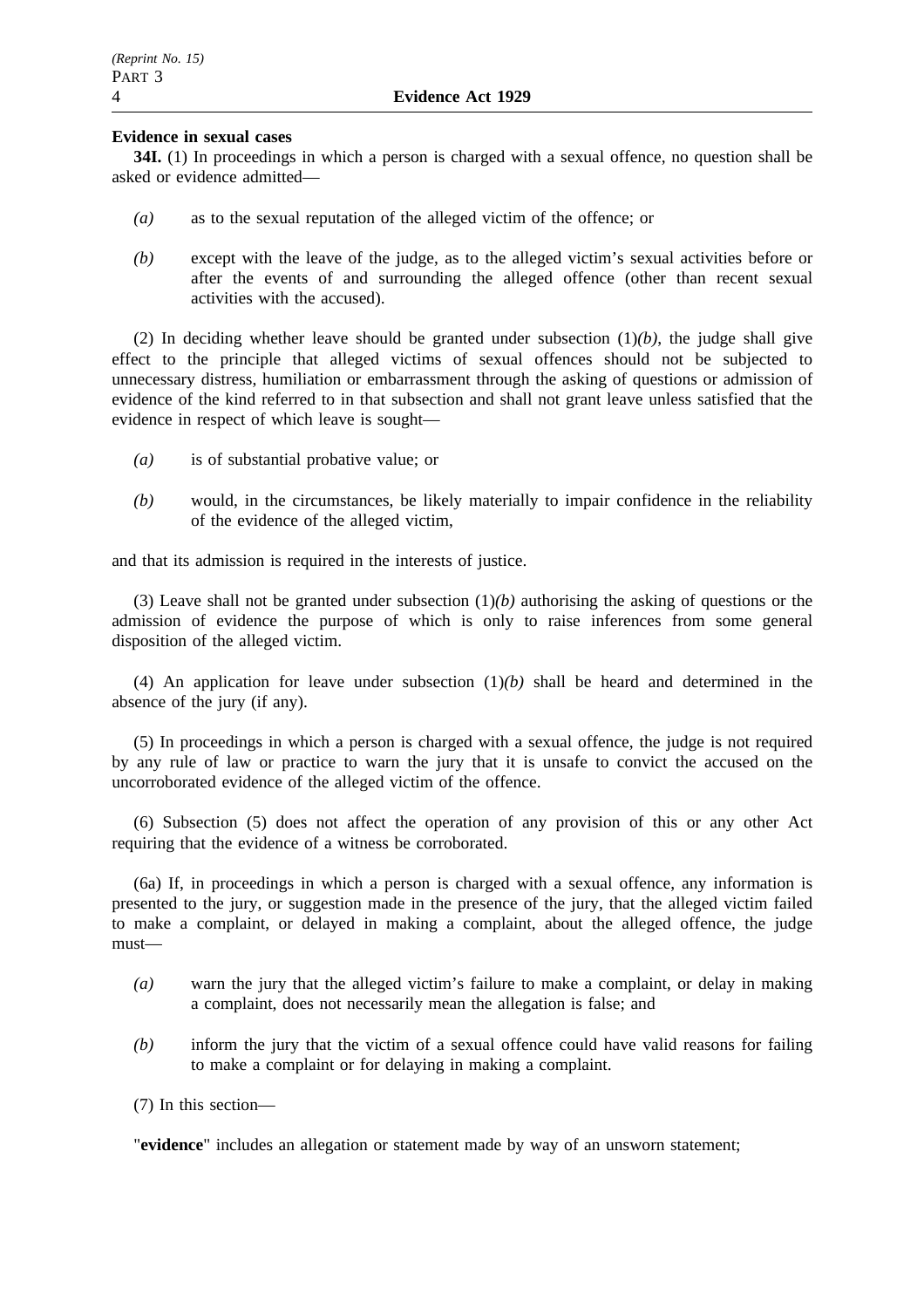"**sexual activities**" includes sexual experience or lack of sexual experience.

#### **Special provision for taking evidence where witness is seriously ill**

**34J.** (1) Where a person who may be in a position to give information in relation to an indictable offence is dangerously ill and, in the opinion of a medical practitioner, unlikely to recover from the illness, a magistrate or justice may take a statement from that person.

(2) The statement is to be a sworn statement unless the magistrate or justice determines that the person making the statement does not have sufficient understanding of the obligation to be truthful entailed in giving sworn evidence.

(3) Where a person is subsequently charged with an indictable offence to which the statement is relevant, the statement is admissible in evidence at the preliminary examination or trial of the charge if it is established—

- *(a)* that the person from whom the statement was taken is dead or unable to give evidence because of illness or infirmity; and
- *(b)* that the prosecutor or defendant (as the case requires) had reasonable notice of the proposal to take evidence and a reasonable opportunity to attend and cross-examine the person.

### **Admissibility of depositions at trial**

**34K.** (1) Where—

- *(a)* a statement from a witness is filed or tendered for the purpose of the preliminary examination of a charge of an indictable offence or oral evidence is taken from a witness at a preliminary examination; and
- *(b)* the witness subsequently dies or becomes so ill or infirm that he or she cannot give evidence at the trial,

the record of the witness's evidence at the preliminary examination may, by leave of the court of trial, be read as evidence at the trial.

(2) Leave to admit evidence for the prosecution under this section will not be granted if the court considers that admission of the evidence without the opportunity of cross-examination would, in the circumstances of the case, be unfair to the defendant.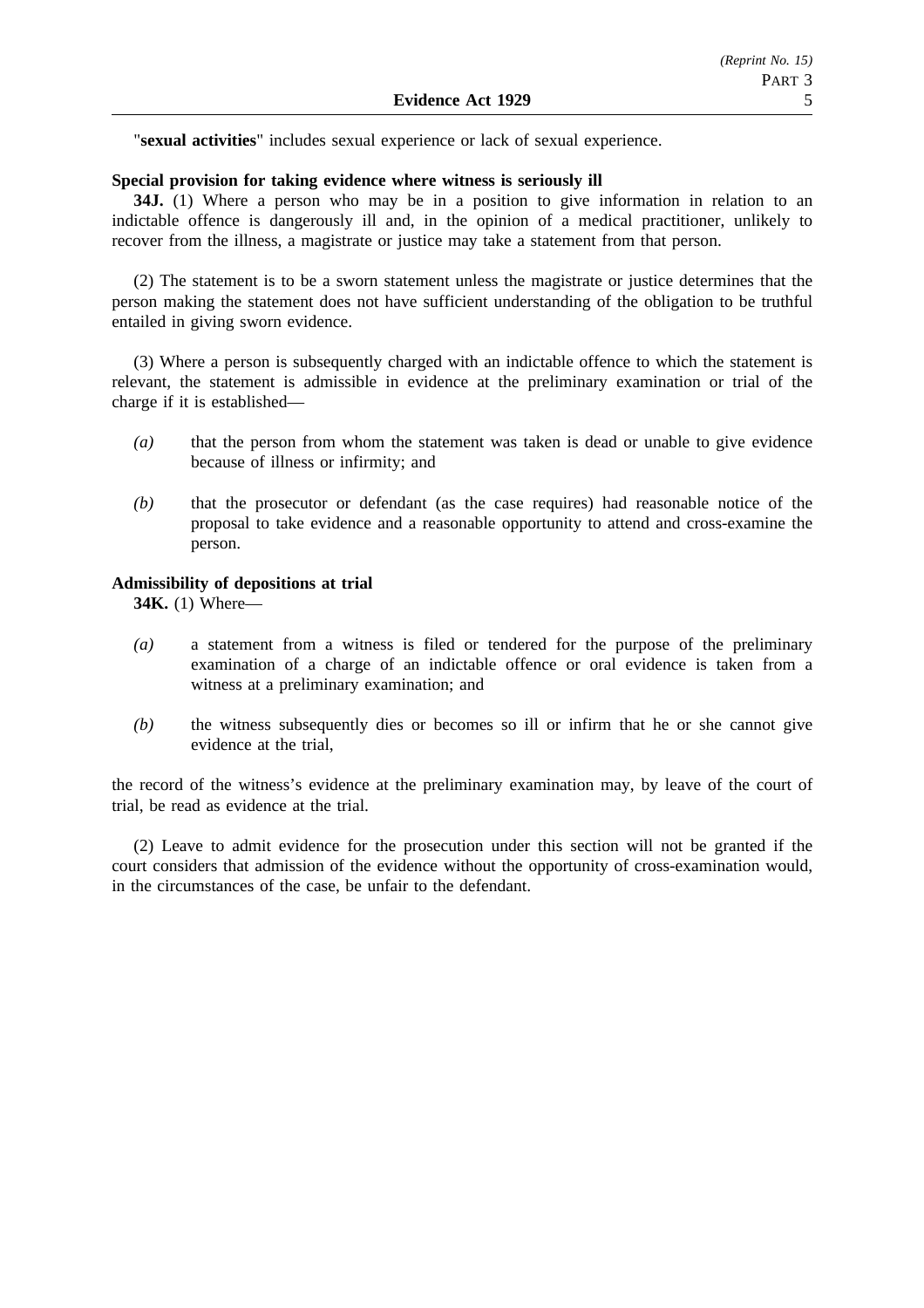# **Part 4—Public Acts and documents**

### **Judicial notice of legislative instruments**

**35.** (1) A court must take judicial notice of a legislative instrument.

(2) In this section—

### "**legislative instrument**" means—

- *(a)* an Act of this State, or an Act or ordinance of any other State or a Territory of the Commonwealth;
- *(b)* an Act of the Imperial Parliament that forms part of the law of this State or of any other State or a Territory of the Commonwealth;
- *(c)* a regulation, rule, by-law or other form of subordinate legislation made under the law of this State or of any other State or a Territory of the Commonwealth;
- *(d)* a proclamation, order or notice published in the *Gazette* or the corresponding official publication of some other State or a Territory of the Commonwealth;
- *(e)* an Act or other instrument of a kind referred to in a preceding paragraph as published or republished under—
	- (i) the *Legislation Revision and Publication Act 2002*; or
	- (ii) a former Act, or provision of an Act, of this State that provided for the reprinting or consolidation of any such instruments; or
	- (iii) a corresponding Act or ordinance of any other State or a Territory of the Commonwealth.

#### **Proof of votes and proceedings of Parliament**

**36.** All documents purporting to be copies of the votes and proceedings or journals or minutes of either House of Parliament, or of papers presented to either House of Parliament, if purporting to be printed by the Government Printer, shall on their mere production be admitted as evidence thereof.

#### **Evidentiary value of official publications**

**37.** The *Gazette* or the corresponding official publication of some other State or a Territory of the Commonwealth is admissible in any legal proceedings as evidence of any legislative, judicial or administrative acts published or notified in it.

### **Proof of** *Gazette*

**37A.** The mere production of a paper purporting to be the *Gazette* shall in all courts be evidence that the paper is the *Gazette* and was published on the day on which it bears date.

#### **Proof of printing by Government Printer**

**37B.** The mere production of a paper purporting to be printed by the Government Printer or by the authority of the Government of the State shall in all courts be evidence that the paper was printed by the Government Printer or by such authority.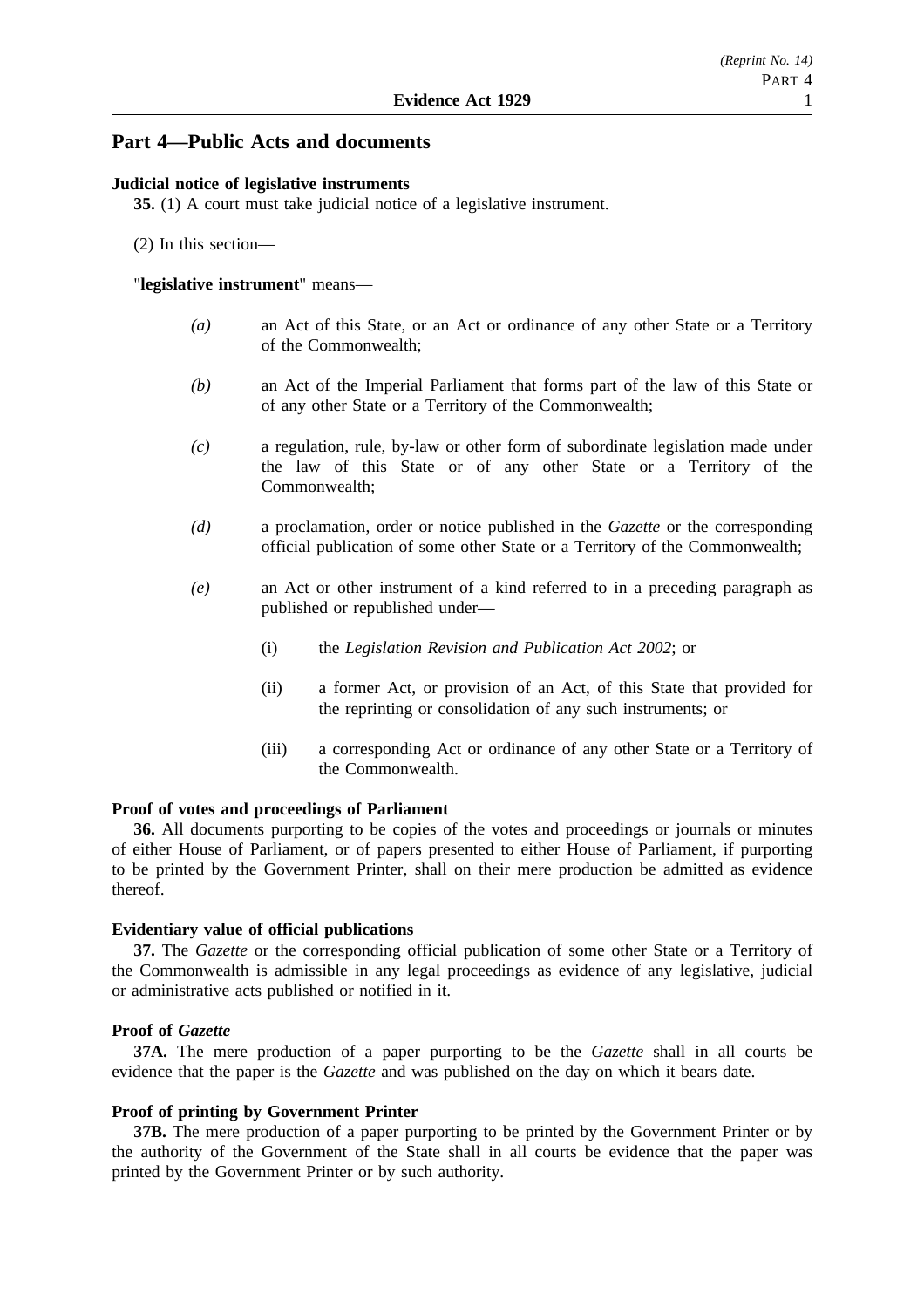### **Proof of Imperial orders-in-Council**

**37C.** (1) In this section—

"**Imperial order-in-Council**" means—

- *(a)* any letters patent or Imperial order-in-Council; or
- *(b)* any admiralty map or chart issued by, or under the authority of, the Government of Great Britain, or the United Kingdom.

(2) Evidence of the making and contents of an Imperial order-in-Council may be given by production of a document purporting to be certified by the Secretary to the Attorney-General as a true copy of the Imperial order-in-Council.

(3) A statement in a document produced in evidence under subsection (2) of this section as to the date of publication of the Imperial order-in-Council shall be evidence that the Imperial order-in-Council was published on that date.

### **Foreign and Colonial Acts of State, judgments etc provable by copies**

**38.** (1) Evidence of any proclamation, treaty, or other act of State, of any foreign State, or in any part of His Majesty's Dominions outside the Commonwealth and other than the United Kingdom, may be given by the production of a document, purporting to be a copy thereof and—

- *(a)* proved to be an examined copy thereof; or
- *(b)* purporting to be sealed with the seal of the foreign State or of the said part of His Majesty's Dominions.

(2) Evidence of any judgment, decree, order or other judicial proceeding of any court of justice in the United Kingdom or in any foreign State or part of His Majesty's Dominions outside the Commonwealth and other than the United Kingdom (including any affidavit, pleading, or other legal document filed or deposited in the court) may be given by the production of a document purporting to be a copy thereof; and

- *(a)* proved to be an examined copy thereof; or
- *(b)* purporting to be sealed with the seal of such court; or
- *(c)* purporting to be signed by a judge of such court with a statement in writing attached by him to his signature that such court has no seal, and without proof of his judicial character, or of the truth of such statement.

(3) If any such document as aforesaid purports to be sealed or signed as aforesaid it shall be admissible without proof of the seal or of the signature as the case may be.

# **Public documents provable by examined or certified copy**

**39.** (1) Whenever any book or other document is of such a public nature as to be admissible in evidence on its mere production from the proper custody, and no Act exists which renders its contents provable by means of a copy, any copy thereof or extract therefrom shall be admissible in evidence,

*(a)* if it is proved to be an examined copy or extract; or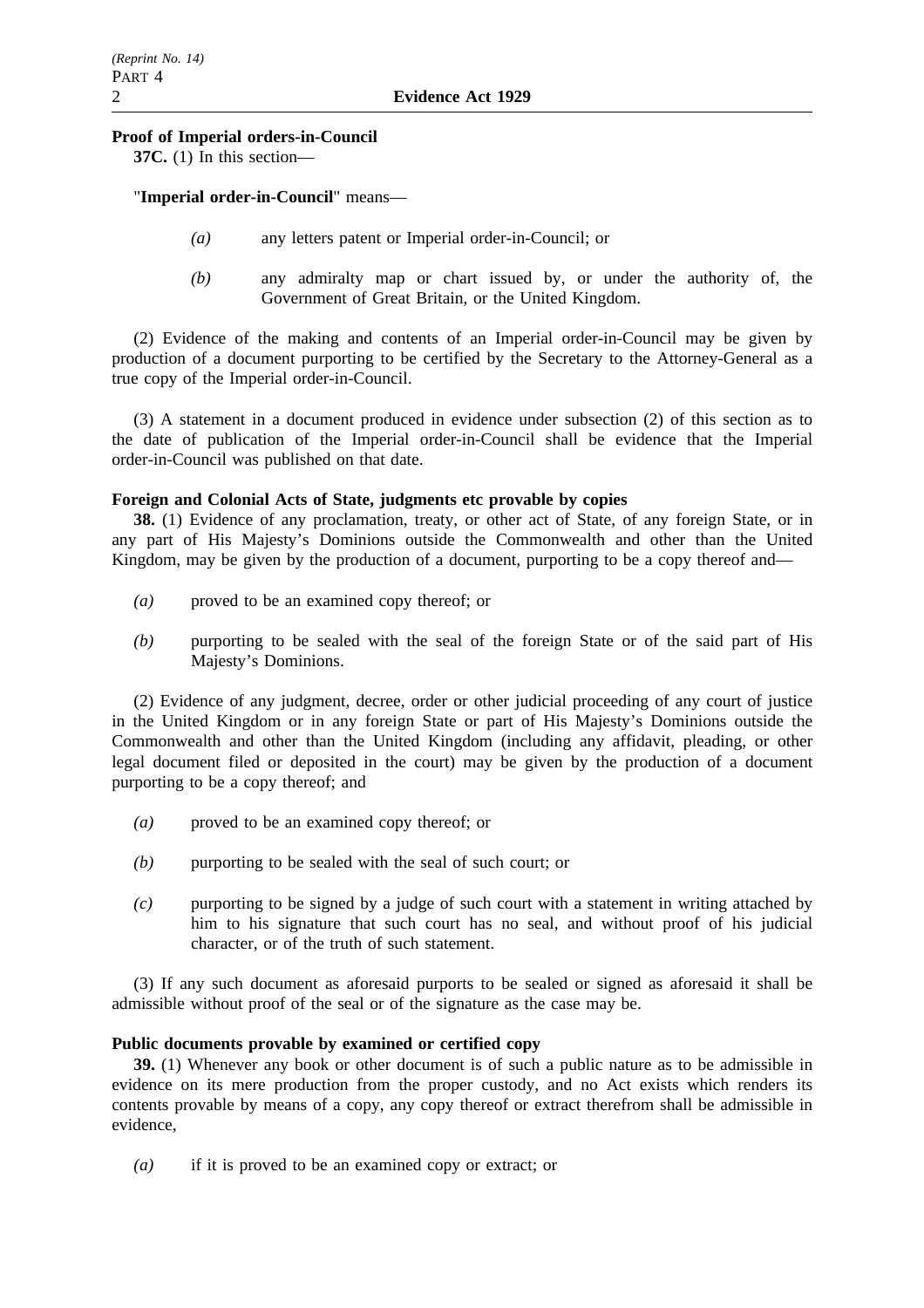*(b)* it purports to be signed and certified as a true copy or extract by the officer to whose custody the original is entrusted.

(2) Every such officer is hereby required to furnish such certified copy or extract to any person applying for the same at a reasonable time, upon payment of a reasonable sum for the same, not exceeding five cents for every folio of ninety words.

### **Proof of documents by examined or certified copies**

**40.** Whenever any book, or other document, in the United Kingdom, or in any part of His Majesty's Dominions outside the Commonwealth and other than the United Kingdom, is provable (according to the law of England, or of the said part of His Majesty's Dominions) by means of a copy, any copy thereof or extract therefrom shall be admissible in evidence if it—

- *(a)* is proved to be an examined copy or extract; or
- *(b)* purports to be signed and certified as a true copy or extract by some officer who shall further certify that he is the officer to whose custody the original is entrusted.

### **Certifying a false document**

**41.** If any officer authorised or required by this Act to furnish any certified copy or extract shall wilfully certify any document as being a true copy or extract, knowing that the same is not a true copy or extract, as the case may be, he shall be guilty of an offence, and be liable, on conviction, to imprisonment with hard labour for any term not less than eighteen months or more than three years.

#### **Proof of conviction or acquittal of an indictable offence**

**42.** (1) The information, trial, and conviction, or acquittal of any person for an indictable offence may be proved by a certificate purporting to be under the hand of the Registrar of the Supreme Court or the District Court or the associate or other officer having the custody of the records of the court where such conviction, or acquittal took place, or of the deputy of such associate or other officer.

(2) The certificate may set forth the substance and effect of the record omitting the formal parts thereof.

(3) A conviction for any offence committed in any other State or any Territory of the Commonwealth may be proved by a like certificate.

(4) No proof shall be required of the handwriting or official position of any person certifying in pursuance of this section.

(5) The mode of proof authorised by this section shall be in addition to and not to the exclusion of any other authorised mode of proof.

#### **Proof of convictions and orders of courts of summary jurisdiction**

**43.** (1) Any conviction, order of dismissal or other order made by a court of summary jurisdiction may be proved in any court whatever by the production of a copy of such conviction, order of dismissal or other order, purporting to be certified by the clerk of the court by which such conviction, order of dismissal or other order was made, or by the deputy of such clerk.

(2) No proof shall be required of the signature or official character of the person appearing to have signed any such copy as aforesaid.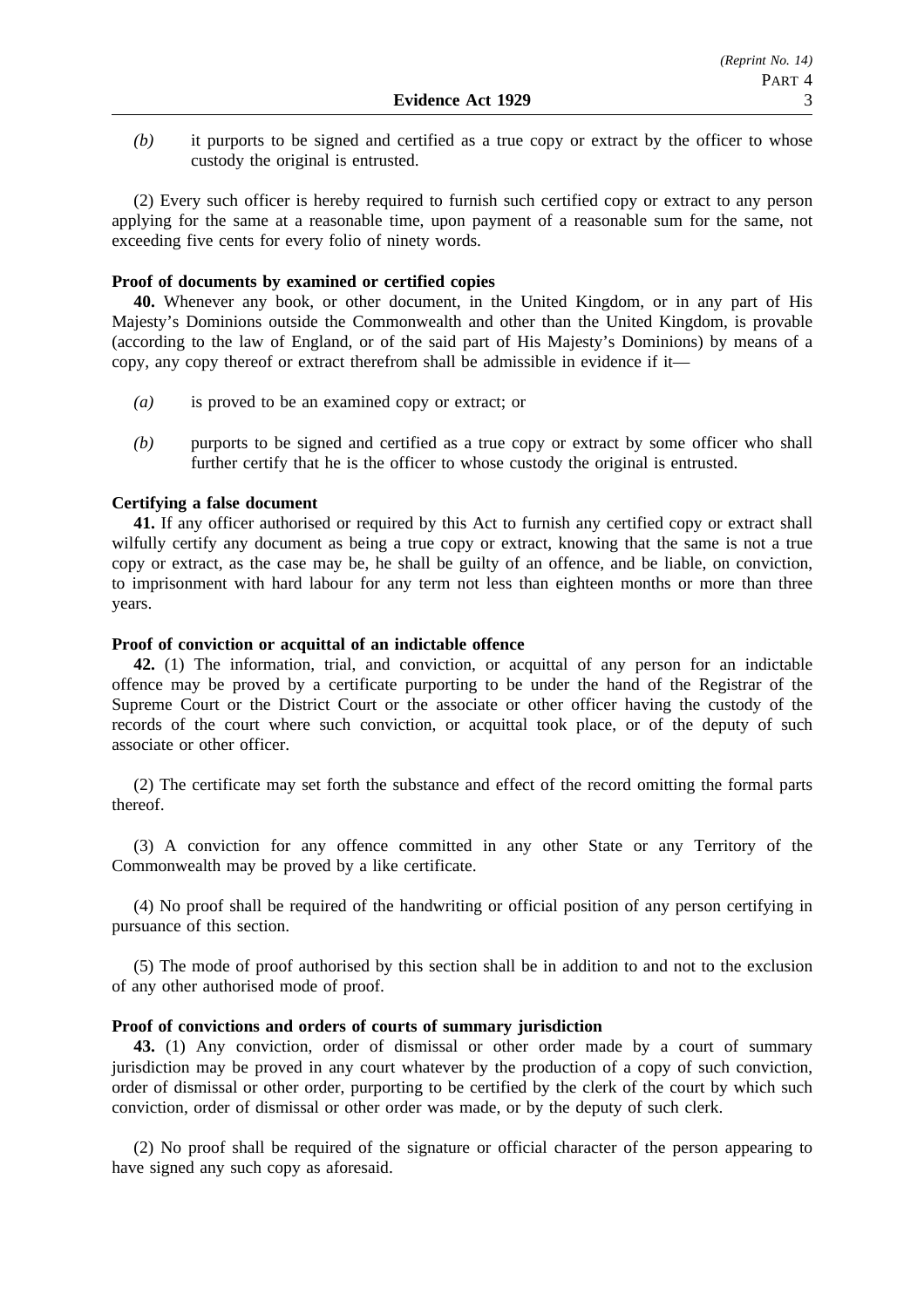(3) This section shall apply to any conviction, order of dismissal or other order made before or after the commencement of this Act.

(4) In this section the expression "**court of summary jurisdiction**" shall mean any court, by whatever name called, which in any State or Territory of the Commonwealth has jurisdiction to try offences summarily.

### **Proof of identity of person convicted in another State**

**43A.** For the purpose of proving the identity of any person alleged to have been convicted in any other State, or any Territory of the Commonwealth, an affidavit substantially in the form of Schedule 4 shall be admissible in evidence in all courts and shall be *prima facie* evidence that the person whose finger-prints are exhibited thereto—

- *(a)* is the person who in any document exhibited to the said affidavit and purporting to be a certificate of conviction or a certified copy of conviction, is referred to as having been convicted;
- *(b)* has been convicted of the offences mentioned in the said affidavit.

# **Registers of British vessels and certificates of registry admissible as** *prima facie* **evidence of their contents**

**44.** (1) Every register of vessels kept under any of the Acts of the Imperial Parliament relating to the registry of British vessels, may be proved either by the production of the original or by an examined copy thereof, or by a copy thereof purporting to be certified under the hand of the person having the charge of the original.

(2) Every such register, or such copy of a register, and also every certificate of registry granted under any of the said Acts relating to the registry of British vessels, and purporting to be signed as required by law, shall be received in evidence as *prima facie* proof of all the matters contained or recited in such register when the register or such copy thereof as aforesaid is produced, and of all matters contained or recited in or endorsed on such certificate of registry when the said certificate is produced.

# **Documents relating to transportation of persons or goods**

**45.** (1) An apparently genuine document purporting to be a document of a prescribed nature and to relate to the transportation or shipment of any person or goods, from one place to another—

- *(a)* shall be admissible in evidence on production without further proof; and
- *(b)* shall be evidence of any fact stated, or referred to, in the document, or to be inferred from the document, and where the document relates to the shipment of goods, shall be evidence that the ownership of goods referred to in the document is in the consignee named in the document or his assignee.

(2) Evidence of the description of any package or property, or of any inscription or mark upon any package or property shall be admissible (without production of the original inscription or mark) for the purpose of raising an inference as to the identity of the package or property with that referred to in a document admissible in evidence under this section.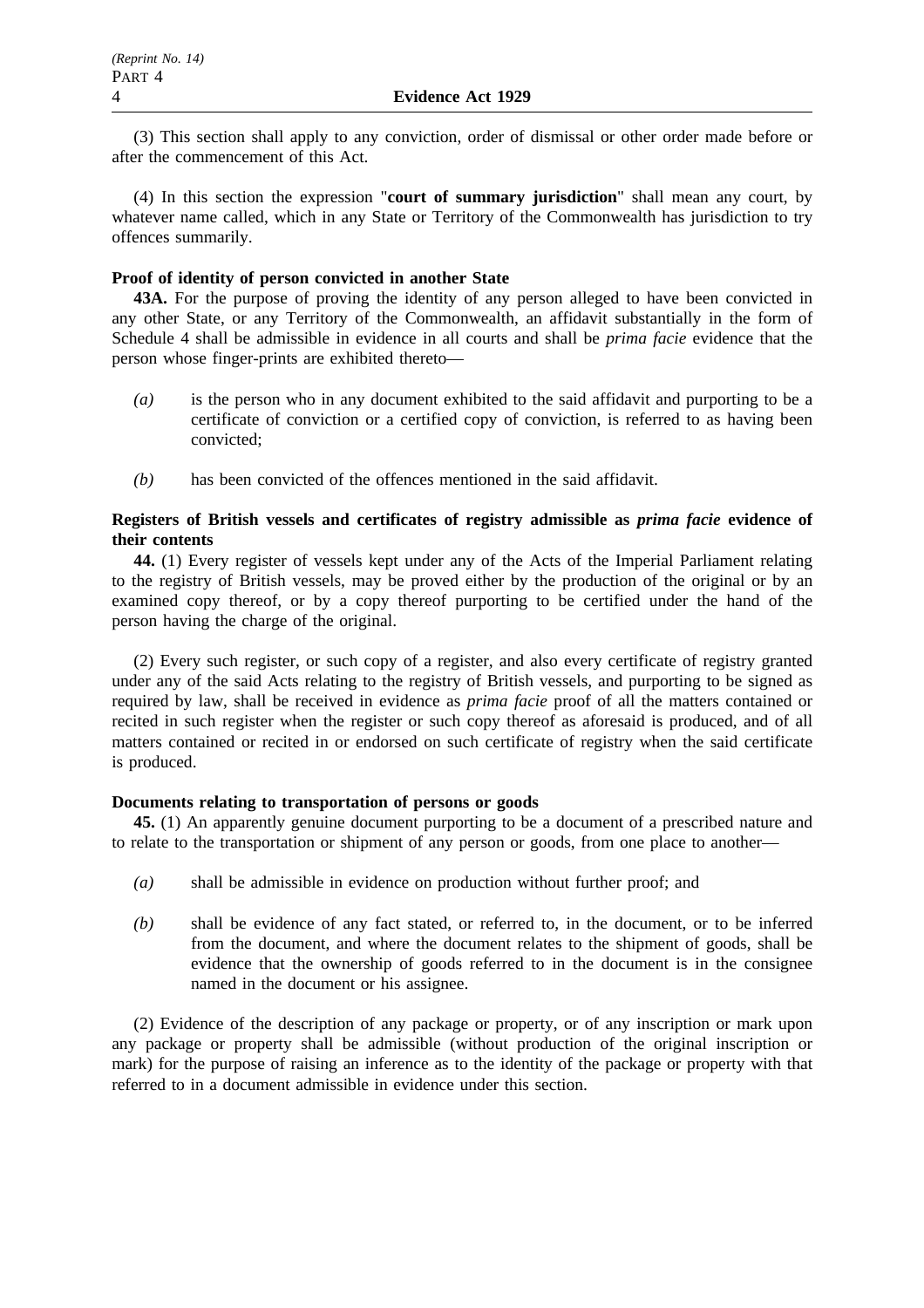(3) For the purpose of determining the evidentiary weight, if any, of a document admitted in evidence under this section, consideration shall be given to the source from which the document is produced, the safeguards (if any) that have been taken to ensure its accuracy and any other relevant matters.

(4) In this section—

"**document of a prescribed nature**" means—

- *(a)* bill of lading, manifest, shipping receipt, consignment note, way-bill, delivery sheet, register or order, invoice, ticket, passenger list or register, and any document of a like nature; or
- *(b)* any reproduction of any such document by photographic, photostatic, lithographic or other like process;

"**shipment**" means carriage by any means by air, land or water.

# **Admission of business records in evidence**

**45A.** (1) An apparently genuine document purporting to be a business record—

- *(a)* shall be admissible in evidence without further proof; and
- *(b)* shall be evidence of any fact stated in the record, or any fact that may be inferred from the record (whether the inference arises wholly from the matter contained in the record, or from that matter in conjunction with other evidence).

(2) A document shall not be admitted in evidence under this section if the court is of the opinion—

- *(a)* that the person by whom, or at whose direction, the document was prepared can and should be called by the party tendering the document to give evidence of the matters contained in the document; or
- *(b)* that the evidentiary weight of the document is slight and is outweighed by the prejudice that might result to any of the parties from the admission of the document in evidence; or
- *(c)* that it would be otherwise contrary to the interests of justice to admit the document in evidence.

(3) For the purpose of determining the evidentiary weight, if any, of a document admitted in evidence under this section, consideration shall be given to the source from which the document is produced, the safeguards (if any) that have been taken to ensure its accuracy, and any other relevant matters.

(4) In this section—

"**business**" means business, occupation, trade or calling and includes the business of any governmental or local governmental body or instrumentality;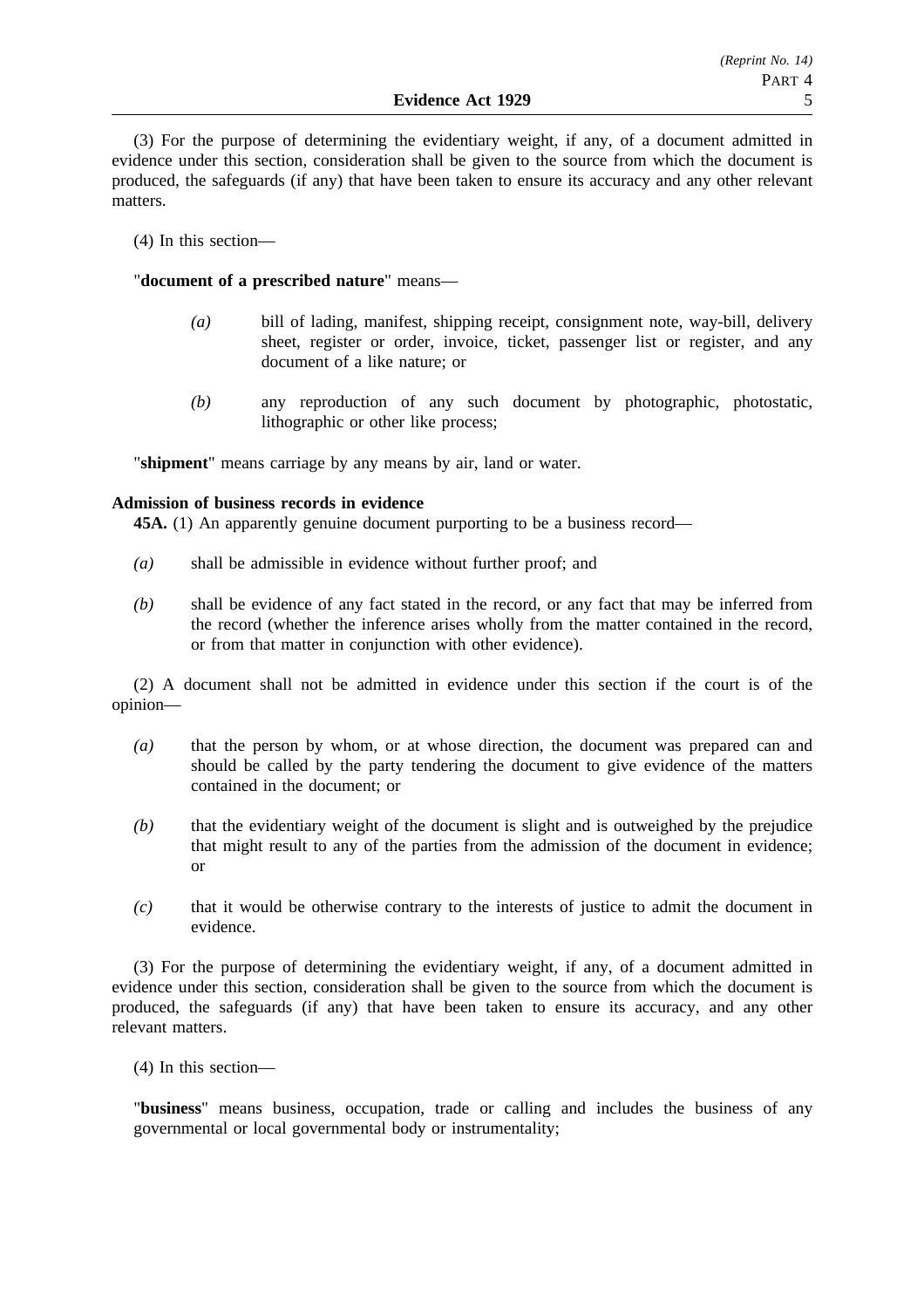"**business record**" means—

- *(a)* any book of account or other document prepared or used in the ordinary course of a business for the purpose of recording any matter relating to the business; or
- *(b)* any reproduction of any such record by photographic, photostatic, lithographic or other like process.

### **Admission of certain documents in evidence**

**45B.** (1) An apparently genuine document purporting to contain a statement of fact, or written, graphical or pictorial matter in which a statement of fact is implicit, or from which a statement of fact may be inferred shall, subject to this section, be admissible in evidence.

(2) A document shall not be admitted in evidence under this section where the court is not satisfied that the person by whom, or at whose direction, the document was prepared could, at the time of the preparation of the document have deposed of his own knowledge to the statement that is contained or implicit in, or may be inferred from, the contents of the document.

(3) A document shall not be admitted in evidence under this section if the court is of the opinion—

- *(a)* that the person by whom, or at whose direction, the document was prepared can and should be called by the party tendering the document to give evidence of the matters contained in the document; or
- *(b)* that the evidentiary weight of the document is slight and is outweighed by the prejudice that might result to any of the parties from the admission of the document in evidence; or
- *(c)* that it would be otherwise contrary to the interests of justice to admit the document in evidence.

(4) In determining whether to admit a document in evidence under this section, the Court may receive evidence by affidavit of any matter pertaining to the admission of that document in evidence.

(5) For the purpose of determining the evidentiary weight, if any, of a document admitted in evidence under this section, consideration shall be given to the source from which the document was produced, the safeguards (if any) that have been taken to ensure its accuracy, and any other relevant matters.

(6) In this section—

"**document**" means—

- *(a)* any original document; or
- *(b)* any reproduction of an original document by photographic, photostatic or lithographic or other like process.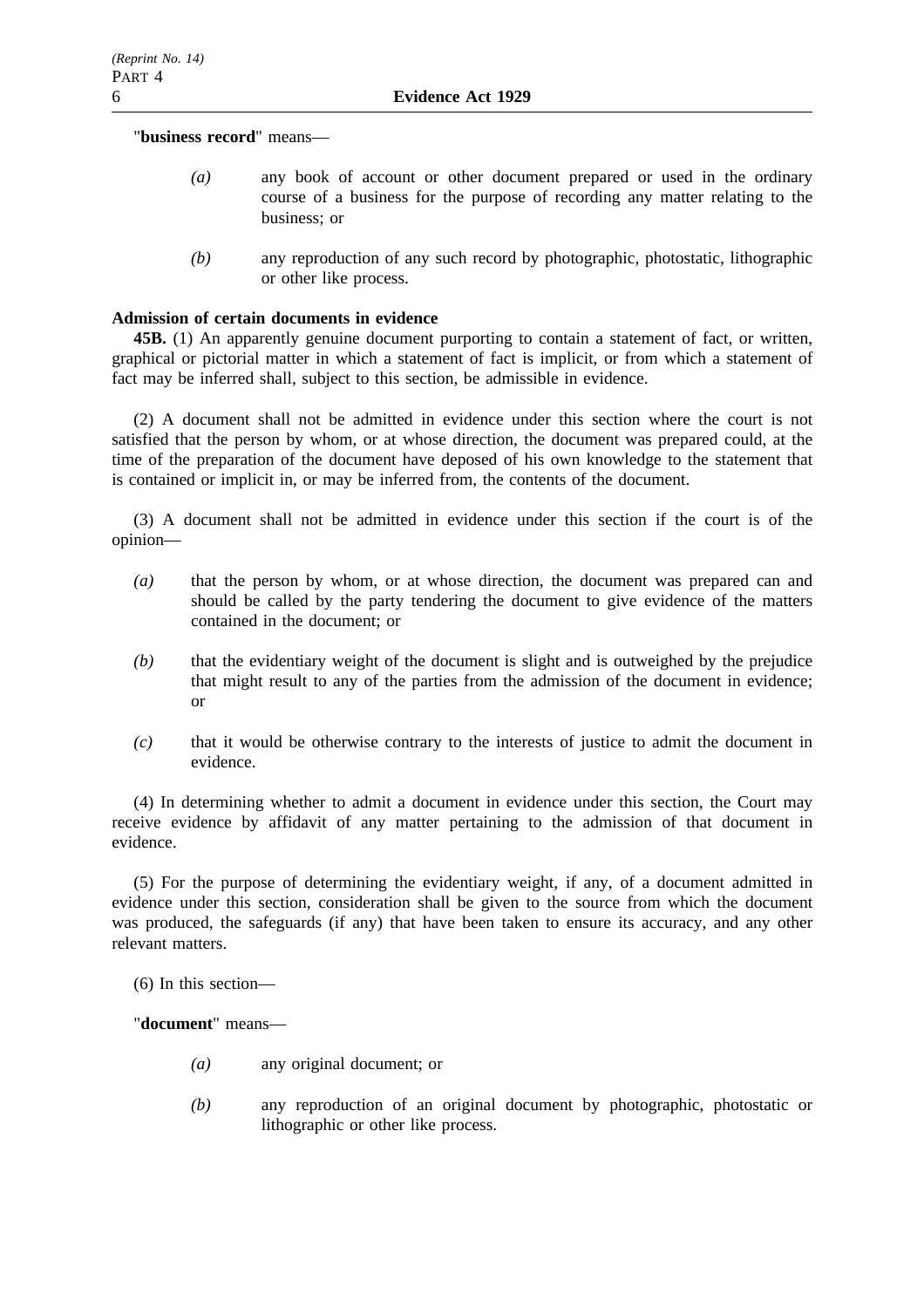### **Modification of best evidence rule**

**45C**. (1) A document that accurately reproduces the contents of another document is admissible in evidence before a court in the same circumstances, and for the same purposes, as that other document (whether or not that other document still exists).

(2) In determining whether a particular document accurately reproduces the contents of another, a court is not bound by the rules of evidence and, in particular—

- *(a)* the court may rely on its own knowledge of the nature and reliability of the processes by which the reproduction was made;
- *(b)* the court may make findings based on the certificate of a person with knowledge and experience of the processes by which the reproduction was made;
- *(c)* the court may make findings based on the certificate of a person who has compared the contents of both documents and found them to be identical;
- *(d)* the court may act on any other basis it considers appropriate in the circumstances.
- (3) This section applies to reproductions made—
- *(a)* by an instantaneous process; or
- *(b)* by a process in which the contents of a document are recorded (by photographic, electronic or other means) and the reproduction is subsequently produced from that record; or
- *(c)* in any other way.

(4) Where a reproduction is made by an approved process, it will be presumed that it accurately reproduces the contents of the document purportedly reproduced unless the contrary is established.

(5) The above reference to an approved process is a reference to a process prescribed by regulation for the purposes of this subsection.

(6) Where a court admits or refuses to admit a document under this section, the court must, if so requested by a party to the proceedings, state the reason for its decision.

(7) A person who gives a certificate for the purposes of this section knowing it to be false is guilty of an indictable offence.

Penalty: Division 5 imprisonment.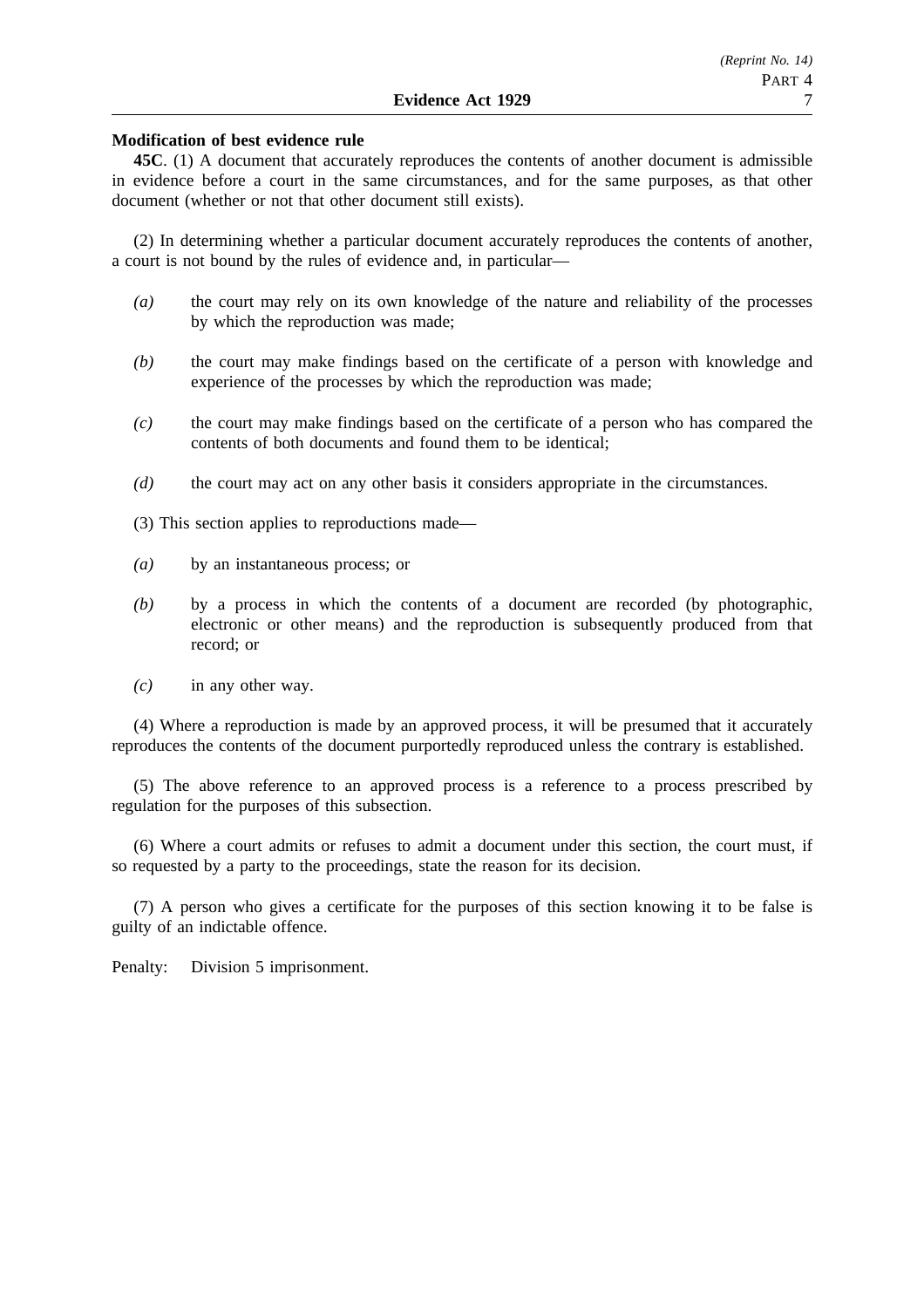# **Part 5—Banking records**

### **Interpretation**

**46.** In this Part—

"**bank**" means—

*(a)* a body corporate carrying on the business of banking in a State or Territory of the Commonwealth; or

\*\*\*\*\*\*\*\*\*\*

*(d)* any other body that accepts money on deposit from the public;

"**banking records**" means—-

- *(a)* books of account, accounts, and accounting records (including working papers and other documents necessary to explain the methods and calculations by which accounts are made up); and
- *(b)* books, diaries, or other records used in the course of carrying on the business of a bank; and
- *(c)* cheques, bills of exchange, promissory notes, deposit slips, orders for the payment of money, invoices, receipts and vouchers; and
- *(d)* securities, and documents of title to securities,

in the possession or control of a bank;

"**copy**", in relation to a banking record made by microfilming or by a mechanical or electronic process, means a document produced from the record containing, in an intelligible form, the information stored in the record.

#### **Admission of banking record in evidence**

**47.** (1) Subject to subsection (2), a copy of a banking record is admissible in legal proceedings as evidence—

- *(a)* of the record; and
- *(b)* of the transactions or matters to which the record relates.
- (2) The copy shall not be admitted in evidence unless it is first proved—
- *(a)* that the record was compiled in the ordinary course of business; and
- *(b)* that the record is in the custody or control of the bank; and
- *(c)* that reasonable steps have been taken to ensure that the copy is an accurate copy of the record, or accurately reproduces information stored in the record.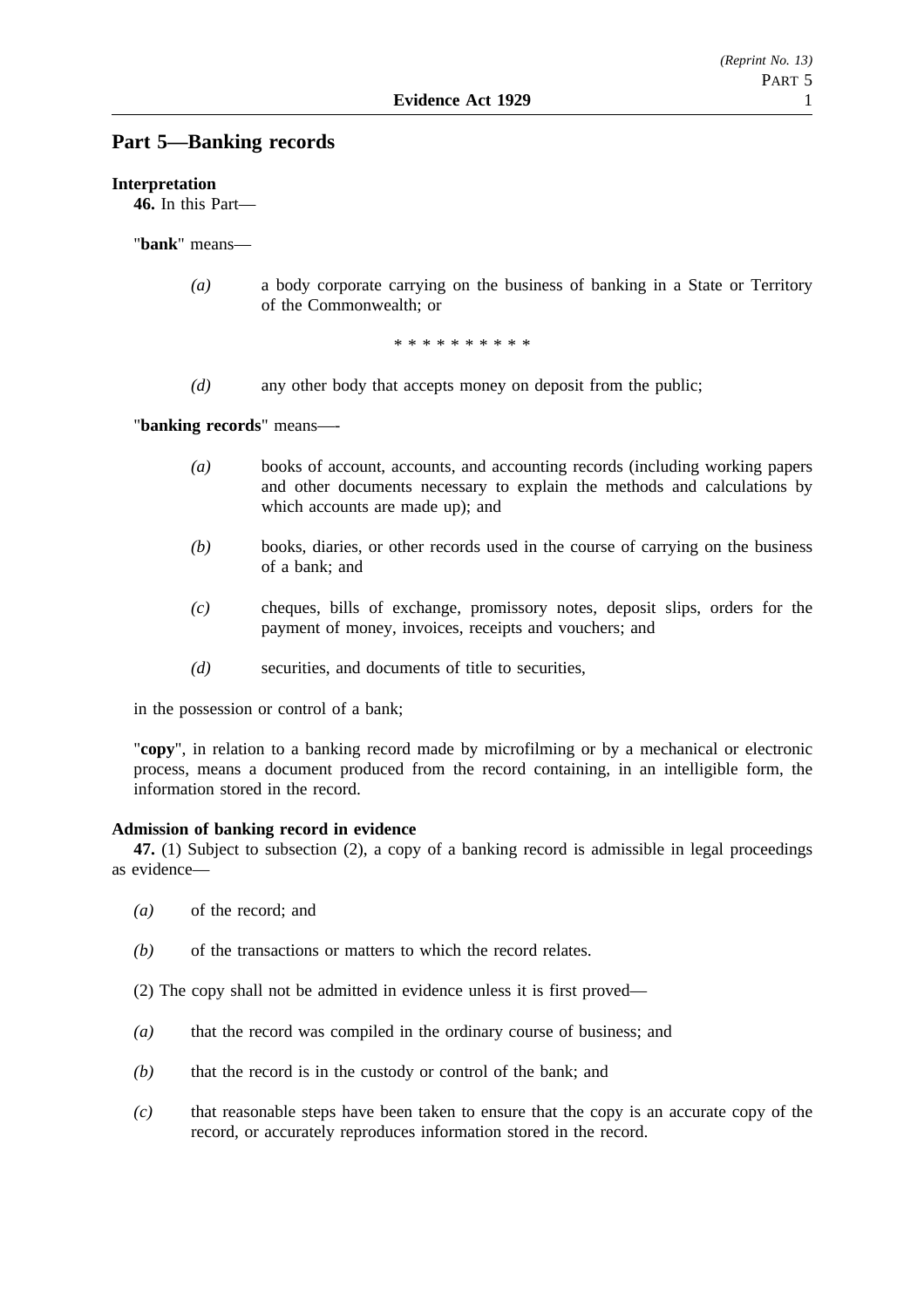(3) Evidence may be given orally or by affidavit by an officer of the bank for the purpose of proving the matters referred to in subsection (2).

## **Evidence of non-existence of account may be given by affidavit**

**48.** An affidavit made by an officer of a bank stating that a person named in the affidavit had at a time, or over a period, specified in the affidavit no account at the bank, or at a specified branch, is admissible in legal proceedings as evidence of the fact stated.

\*\*\*\*\*\*\*\*\*\*

#### **Power to order inspection of banking records etc**

**49.** (1) On the application of any party to a legal proceeding a judge may order that such party be at liberty to inspect and take copies of a banking record for any of the purposes of such proceedings.

(1a) Where—

- *(a)* a Judge of the Supreme Court; or
- *(b)* a District Court Judge; or
- *(c)* a Magistrate,

is satisfied on the application of a member of the police force or an officer of the Corporate Affairs Commission that it would be in the interests of the administration of justice to permit the applicant to inspect and take copies of banking records, the Judge may order that the applicant be at liberty to inspect and take copies of those banking records.

(2) An order under this section may be made either with or without summoning the bank or any other person, and shall be served on the bank three clear days before the same is to be obeyed, unless the judge otherwise directs. Any Sunday or public holiday shall be excluded from the computation of time under this section.

(3) Subject to subsection (4), where an order is made under subsection (1a), the applicant shall cause a copy of the order to be served personally or by post on the person subject to investigation within six months of the date of the order or such further period as may be allowed by a Judge.

Penalty: One thousand dollars.

(4) Service of a copy of an order is not required under subsection (3)—

- *(a)* if evidence of the commission of an offence was obtained in pursuance of the order and, within the period allowed under subsection (3) for service of a copy of the order, the person subject to investigation is charged with that offence; or
- *(b)* if the whereabouts of the person on whom the copy is to be served is unknown and not ascertainable by reasonable inquiry.

(5) A reference in subsection (3) or (4) to the person subject to investigation shall be construed as a reference to the person to whose financial transactions the banking records subject to inspection in pursuance of an order under subsection (1a) relate.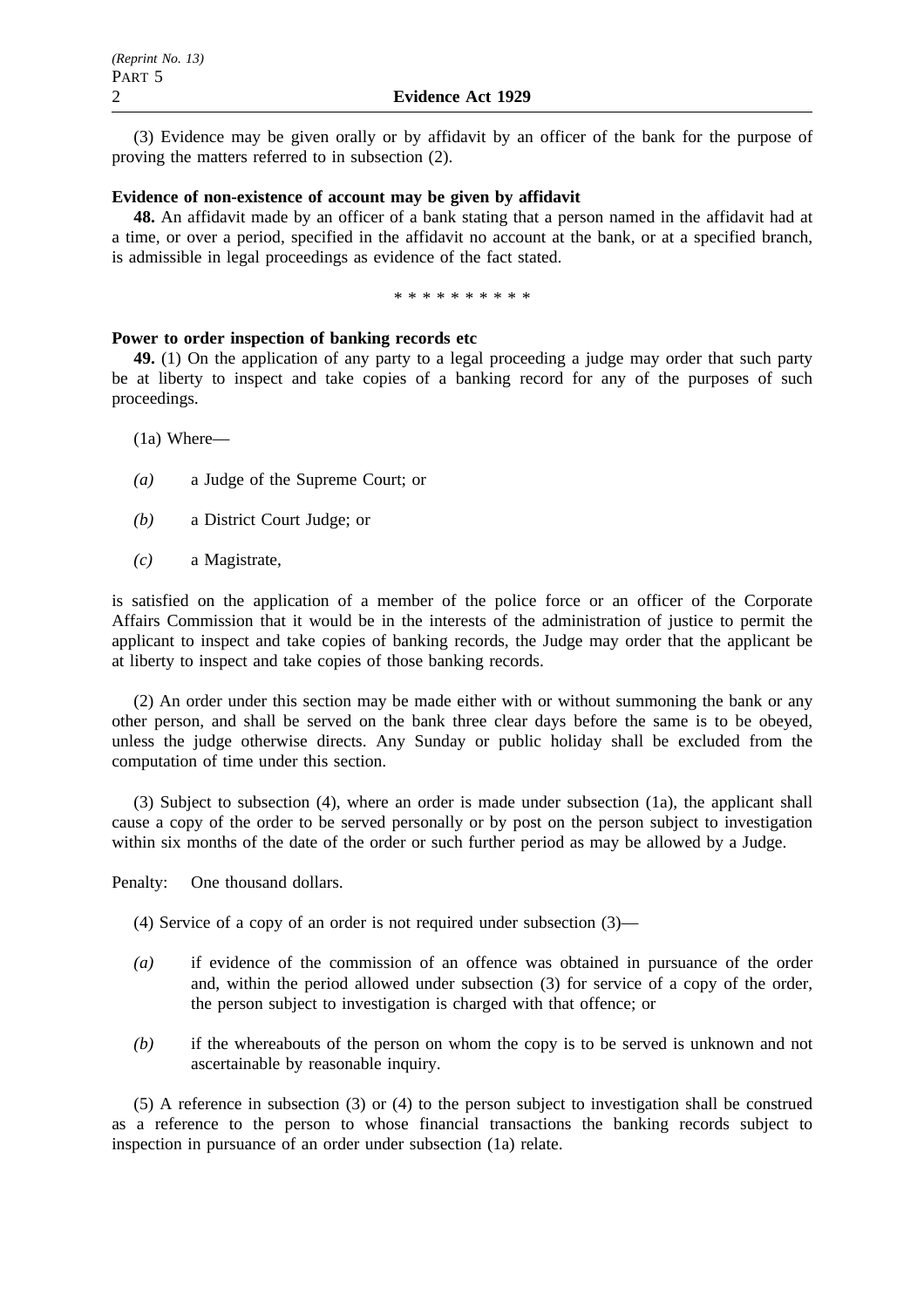(6) Copies of applications made under subsection (1a) shall be retained for a period of six years—

- *(a)* in the case of applications made by members of the police force—by the Commissioner of Police; and
- *(b)* in the case of applications made by officers of the Corporate Affairs Commission—by the Corporate Affairs Commission.

(7) The Commissioner of Police shall in each calendar year report to the Minister responsible for the police force the number of applications made under subsection (1a) by members of the police force during the previous calendar year, and the Corporate Affairs Commission shall in each calendar year report to the Minister to whom it is responsible the number of applications made under subsection (1a) by officers of the Commission during the previous calendar year.

(8) A report under subsection (7) may be incorporated in any other annual report that the Commissioner of Police or the Corporate Affairs Commission (as the case may be) is required by or under statute to make to the Minister to whom the report under that subsection is to be submitted.

(9) A person who divulges, otherwise than in the course of his official duties, information obtained by him by virtue of an order under subsection (1a) shall be guilty of an offence and liable to a penalty not exceeding five thousand dollars.

#### **Bank not compellable to produce records except under order**

**50.** A bank or officer of a bank shall not in any legal proceeding to which the bank is not a party be compellable—

- *(a)* to produce any banking record, the contents of which can be proved under this Act; or
- *(b)* to appear as a witness to prove the matters, transactions, and accounts recorded in a banking record,

unless by order of a judge made for special cause.

#### **Costs occasioned by default of bank**

**51.** (1) Costs occasioned by a default or delay by a bank in complying with an order under this Part (not being an order under section 49(1a)) may be awarded by the judge against the bank.

(2) Any such order against a bank may be enforced as if the bank were a party to the proceedings in aid of which the application is made.

\*\*\*\*\*\*\*\*\*\*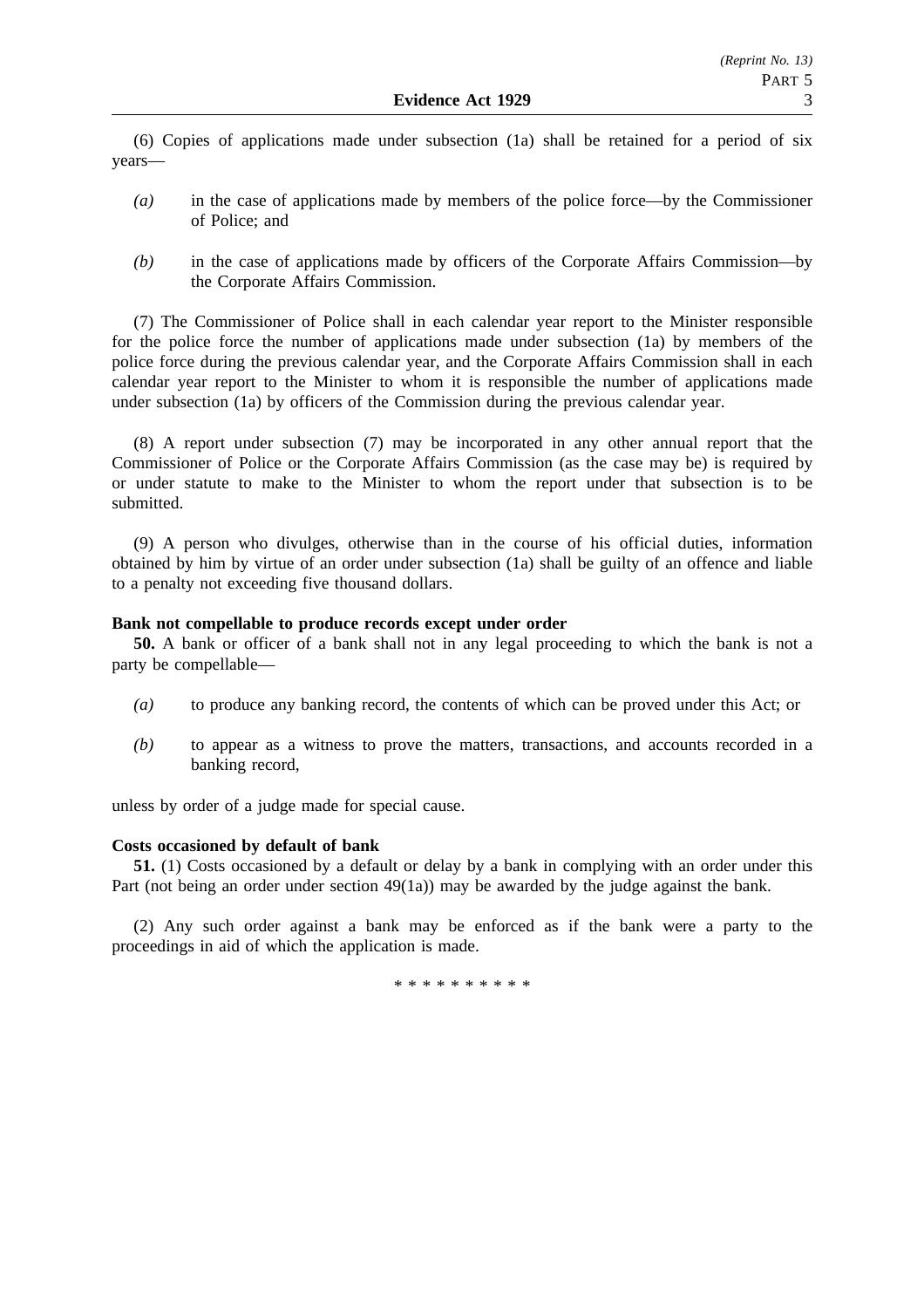# **Part 6—Telegraphic messages**

### **Party may give notice of intention to adduce telegraphic message in evidence**

**53.** (1) Any party to any legal proceedings may at any time after the commencement thereof give notice to any other party that he proposes to adduce in evidence at the trial or hearing any telegraphic message that has been sent by electric telegraph from any station in the Commonwealth to any other station within the Commonwealth: Provided that the time between the giving of such notice and the day on which such evidence shall be tendered shall not in any case be less than two days.

(2) Every such notice shall specify the names of the sender and receiver of the message, the subject matter thereof, and the date as nearly as may be.

### **And thereupon may produce message received with evidence that same received from telegraph station**

**54.** When such a notice has been given the production of any telegraphic message described in the notice, and purporting to have been sent by any person, together with evidence that the same was duly received from a telegraph station, shall be *prima facie* evidence that such message was signed and sent by the person so purporting to be the sender thereof to the person to whom the same shall be addressed without any further proof of the identity of the sender; but the party against whom any such message shall be given in evidence shall be at liberty, nevertheless, to prove that the same was not in fact sent by the person by whom it purports to have been sent.

# **After notice, sending a message may be proved by production of copy message and evidence of payment of fees for transmission**

**55.** In any legal proceedings, the production of any telegraphic message, or of a machine copy or press copy thereof, or a copy thereof verified on oath or affirmation together with evidence that such message was duly taken to a telegraph station, and that the fees (if any) for the transmission thereof were duly paid, shall be *prima facie* evidence that such message was duly delivered to the person named therein as the person to whom the same was to be transmitted; and the burden of proving that such message was not in fact received, shall be upon the person against whom such message shall be given in evidence: Provided that the party adducing the same in evidence shall give notice to the other party of his intention so to do in such manner and at such time as the practice of the court requires with respect to a notice to produce documents at the trial or hearing.

#### **Certain documents may be transmitted by electric telegraph under restriction**

**56.** (1) The Governor, any Minister of the Crown, the President of the Legislative Council, the Speaker of the House of Assembly, a Judge of the Supreme Court, a Local Court Judge, or District Criminal Court Judge, the Judge in Insolvency, any special magistrate, and any principal officer of Government, or solicitor, may cause to be transmitted by electric telegraph the contents of any writ, warrant, rule, order, authority, or other communication requiring signature or seal subject to the provisions following, that is to say—

- *(a)* the original document shall be delivered at the telegraph station in the presence and under the inspection of some justice of the peace or notary public;
- *(b)* the person to whom the contents of any such document shall be so sent shall, forthwith and in the presence and under the supervision of a justice of the peace or notary public, cause to be sent back by electric telegraph, a copy of the message received by him; and in the event of any error appearing therein, the process shall be repeated under the like supervision, until it appears that a true copy of such document has been received by the person to whom it has been sent;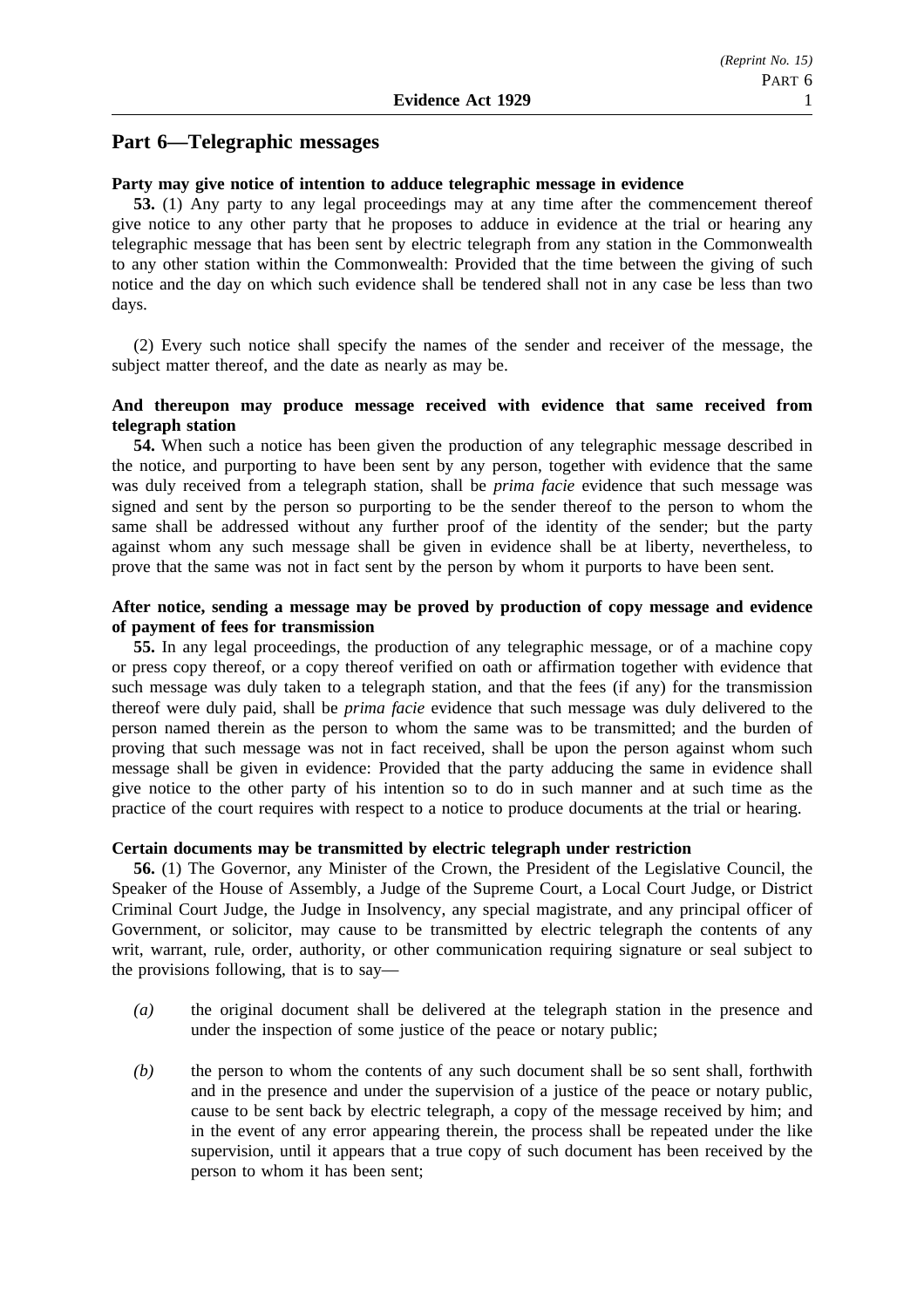- *(c)* when it appears that such true copy has been so received, such first-mentioned justice, or notary public, shall endorse upon the original document a certificate that a true copy thereof has been sent, under the provisions of this Act, to the person to whom the same has been so sent; and shall forthwith, by electric telegraph, inform such person that such certificate has been so endorsed;
- *(d)* the person so receiving such true copy shall, upon receiving information of such certificate, endorse upon the copy of the original document received by him a certificate that the same has been duly received, under the provisions of this Act, which certificate shall be signed by him and by the justice or notary public so supervising the receipt of such copy as hereinbefore provided.
- (2) In this section—

"**any principal officer of Government**" includes the Auditor-General, the Under Secretary, the Under Treasurer, the Solicitor-General, the Crown Solicitor, the Director of Public Prosecutions and the secretary to any department presided over by a Minister of the Crown, the Clerk of the Legislative Council, the Clerk of the House of Assembly, the Surveyor-General, the Registrar-General, the Sheriff, the Master of the Supreme Court, the Commissioner of Police, inspectors of police, the Returning Officer for the State; and for the purposes of returns to writs of election, but not otherwise, also includes any returning officer or deputy returning officer of an electoral district.

### **Copies so transmitted to be as valid and effectual as originals**

**57.** (1) Every copy so endorsed and certified as aforesaid shall be as valid to all intents and purposes as the original, whereof it purports to be a copy, would have been, and shall be admissible in evidence in any case in which the original would have been so admissible; and any person by whom such copy has been received, or who is thereby authorised, instructed, or commanded, or who is lawfully charged with any duty in respect thereof, shall have and become liable to the same rights and duties in respect thereof as if he had received the original document duly signed and sealed, or signed or sealed, as the case may be.

(2) In the case of any document intended to be served, or the efficacy or use whereof depends upon service, every such copy shall for the purpose of such service be deemed to be the original document whereof it purports to be a copy.

### **Penalty for false certificate of sending message**

**58.** Any justice or notary public who wilfully and falsely endorses upon any original document, delivered at a telegraph station for the purpose of being transmitted under the provisions of this Act, a certificate that a true copy thereof has been sent under this Act, or who by telegraph wilfully and falsely informs any person to whom such has been so sent that a certificate under the provisions of this Act has been endorsed thereon, shall forfeit a sum not exceeding two hundred dollars, which may be sued for and recovered by the first person who shall, for his own benefit and without collusion, sue for the same.

### **Signing false certificate upon copy**

**59.** Any person by this Part of this Act required to sign a certificate upon any copy of a document that such copy has been duly received under the provisions of this Act, who shall wilfully sign such certificate, knowing the same to be false, shall be guilty of an offence, and, being convicted thereof, shall be liable to be imprisoned for any term not exceeding two years.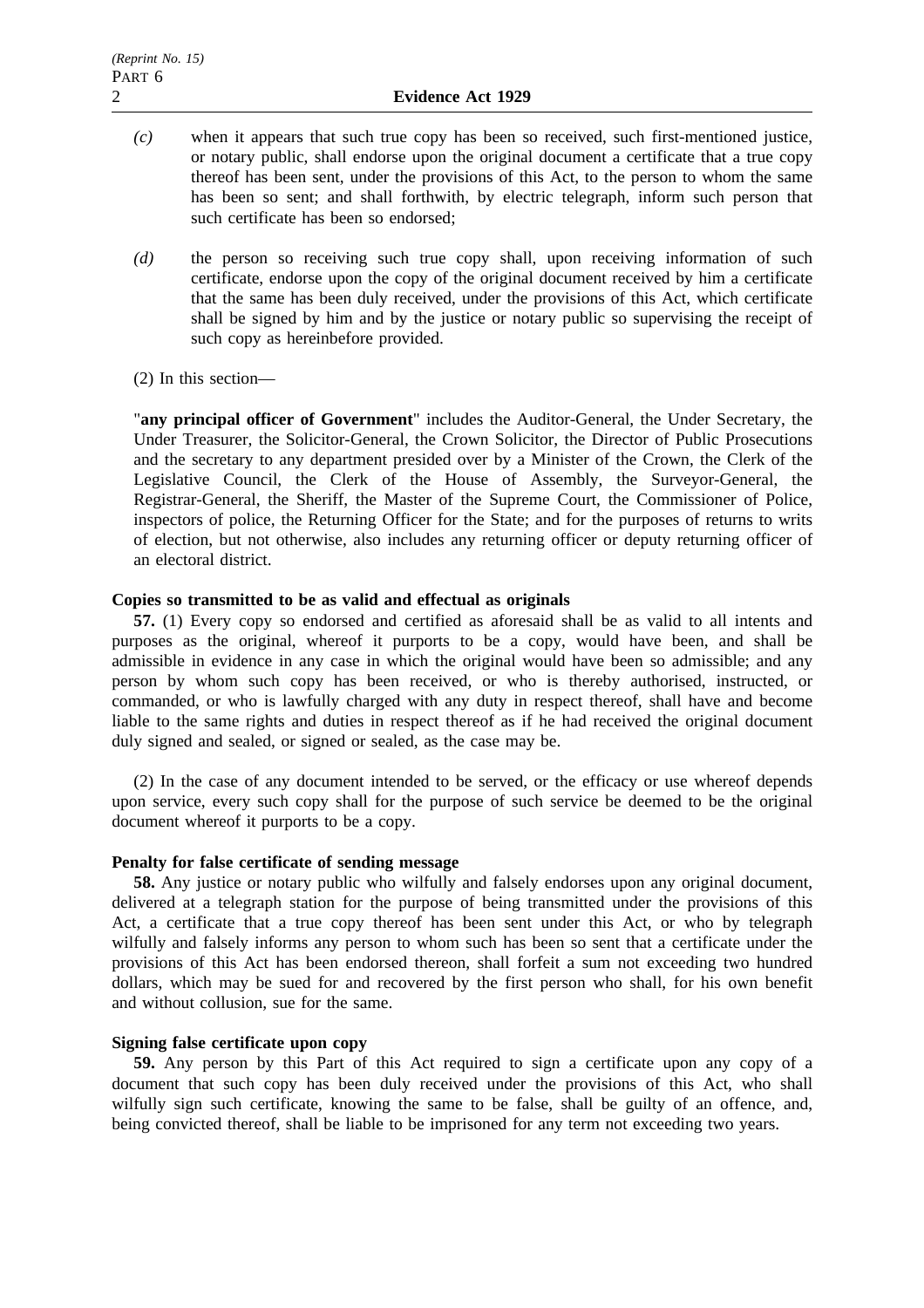### **Part 6A—Computer evidence**

### **Interpretation**

**59A.** In this Part, unless the contrary intention appears—

"**computer**" means a device that is by electronic, electro-mechanical, mechanical or other means capable of recording and processing data according to mathematical and logical rules and of reproducing that data or mathematical or logical consequences thereof;

"**computer output**" or "**output**" means a statement or representation (whether in written, pictorial, graphical or other form) purporting to be a statement or representation of fact—

- *(a)* produced by a computer; or
- *(b)* accurately translated from a statement or representation so produced;

"**data**" means a statement or representation of fact that has been transcribed by methods, the accuracy of which is verifiable, into the form appropriate to the computer into which it is, or is to be, introduced.

### **Admissibility of computer output**

**59B.** (1) Subject to this section, computer output shall be admissible as evidence in any civil or criminal proceedings.

(2) The court must be satisfied—

- *(a)* that the computer is correctly programmed and regularly used to produce output of the same kind as that tendered in evidence pursuant to this section; and
- *(b)* that the data from which the output is produced by the computer is systematically prepared upon the basis of information that would normally be acceptable in a court of law as evidence of the statements or representations contained in or constituted by the output; and
- *(c)* that, in the case of the output tendered in evidence, there is, upon the evidence before the court, no reasonable cause to suspect any departure from the system, or any error in the preparation of the data; and
- *(d)* that the computer has not, during a period extending from the time of the introduction of the data to that of the production of the output, been subject to a malfunction that might reasonably be expected to affect the accuracy of the output; and
- *(e)* that during that period there have been no alterations to the mechanism or processes of the computer that might reasonably be expected adversely to affect the accuracy of the output; and
- *(f)* that records have been kept by a responsible person in charge of the computer of alterations to the mechanism and processes of the computer during that period; and
- *(g)* that there is no reasonable cause to believe that the accuracy or validity of the output has been adversely affected by the use of any improper process or procedure or by inadequate safeguards in the use of the computer.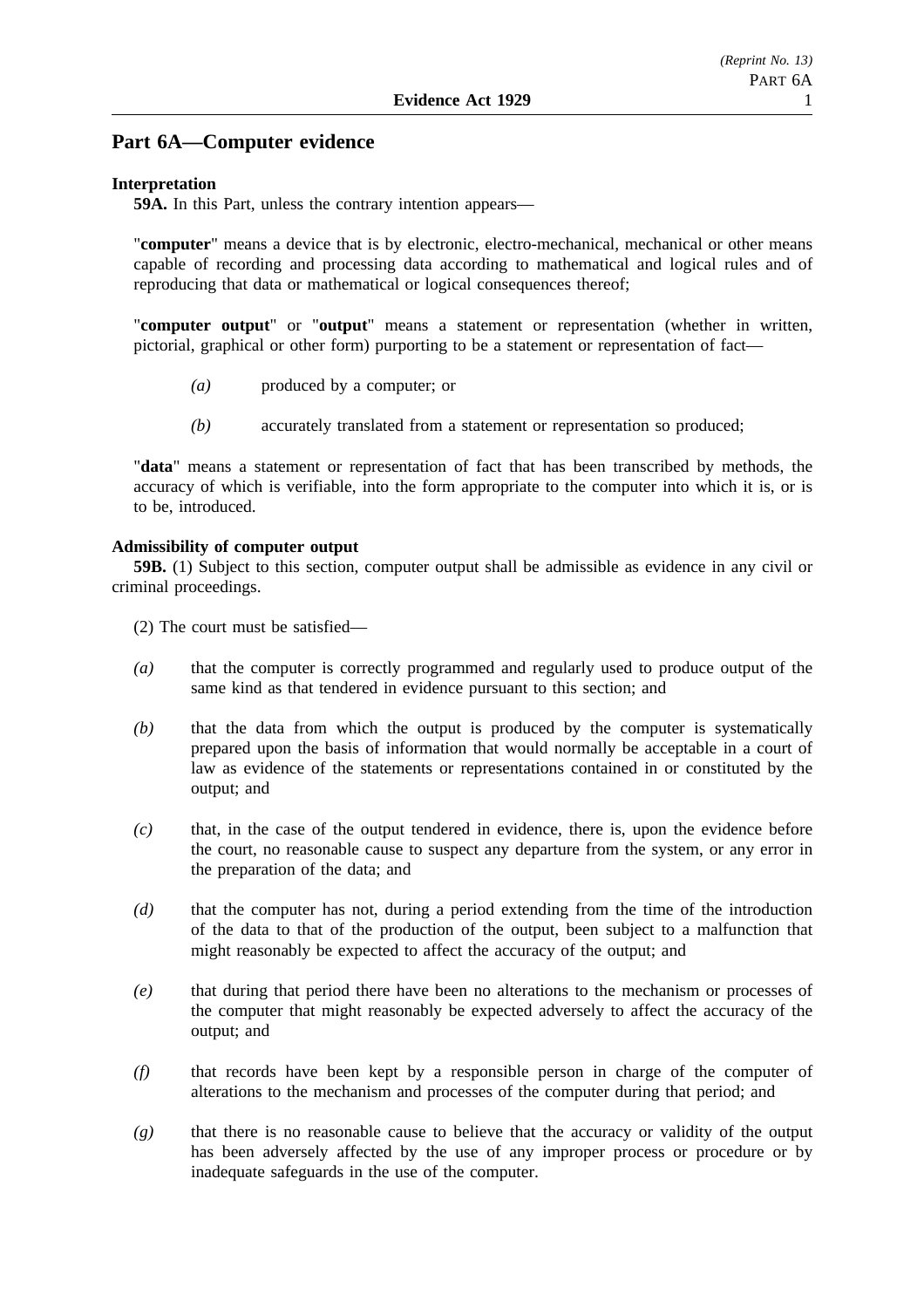(3) Where two or more computers have been involved, in combination or succession, in the recording of data and the production of output derived therefrom and tendered in evidence under this section, the court must be satisfied that the requirements of subsection (2) of this section have been satisfied in relation to each computer so far as those requirements are relevant in relation to that computer to the accuracy or validity of the output, and that the use of more than one computer has not introduced any factor that might reasonably be expected adversely to affect the accuracy or validity of the output.

(4) A certificate under the hand of a person having prescribed qualifications in computer system analysis and operation or a person responsible for the management or operation of the computer system as to all or any of the matters referred to in subsection (2) or (3) of this section shall, subject to subsection (6) of this section, be accepted in any legal proceedings, in the absence of contrary evidence, as proof of the matters certified.

(5) An apparently genuine document purporting to be a record kept in accordance with subsection (2) of this section, or purporting to be a certificate under subsection (4) of this section shall, in any legal proceedings, be accepted as such in the absence of contrary evidence.

(6) The court may, if it thinks fit, require that oral evidence be given of any matters comprised in a certificate under this section, or that a person by whom such a certificate has been given attend for examination or cross-examination upon any of the matters comprised in the certificate.

### **Regulations**

**59C.** The Governor may make such regulations as he deems necessary or expedient for the purposes of this Part, and without limiting the generality of the foregoing those regulations may—

- *(a)* make any provision for the purposes of this Part with respect to the preparation, auditing or verification of data, or the methods by which it is prepared; and
- *(b)* prescribe the qualifications of a person by whom a certificate may be given, or a translation made, under this Part.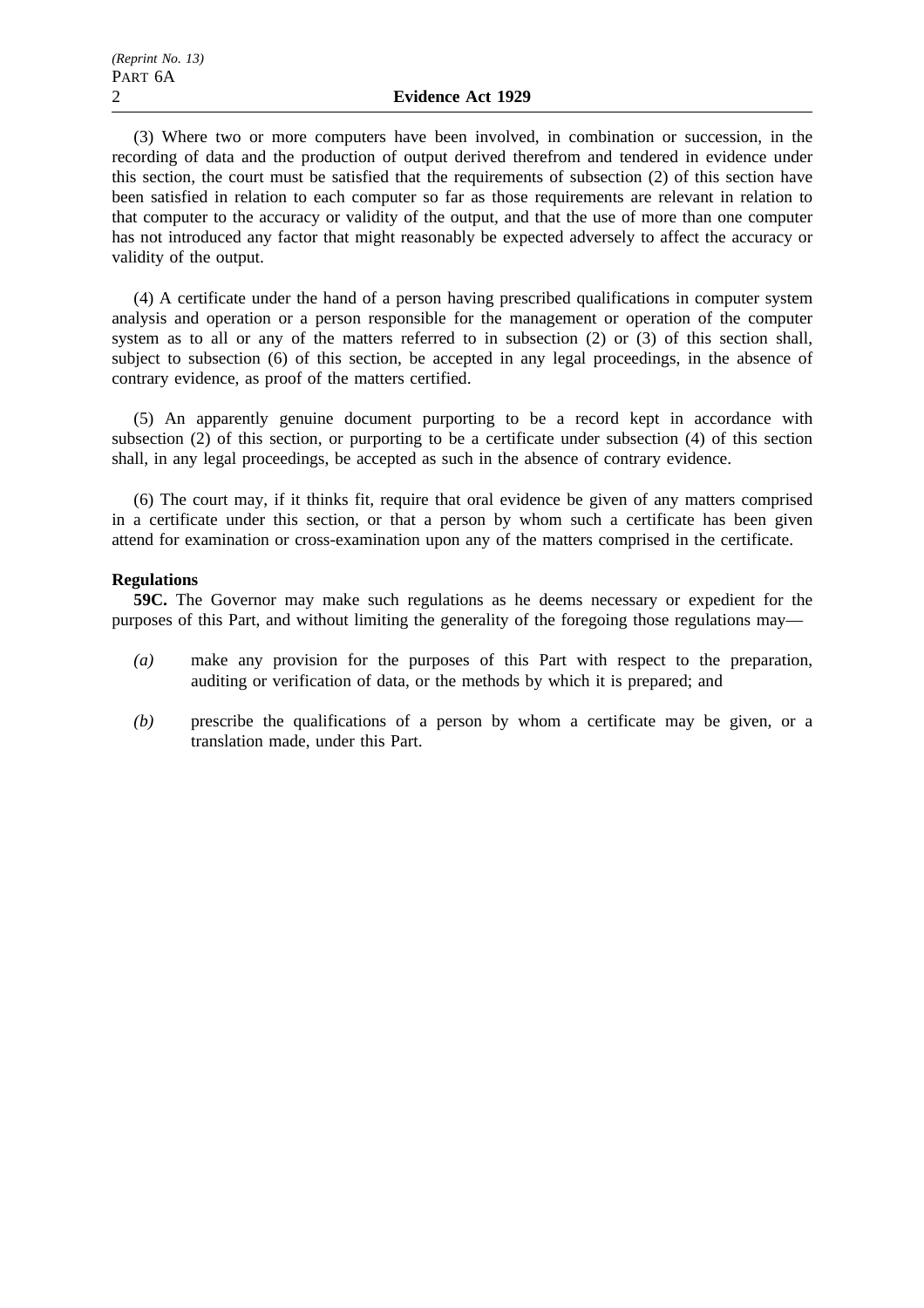### **Part 6B—Obtaining evidence from outside a court's territorial jurisdiction**

### **Interpretation**

**59D.** (1) In this Part—

"**authorised South Australian court**" means—

- *(a)* the Supreme Court;
- *(b)* the District Court;
- *(c)* the Magistrates Court;

\*\*\*\*\*\*\*\*\*\*

*(e)* a court or tribunal declared by the Attorney-General, by notice in the *Gazette*, to be an authorised South Australian court for the purposes of this Part;

"**foreign court**" means a court established under the law of some country, state or territory other than this State.

- (2) This Part applies in respect of—
- *(a)* civil proceedings originating in courts within or outside Australia;
- *(b)* criminal proceedings originating in Australian courts.

### **Taking of evidence outside the State**

**59E.** (1) Where, in the opinion of an authorised South Australian court, it is necessary or expedient that evidence relating to proceedings before it be taken outside the State, the court may—

- *(a)* sit outside the State for the purpose of taking the evidence; or
- *(b)* issue a commission to an officer of the court or some other appropriate person to take the evidence; or
- *(c)* request a foreign court to take the evidence.
- (2) Subject to any just exception—
- *(a)* any depositions taken on commission or by a foreign court that takes evidence in pursuance of a request under this Part may be put in as evidence at the hearing of the proceedings to which they relate; and
- *(b)* any documents produced to a commissioner or a foreign court that takes evidence in pursuance of a request under this Part are admissible at the hearing of the proceedings to which they relate as if produced at the hearing.

(3) Any documents appearing to be depositions or documents so taken or produced, will, in the absence of evidence to the contrary, be accepted as such.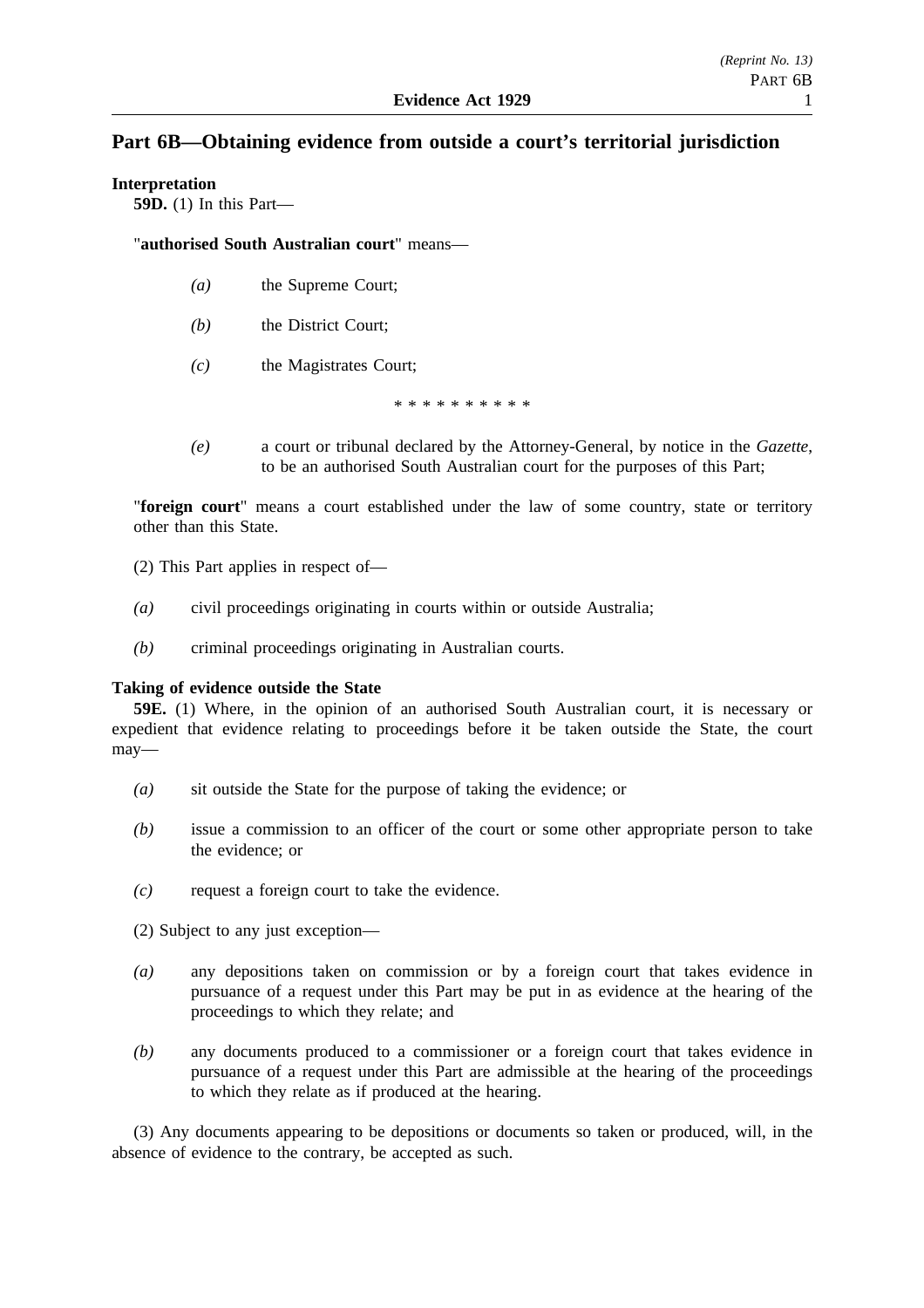(4) An authorised South Australian court may take evidence from a place outside the State by video link or any other form of telecommunication that the court thinks appropriate in the circumstances.

### **Power of South Australian Court to take evidence on request**

**59F.** (1) Where a foreign court requests an authorised South Australian court to take evidence in this State for the purpose of proceedings before that foreign court the South Australian court may summon any person to appear before it for the purpose of giving evidence or for the purpose of producing documents.

(2) A witness summoned to appear before an authorised South Australian court under this section may be examined, cross-examined or re-examined before that court.

(3) Subject to this Part, the South Australian court in taking evidence under this section shall have the same powers as if the proceedings originated in that court.

(4) If, while any person is being examined before an authorised South Australian court, objection is taken to any question, or to answering any question, the ground of the objection and the answer (if any) to the question shall be set out in the deposition of that person.

(5) Subject to subsections (6) and (7), the validity of the ground of any such objection shall not be determined by the authorised South Australian court but by the foreign court at whose request the examination is being conducted.

(6) The authorised South Australian court may permit a witness to decline to answer a question where in the opinion of the court the answer to that question might incriminate him or where it would in the opinion of the court be unfair to the witness, or to any other person, that the answer should be given and recorded.

(7) A witness cannot be compelled to give evidence on a particular subject if he or she could not be compelled to give evidence on that subject in the foreign court from which the request to take evidence originated.

### **Depositions to be signed**

**59G.** Where pursuant to this Part—

- *(a)* a witness has given evidence before an authorised South Australian court, his deposition shall be signed by him and by the person presiding over the court; or
- *(b)* a document has been produced before an authorised South Australian court, the person presiding over the court shall attach to that document a certificate signed by him stating the name of the person by whom the document was produced.

### **Transmission of request**

**59H.** Where an authorised South Australian court receives a request from a foreign court for the examination of a witness, or the production of documents, and it appears to the court that the witness or person by whom the evidence is to be given, or the documents produced, is not in South Australia and is not proceeding to South Australia, but is in, or proceeding to, some other country or State, the South Australian court—

*(a)* may transmit the request to a foreign court in that other country or State together with such information as it possesses concerning the whereabouts of that person; and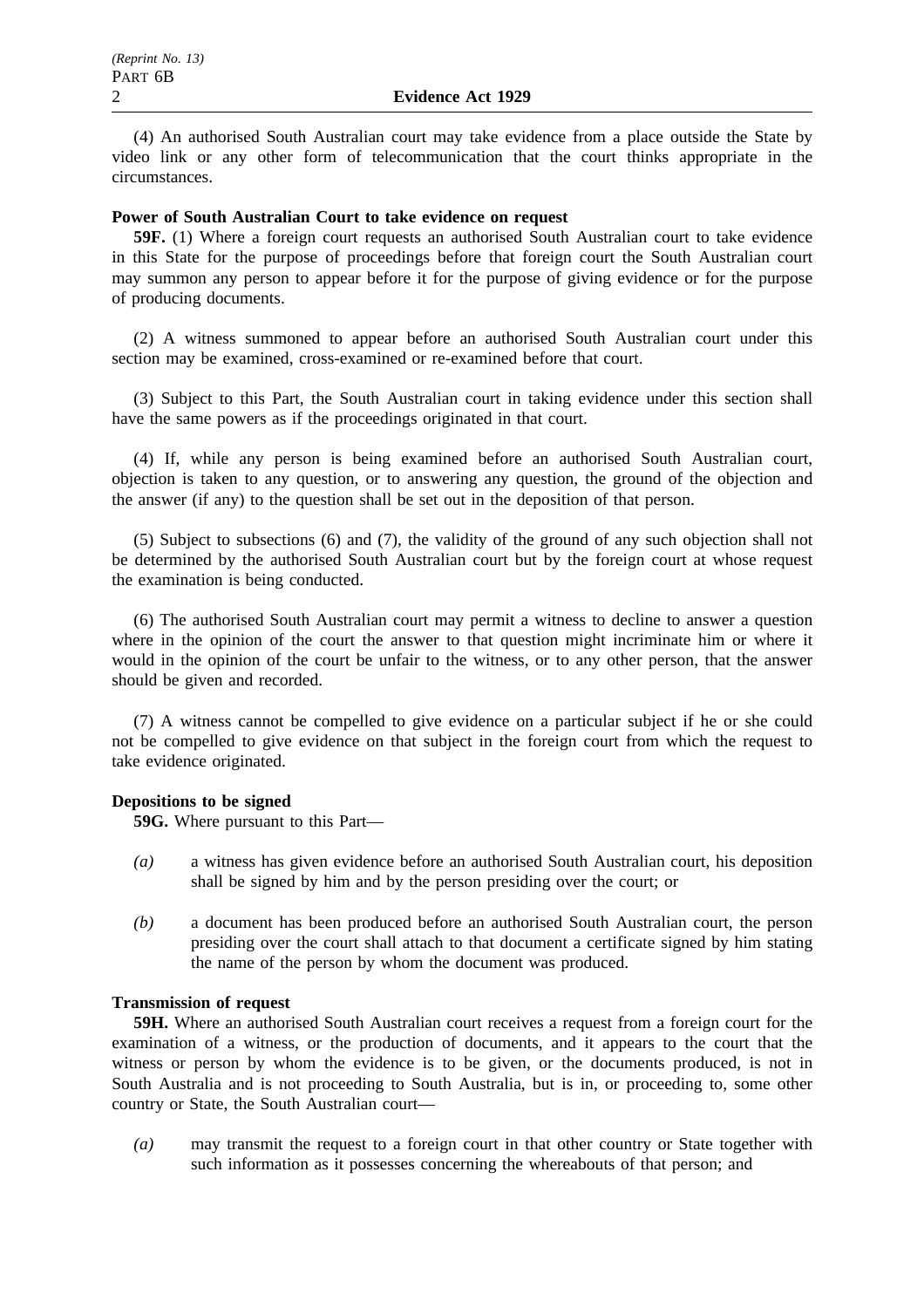*(b)* shall give notice to the foreign court from which it received the request of the fact that the request has been so transmitted.

### **Saving provision**

**59I.** (1) Nothing in this Part limits the power of a court to require a witness to attend in person before the court.

(2) The provisions of this Part are supplementary to, and do not derogate from, the provisions of any other Act or law.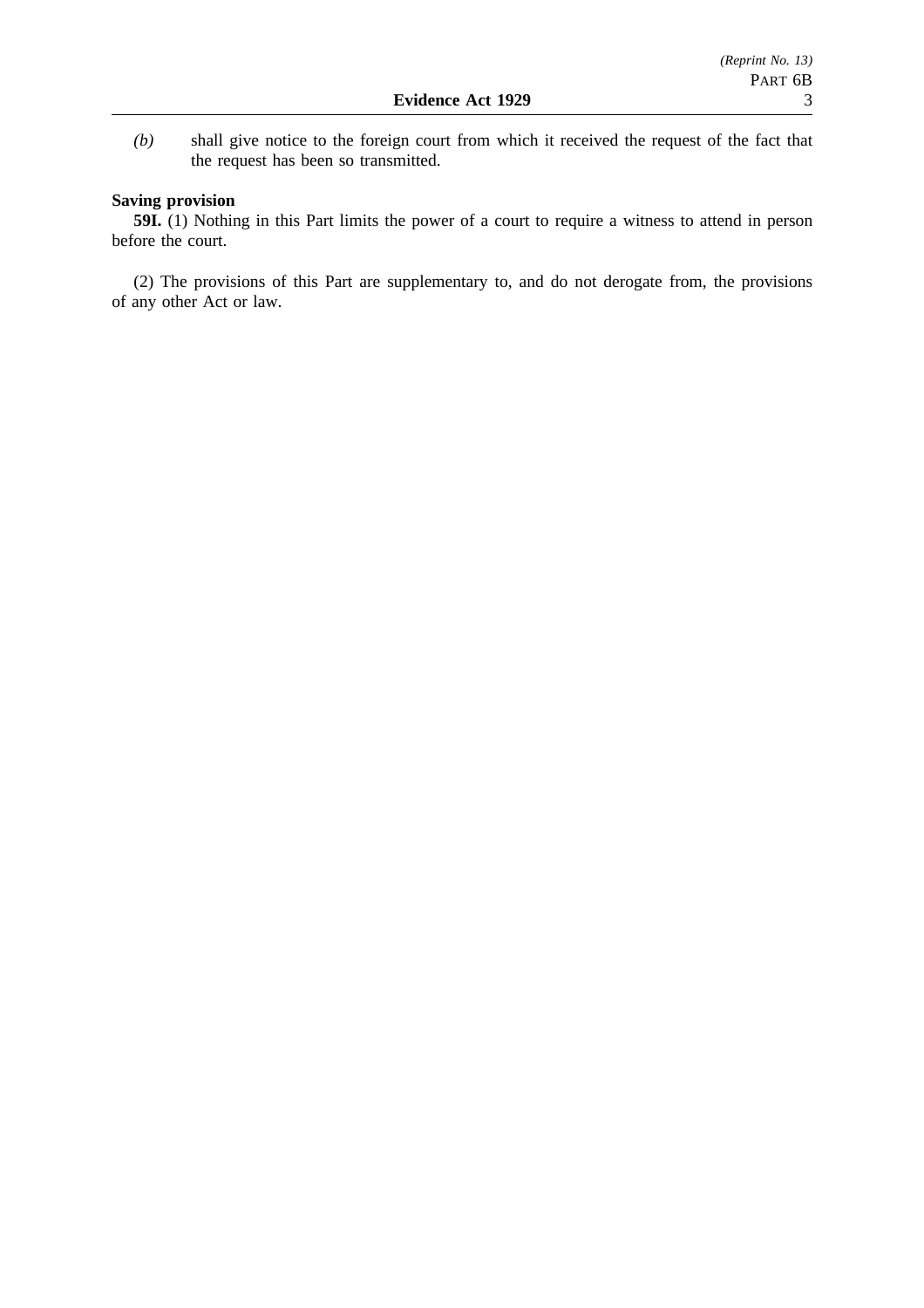### **Part 6C—Use of audio and audio visual links**

### **Division 1—Preliminary**

### **Interpretation**

**59IA.** In this Part—

"**audio link**" means a system of two-way communication linking different places so that a person speaking at any one of the places can be heard at the other;

### **Example—**

An audio link may be established by facilities such as a two-way radio or telephone.

"**audio visual link**" means a system of two-way communication linking different places so that a person speaking at any one of the places can be seen and heard at the other;

### **Example—**

An audio visual link may be established by facilities such as a closed-circuit television.

"**participating State**" means another State in which statutory provisions substantially corresponding to this Part are in force;

"**recognised court**" means a court or tribunal of a participating State that is authorised by the provisions of an Act of that State in terms substantially corresponding to this Part to direct that evidence be taken or submissions made by audio, or audio visual, link from South Australia;

### "**South Australian court**" means—

- *(a)* the Supreme Court;
- *(b)* the District Court;
- *(c)* the Magistrates Court;
- *(d)* the coroner (within the meaning of the *Coroners Act 1975*);
- *(e)* a court or tribunal prescribed by regulation to be a South Australian court for the purposes of this Part;

"**State**" includes Territory;

"**tribunal**" of a State means a person or body authorised by or under a law of the State to take evidence on oath or affirmation.

### **Transitional**

**59IB.** This Part extends to proceedings whether the proceedings were commenced, or the cause of action arose, before or after the commencement of this Part.

### **Application of Part**

**59IC.** This Part is in addition to, and does not derogate from, other provisions of this Act or of any other law authorising the taking of evidence, or the conduct of proceedings, outside this State.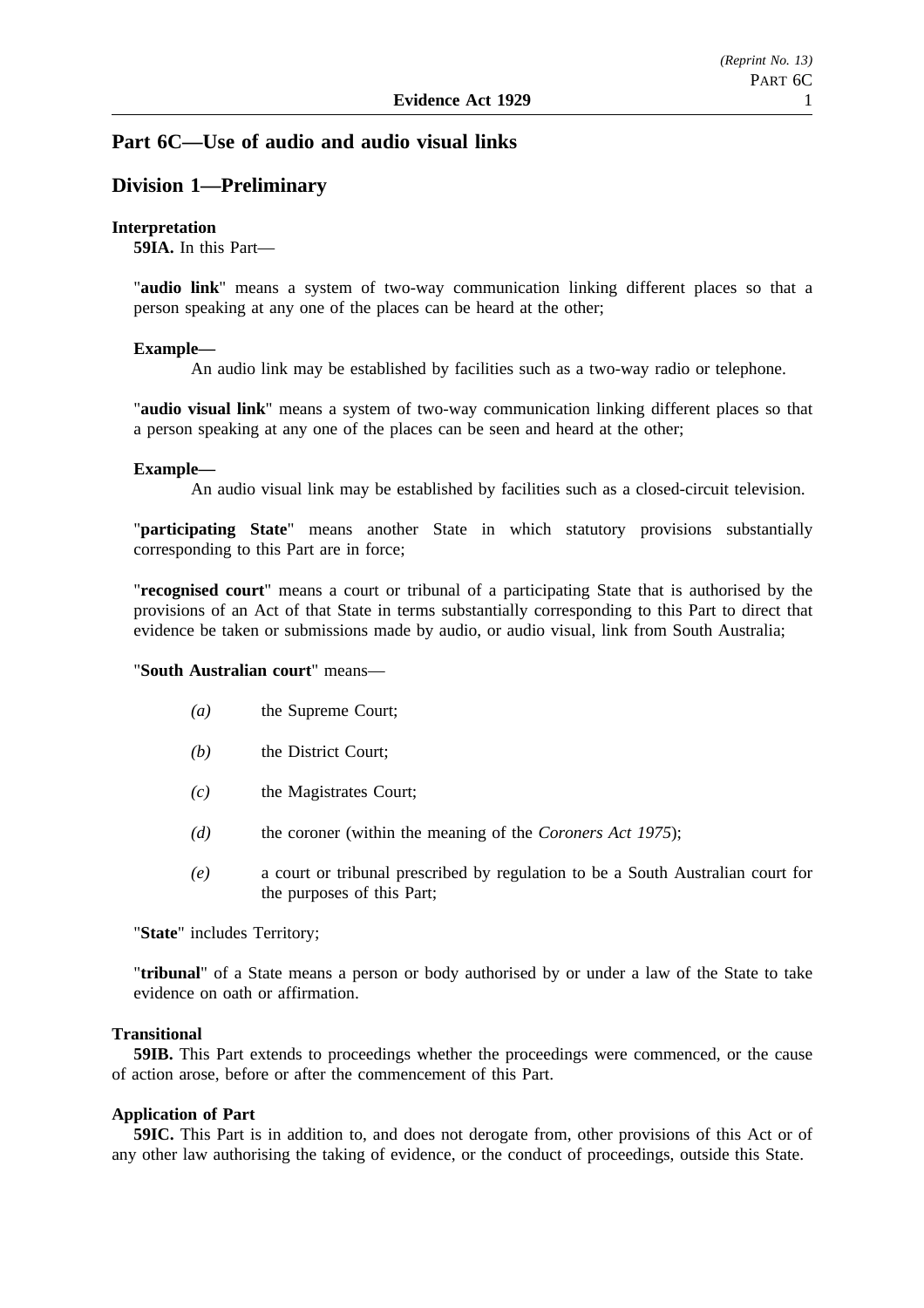# **Division 2—Use of interstate audio or audio visual link in proceedings before South Australian courts**

### **Application of this Division**

**59ID.** This Division applies to any proceeding (including a criminal proceeding) before a South Australian court.

### **State courts may take evidence and submissions from outside State**

**59IE.** (1) A South Australian court may, on the application of a party to a proceeding before the court, direct that evidence be taken or submissions made by audio, or audio visual, link from a participating State.

- (2) The court must not make such a direction if—
- *(a)* the necessary facilities are unavailable or cannot reasonably be made available; or
- *(b)* the court is satisfied that the evidence or submission can be more conveniently given or made in this State; or
- *(c)* the court is satisfied by a party opposing the making of the direction that the direction would be unfair to the party.

(3) The court may exercise in the participating State in connection with taking evidence or receiving submissions by audio, or audio visual, link any of its powers that the court is permitted, under the law of the participating State, to exercise in the participating State.

### **Expenses**

**59IF.** If a South Australian court directs evidence to be taken, or submissions to be made, by audio, or audio visual, link from a person in a participating State, the court may make such orders as it considers just for payment of expenses incurred in connection with—

- *(a)* taking the evidence or making the submissions; or
- *(b)* providing the audio, or audio visual, link.

### **Counsel entitled to practise**

**59IG.** A person who is entitled to practise as a legal practitioner in a participating State is entitled to practise as a barrister, solicitor or both—

- *(a)* in relation to the examination-in-chief, cross-examination or re-examination of a witness in the participating State whose evidence is being given by audio, or audio visual, link in a proceeding before a South Australian court; and
- *(b)* in relation to the making of submissions by audio, or audio visual, link from the participating State in a proceeding before a South Australian court.

## **Division 3—Use of interstate audio or audio visual link in proceedings in participating States**

### **Application of Division**

**59IH.** This Division applies to any proceeding (including a criminal proceeding) before a recognised court.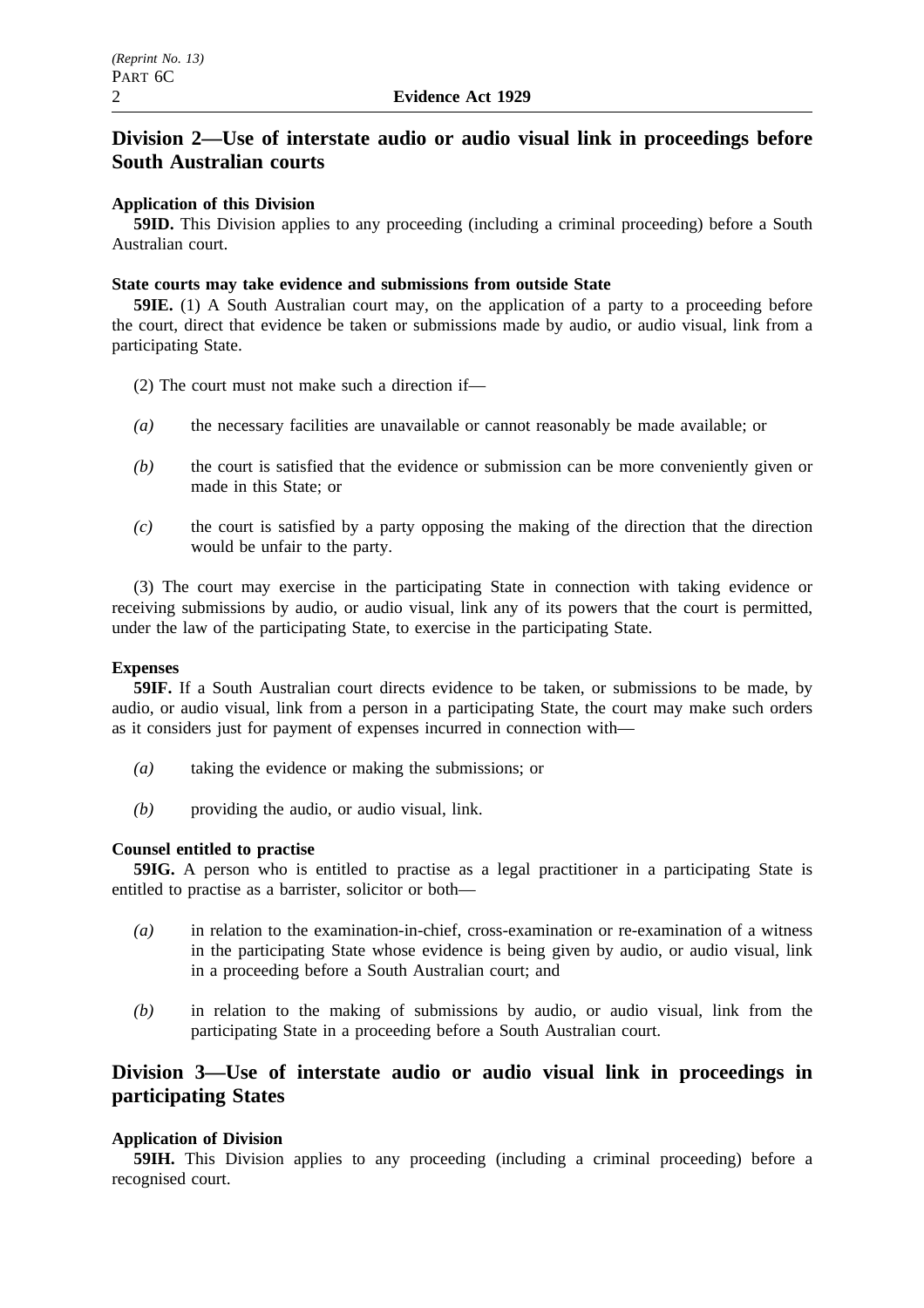### **Recognised courts may take evidence or receive submissions from persons in South Australia**

**59II.** A recognised court may, for the purposes of a proceeding before it, take evidence or receive submissions by audio, or audio visual, link from a person in South Australia.

### **Powers of recognised courts**

**59IJ.** (1) The recognised court may, for the purposes of the proceeding, exercise in South Australia, in connection with taking evidence or receiving submissions by audio, or audio visual, link any of its powers, except its powers—

- *(a)* to punish for contempt; and
- *(b)* to enforce or execute its judgments or process.

(2) The laws of the participating State (including rules of court) that apply to the proceeding in that State also apply, by force of this subsection, to the practice and procedure of the recognised court in taking evidence or receiving submissions by audio, or audio visual, link from a person in South Australia.

(3) For the purposes of the recognised court exercising its powers, the place in South Australia where evidence is given or submissions are made is taken to be part of the court.

### **Orders made by recognised court**

**59IK.** Without limiting section 59IJ, the recognised court may, by order—

- *(a)* direct that the proceeding, or a part of the proceeding, be conducted in private; or
- *(b)* require a person to leave a place in South Australia where the giving of evidence or the making of submissions is taking place or is going to take place; or
- *(c)* prohibit or restrict the publication of evidence given in the proceeding or of the name of a party to, or a witness in, the proceeding.

### **Enforcement of order**

**59IL.** (1) An order of a recognised court under this Division must be complied with.

(2) Subject to rules of court, the order may be enforced by the Supreme Court as if the order were an order of the Supreme Court.

- (3) Without limiting subsection (2), a person who contravenes the order—
- *(a)* is taken to be in contempt of the Supreme Court; and
- *(b)* is punishable accordingly,

unless the person establishes that the contravention should be excused.

### **Privileges, protection and immunity of participants in proceedings in courts of participating States**

**59IM.** (1) A judge or other person presiding at a proceeding before a recognised court has, in connection with evidence taken or submissions received by audio, or audio visual, link from a person in South Australia, the same privileges, protection and immunity as a judge of the Supreme Court.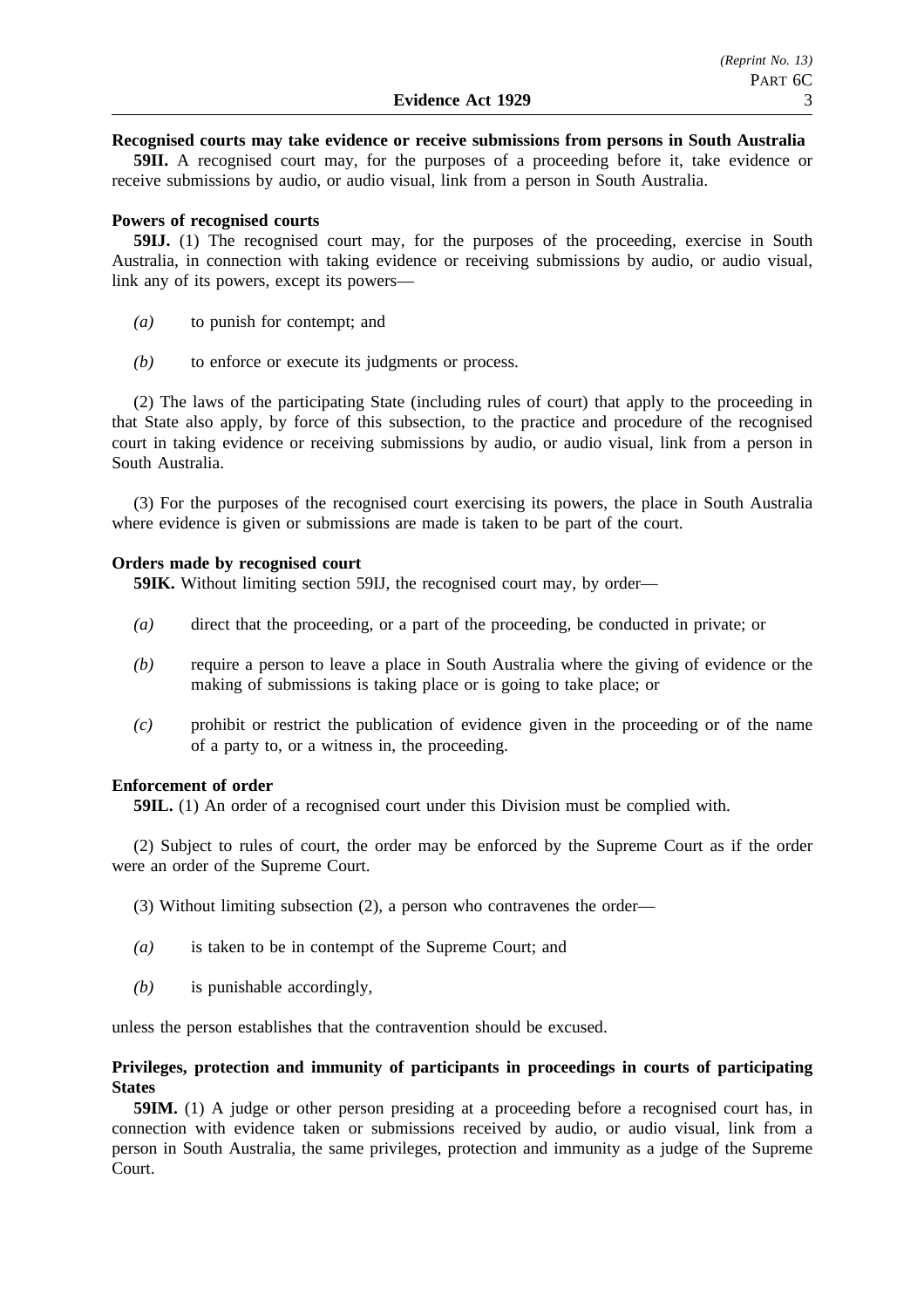(2) A person appearing as a legal practitioner in a proceeding before a recognised court has, in connection with evidence taken or submissions received by audio, or audio visual, link from a person in South Australia, the same protection and immunity as a legal practitioner has in appearing for a party in a proceeding before the Supreme Court.

(3) A person appearing as a witness in a proceeding before a recognised court by audio, or audio visual, link from South Australia has the same protection as a witness in a proceeding before the Supreme Court.

### **Recognised court may administer oath in South Australia**

**59IN.** (1) A recognised court may, for the purpose of obtaining in the proceeding by audio, or audio visual, link the testimony of a person in South Australia, administer an oath or affirmation in accordance with the practice and procedure of the recognised court.

(2) Evidence given by a person on oath or affirmation so administered is, for the purposes of the law of South Australia, testimony given in a judicial proceeding.

### **Assistance to recognised court**

**59IO.** An officer of a South Australian court may, at the request of a recognised court—

- *(a)* attend at the place in the State where evidence is to be or is being taken, or submissions are to be or are being made, in the proceeding; and
- *(b)* take such action as the recognised court directs to facilitate the proceeding; and
- *(c)* assist with the administering by the recognised court of an oath or affirmation.

### **Contempt of recognised courts**

**59IP.** (1) A person must not, in relation to proceedings in South Australia for the purpose of taking of evidence or the receiving of submissions by a recognised court by audio, or audio visual, link, engage in conduct that would, if the proceeding were before the Supreme Court, constitute—

- *(a)* an offence; or
- *(b)* a contempt of the Supreme Court.
- (2) A person who contravenes subsection (1) is liable to—
- *(a)* if the conduct would have constituted an offence—the same penalty as if the offence had been committed in relation to proceedings before the Supreme Court; or
- *(b)* if the conduct would have constituted a contempt—imprisonment for 3 months.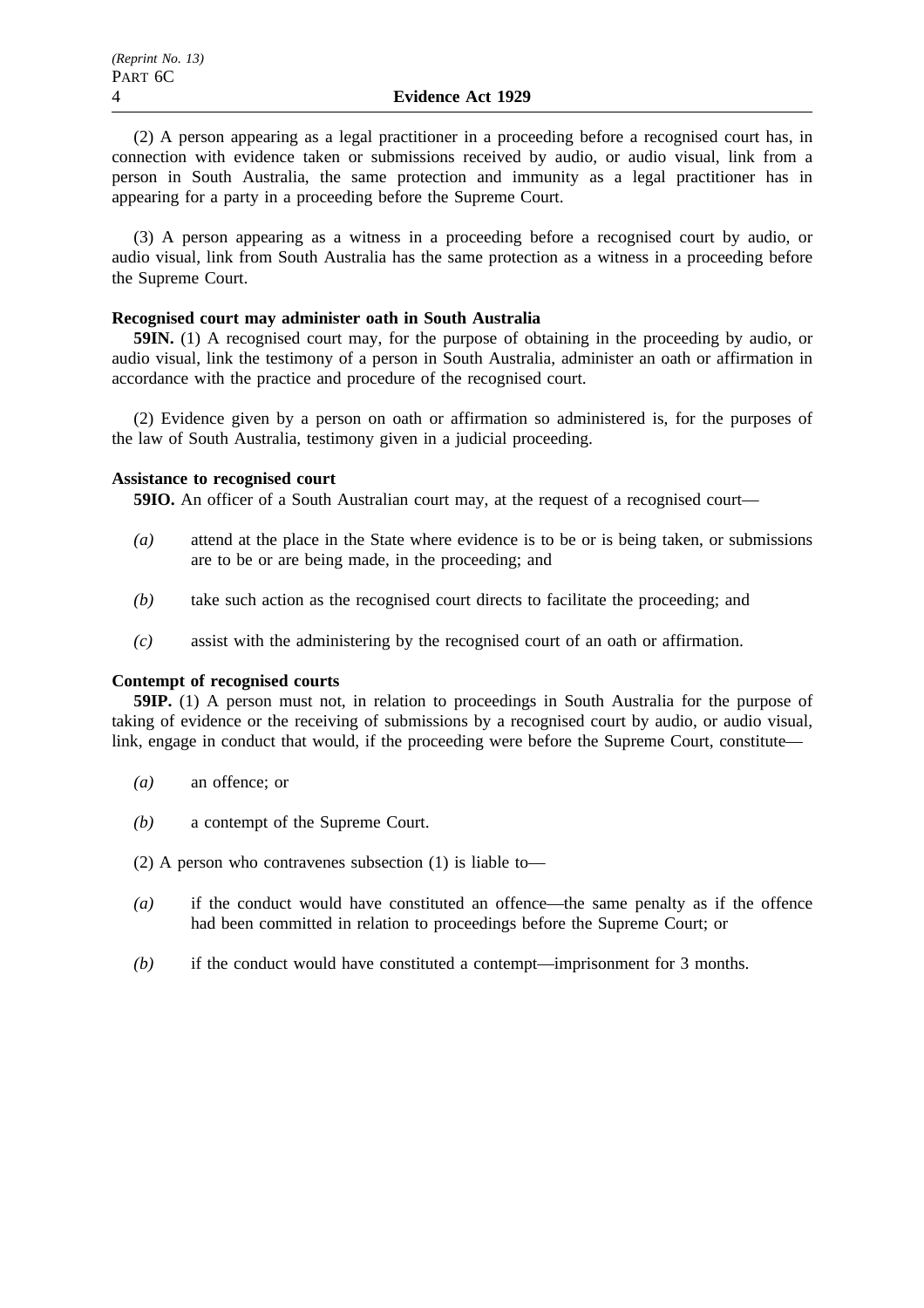### **Part 7—General provisions**

### **Division 1—Power to dispense with formal proof**

### **Court's power to dispense with formal proof**

**59J.** (1) A court may at any stage of civil or criminal proceedings—

- *(a)* dispense with compliance with the rules of evidence for proving any matter that is not genuinely in dispute; or
- *(b)* dispense with compliance with the rules of evidence where compliance might involve unreasonable expense or delay.

(2) In exercising its power under subsection (1) the court may, for example, dispense with proof of—

- *(a)* a document or the execution of a document;
- *(b)* handwriting;
- *(c)* the identity of a party;
- *(d)* the conferral of an authority to do a particular act.

(3) A court is not bound by the rules of evidence in informing itself on any matter relevant to the exercise of its discretion under this section.

### **Division 2—Notice of action**

### **Sufficiency of notice of action**

**60.** In any action, suit, or other proceeding in any court of justice in which notice of action is required, such notice shall be deemed sufficient if, in the opinion of the judge, commissioner, stipendiary or special magistrate, or justice of the peace presiding, such notice shall have given the defendant reasonable notice of the cause of such action, and the sufficiency of such notice shall be a question of fact and not of law; and no notice of action shall be held insufficient merely for want of form.

#### \*\*\*\*\*\*\*\*\*\*

### **Division 3—Facilitation of proof of certain matters**

### **Proof of "public place" in certain cases**

**62.** Whenever in any proceedings before justices, in respect of any offence, it is an essential ingredient of the offence that the place (where any fact or matter occurred or was done) should be a public place, an allegation, in the complaint or information, that the place (specified as that in which the fact or matter charged occurred or was done) was a public place, shall be *prima facie* evidence of that fact, but the court may, if it thinks fit, and at any stage of the proceedings, permit evidence to be called with respect to the said fact.

### **Proof of place being within municipality etc**

**62A.** (1) In any complaint or information an allegation that any place is within a municipality, district council district, town or township, shall be *prima facie* evidence of the fact so alleged.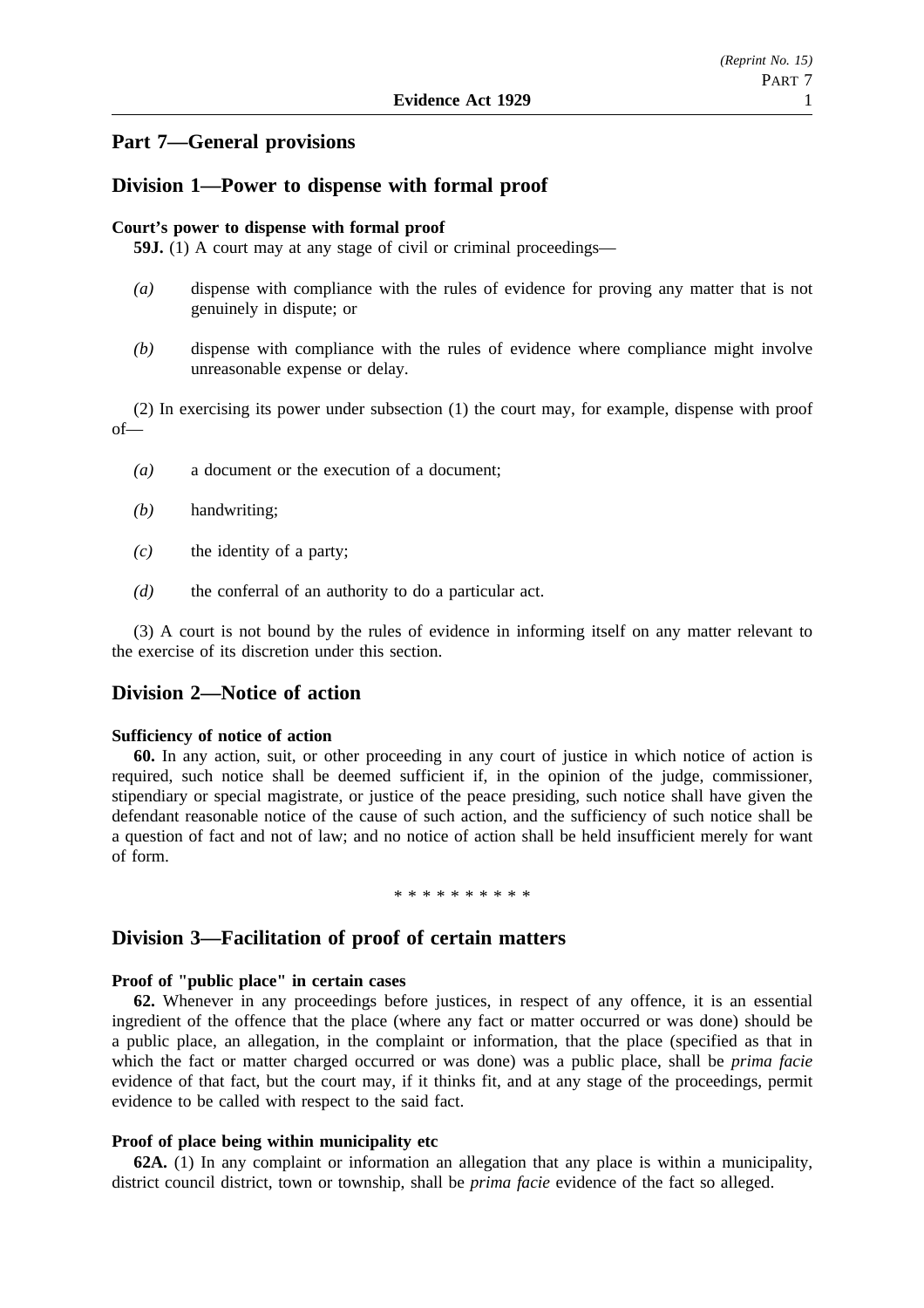(2) In this section the word "**place**" shall include any place, public or private, however described in the complaint or information, including any street road or other thoroughfare, or part thereof, and any building or structure or part thereof.

### **Proof of foreign law**

**63.** Printed books purporting to contain statutes, ordinances or other written laws in force in any country, although not purporting to have been printed or published by authority, and books purporting to contain reports of decisions of courts or judges in such country, and text books treating of the laws of such country, may be referred to by all courts for the purpose of ascertaining the laws in force in such country; but such courts shall not be bound to accept or act on the statements in any such books as evidence of such laws.

### **Evidence as to foreign law**

**63A.** Where upon trial of any proceedings by judge and jury it is necessary to ascertain the law of any other country or state applicable to the proceedings, any question as to the effect of evidence given with respect to that law shall, instead of being submitted to the jury, be decided by the judge.

### **Proof of matters of history, science etc**

**64.** All courts may, in matters of public history, literature, science, or art, refer, for the purposes of evidence, to such published books, calendars, maps, or charts as such courts consider to be of authority on the subjects to which they respectively relate: Provided that nothing herein contained shall be deemed to require any such court to accept or act upon any such evidence when tendered, unless it thinks fit.

### **Reference by court to books, official certificates etc**

**65.** (1) In any matter relating to—

- *(a)* the ordinary course of the post between any place within the Commonwealth and any other place, whether within or without the Commonwealth, or to the public business and transactions of the Australian Postal Commission; or
- *(b)* the territorial limits of the area controlled by any municipal or district council or other local governing body, or of any other area designated or proclaimed or appointed by or under any statute or to the inclusion in any such area or the exclusion therefrom of any particular place; or
- *(c)* the distance between any two places in the State;

every court may refer to—

- *(d)* any such published book, map, chart, or document as the court considers to be of authority upon the subject to which it relates; or
- *(e)* any certificate purporting to be signed by some person occupying any official position which, in the opinion of the court, qualifies him to certify to the fact in question.

(2) However nothing herein contained shall be deemed to require any such court to accept or act upon any such evidence when tendered unless it thinks fit.

**Proof of age 65A.** If—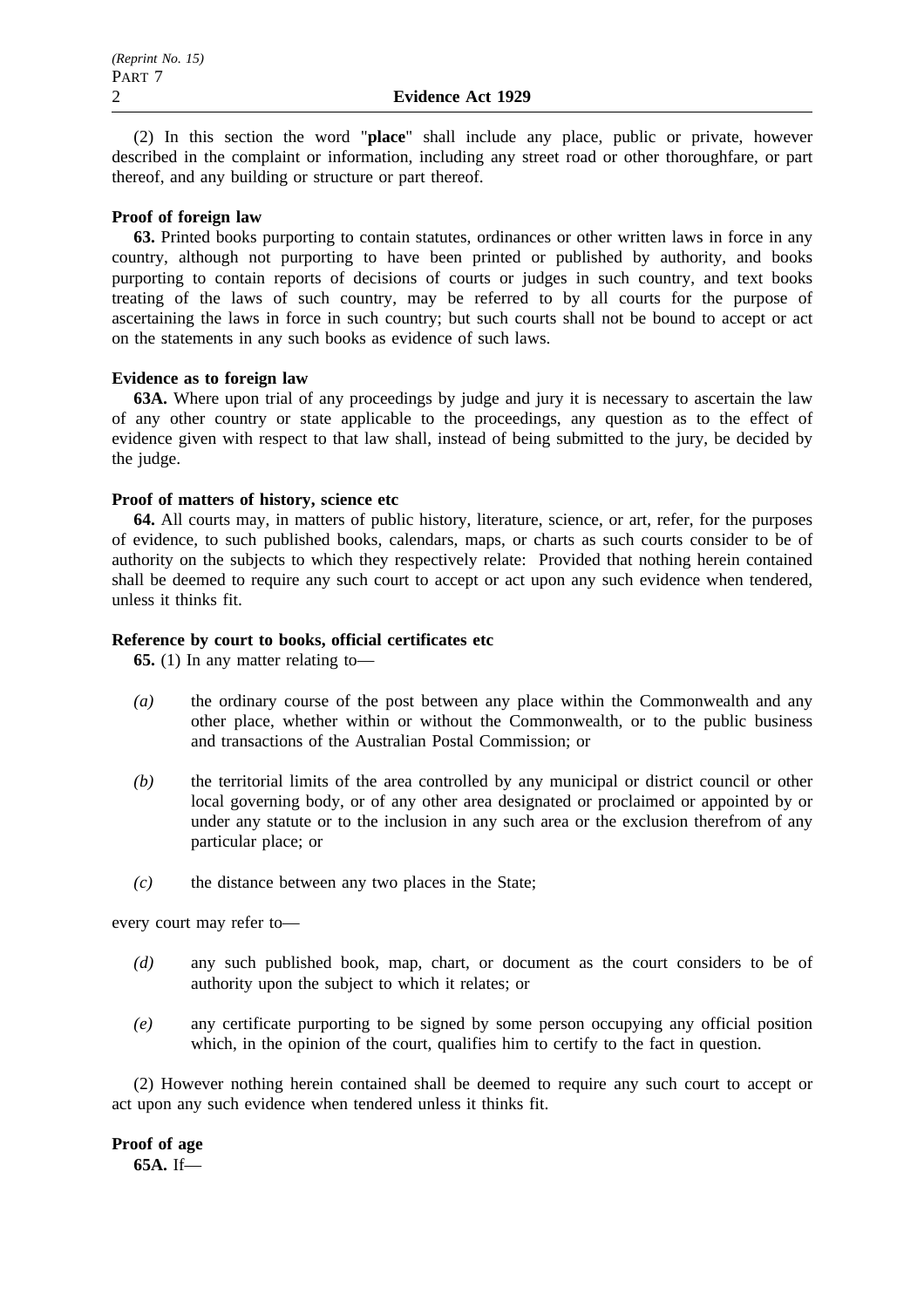- *(a)* the age of a person is relevant to proceedings before a court; and
- *(b)* a document that appears to be a certified copy of, or extract from, a register of births kept under an Australian law, or under the law of the country in which the person was born, is produced to the court; and
- *(c)* the name of the person to whom the document relates is the name or a former name of the person whose age is to be established,

it will be presumed, in the absence of evidence to the contrary, that the person whose age is to be established is the person named in the document produced to the court and that the date of his or her birth is the date of birth shown in that document.

### **Division 4—Taking affidavits etc outside the State**

### **Taking of affidavits out of the State**

**66.** (1) Any oath or affidavit required for the purpose of any court or matter in the State may be taken or made, in any place out of the State, before—

- *(a)* a commissioner for taking affidavits in the Supreme Court empowered and authorised to act in that place; or
- *(b)* a British diplomatic or consular agent exercising his function in that place; or
- *(ba)* any person appointed to hold or act in any of the following offices of the Commonwealth in that place:
	- (i) ambassador;
	- (ii) high commissioner;
	- (iii) minister;
	- (iv) head of mission;
	- (v) commissioner;
	- (vi) charge d'affaires;
	- (vii) counsellor or secretary at an embassy, high commissioner's office, legation or other post;
	- (viii) consul-general;
	- (ix) consul;
	- (x) vice-consul;
	- (xi) trade commissioner;
	- (xii) consular agent; or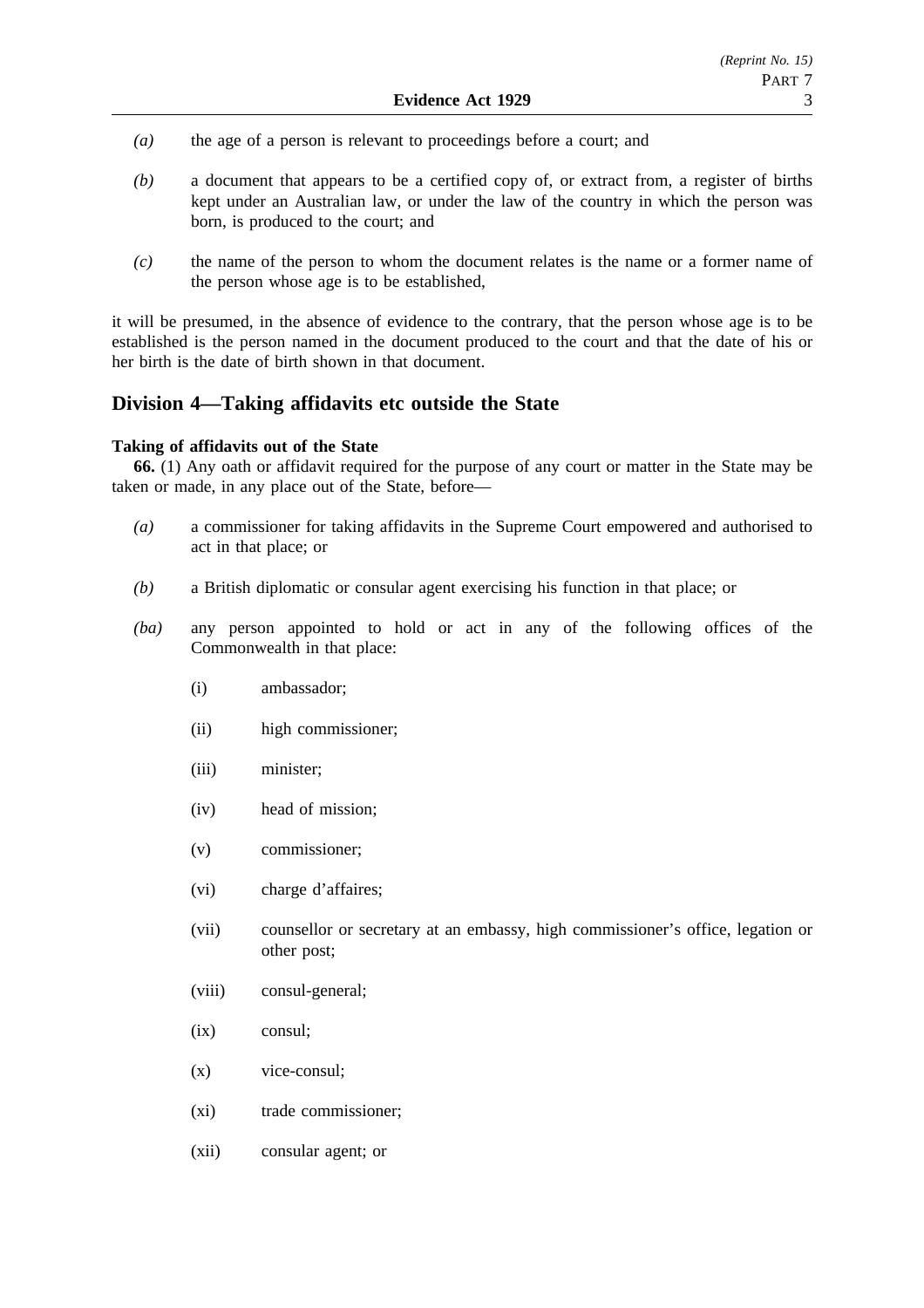- *(bb)* an employee of the Commonwealth, or the Australian Trade Commission, authorised under section 3 of the *Consular Fees Act 1955* (Commonwealth) and exercising his or her function in that place; or
- *(c)* any person having authority to administer an oath in that place.
- (2) Judicial and official notice may be taken—
- *(a)* of the signature or seal of any such commissioner or agent or of any person appointed as aforesaid, or of any person having authority as aforesaid if he purports to have such authority, otherwise than by the law of a foreign country not under the dominion of His Majesty; and
- *(b)* of the fact that any particular place is under the dominion of His Majesty.

(3) In the case of a person purporting to have such authority by the law of a foreign country not under the dominion of His Majesty, such authority may be verified by any of the persons mentioned in paragraphs *(a)*, *(b)* and *(ba)* of subsection (1) hereof, or by the certificate of the superior court of such place, and if such authority purports to be so verified the oath or affidavit may be admitted or received without further proof of the signature or seal, or of the judicial, official, or other character of such first mentioned person.

(4) In this section—

"**oath**" includes affirmation and declaration;

"**affidavit**" includes any statutory or other declaration, acknowledgment, or examination;

"**diplomatic agent**" means ambassador, envoy, minister, charge d'affaires, or secretary of embassy or legation;

"**consular agent**" means consul-general, consul, vice-consul, or consular agent, or acting consul-general, acting consul, acting vice-consul, or acting consular agent.

### **Taking of affidavits out of the State by sailors, soldiers and airmen**

**66A.** (1) Any oath or affidavit required to be made by any member of a fighting force, for the purpose of any court or matter in the State, may be taken or made in any place out of the State before any officer of any naval, military or air force of any part of His Majesty's dominions who holds a rank not below the following, namely:

- *(a)* in the case of a naval officer, lieutenant;
- *(b)* in the case of a military officer, captain;
- *(c)* in the case of an officer of an air force, flight-lieutenant,

or before any person having authority to administer an oath in the State.

(2) An officer administering an oath or taking an affidavit by virtue of the powers conferred by this section shall state in the jurat or attestation to the oath or affidavit the following matters, namely: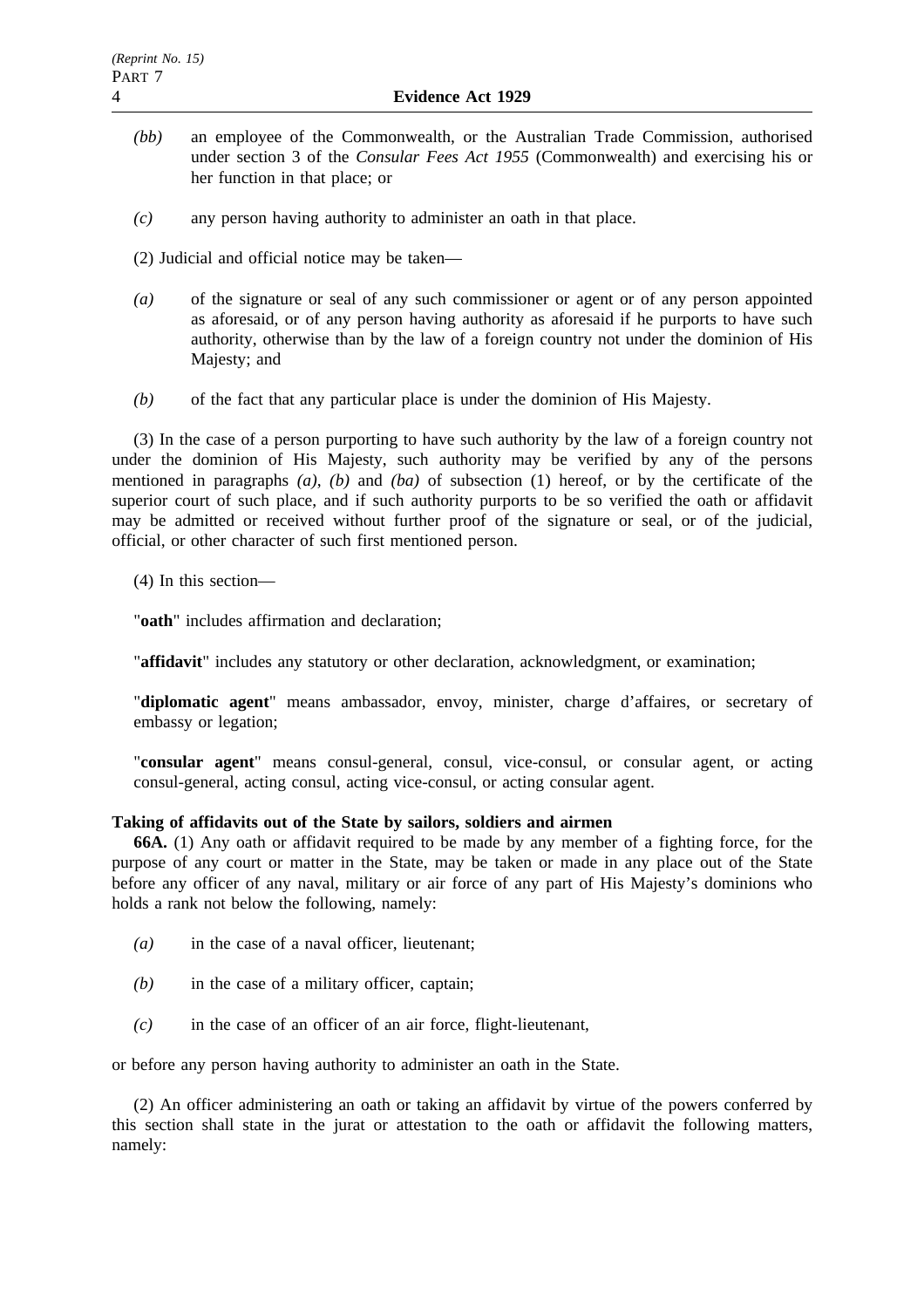- *(a)* the date on which the oath or affidavit is taken or sworn;
- *(b)* the full name and rank of the officer.

(3) An apparently genuine signature purporting to be the signature of a person administering an oath or taking an affidavit, and purporting to be the signature of an officer of a naval, military or air force of any part of His Majesty's dominions who holds a rank not below that specified in subsection (1) of this section, may be deemed to be the signature of such an officer unless the contrary is shown.

\*\*\*\*\*\*\*\*\*\*\*\*\*

(5) In this section—

"**affidavit**" includes any statutory or other declaration, acknowledgment, or examination;

"**His Majesty's dominions**" includes the United Kingdom of Great Britain and Northern Ireland, and all self-governing dominions, dependencies, colonies, protectorates, protected states, and mandated territories of His Majesty;

"**member of a fighting force**" includes any man or woman who is a member of a naval, military or air force of any country, and any person who, as a representative or employee of any charitable, religious or other organisation for promoting the welfare of members of any such force, is attached to any such force;

"**oath**" includes affirmation and declaration.

### **Extension of provisions relating to affidavits to attestation etc of other documents**

**67.** (1) The provisions of section 66 and 66A shall, as far as applicable, extend to every attestation, verification, acknowledgment, or signature in relation to any document required, authorised, or permitted by or under any statute or by custom or otherwise to be attested, verified, acknowledged, or signed, and to the doing of all notarial acts as if such provisions had been re-enacted in this section, excluding words relating to the administration of oaths or affirmations and the taking of affidavits and substituting therefor words relating to attestation, verification, acknowledgment, or signature, as the case may be.

(1a) Notwithstanding the provisions of section 66 of this Act as affected by subsection (1) of this section, judicial and official notice may be taken of the signature or seal of a person who, in connection with any of the matters to which those provisions so extend, appears to have signed that signature or affixed that seal while acting in the capacity of a notary public under the law for the time being in force in any country state or territory that is declared by proclamation to be a place within the Commonwealth of Nations to which this subsection applies, whether or not his authority for so acting has been verified in accordance with the provisions of subsection (3) of section 66 as so extended.

(1b) A proclamation referred to in subsection (1a) of this section may be made, and may be varied or cancelled by subsequent proclamation, as the Governor thinks fit.

(2) "**Notarial act**" includes any act, matter, or thing which in South Australia or elsewhere a notary public can attest or verify or otherwise do by or under any Act of Parliament or custom or otherwise for the purpose of being used in the State.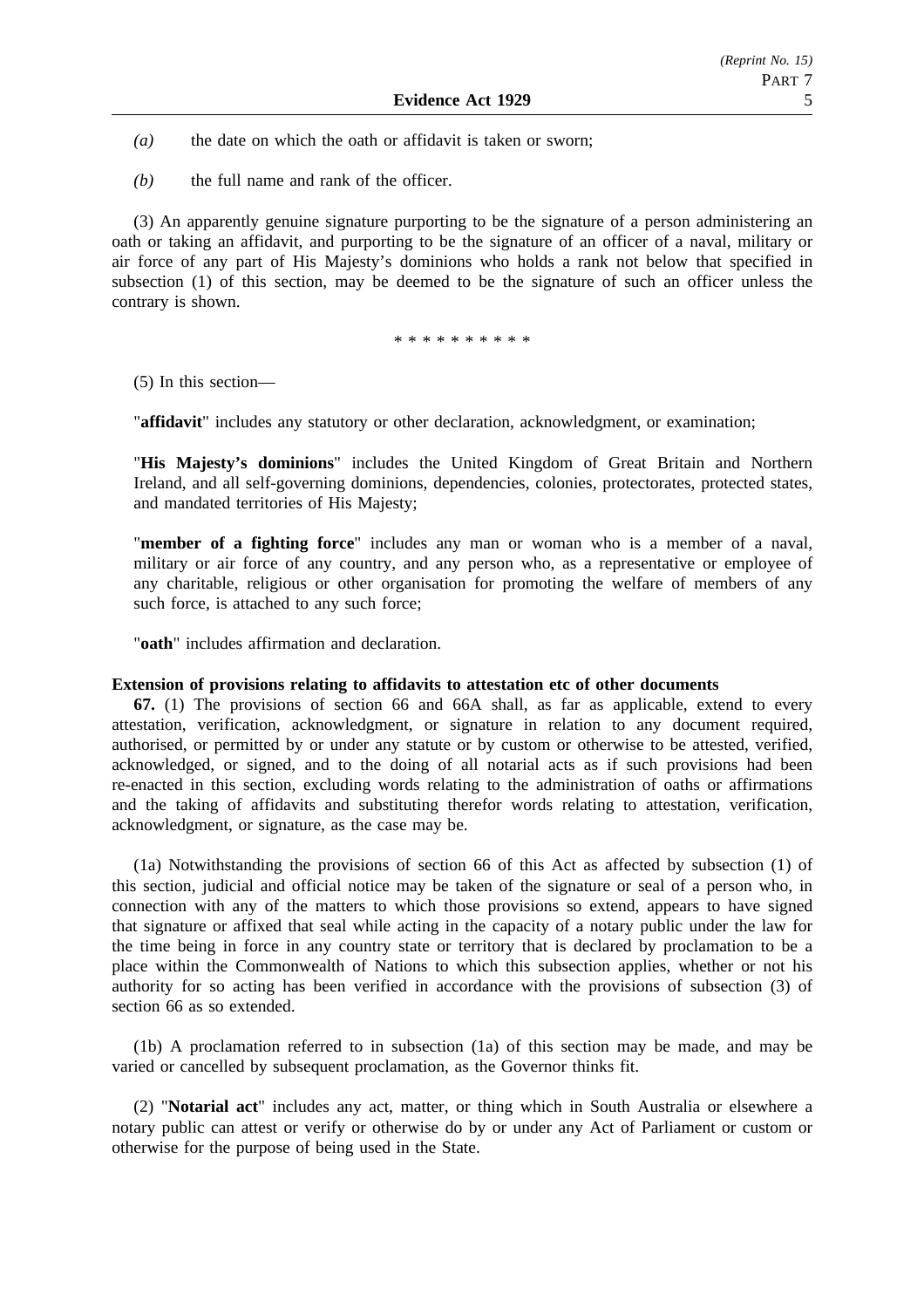(3) The provisions of this section apply to documents required, authorised, or permitted by or under the *Real Property Act 1886*.

### **Division 5—Admission of official documents in evidence**

### **Admissibility of documents without proof of seal etc**

**67A.** Every document admissible in evidence for any purpose in any court of justice in England or Wales without proof of the seal, or stamp, or signature authenticating the document, or of the judicial or official character of the person appearing to have signed it, shall be admissible in evidence for the like purpose in any court of the State or before any person acting judicially under any law of the State, without proof of the seal, or stamp, or signature authenticating the document, or of the judicial or official character of the person appearing to have signed it.

### **Division 6—Power of foreign authority to take evidence**

### **Taking of evidence in this State by foreign authorities**

**67AB.** (1) Subject to subsection (2) of this section, a foreign authority may—

- *(a)* take evidence; and
- *(b)* administer an oath or affirmation to any witness for the purpose of taking evidence,

in this State.

- (2) Where—
- *(a)* the foreign authority is not a court constituted of a person who holds judicial office under the laws of the place in which the court is established; or
- *(b)* the evidence to be taken by the foreign authority relates to criminal proceedings,

it shall not be lawful for the foreign authority to take evidence, or to administer an oath or affirmation, in this State without the authority of the Attorney-General.

(3) In this section—

### "**foreign authority**" means—

- *(a)* a court established under the law of a place outside this State; or
- *(b)* any body or person authorised under the law of a place outside this State to take evidence; or
- *(c)* any person commissioned or otherwise authorised by any such court, body or person to act on its behalf in taking evidence in this State.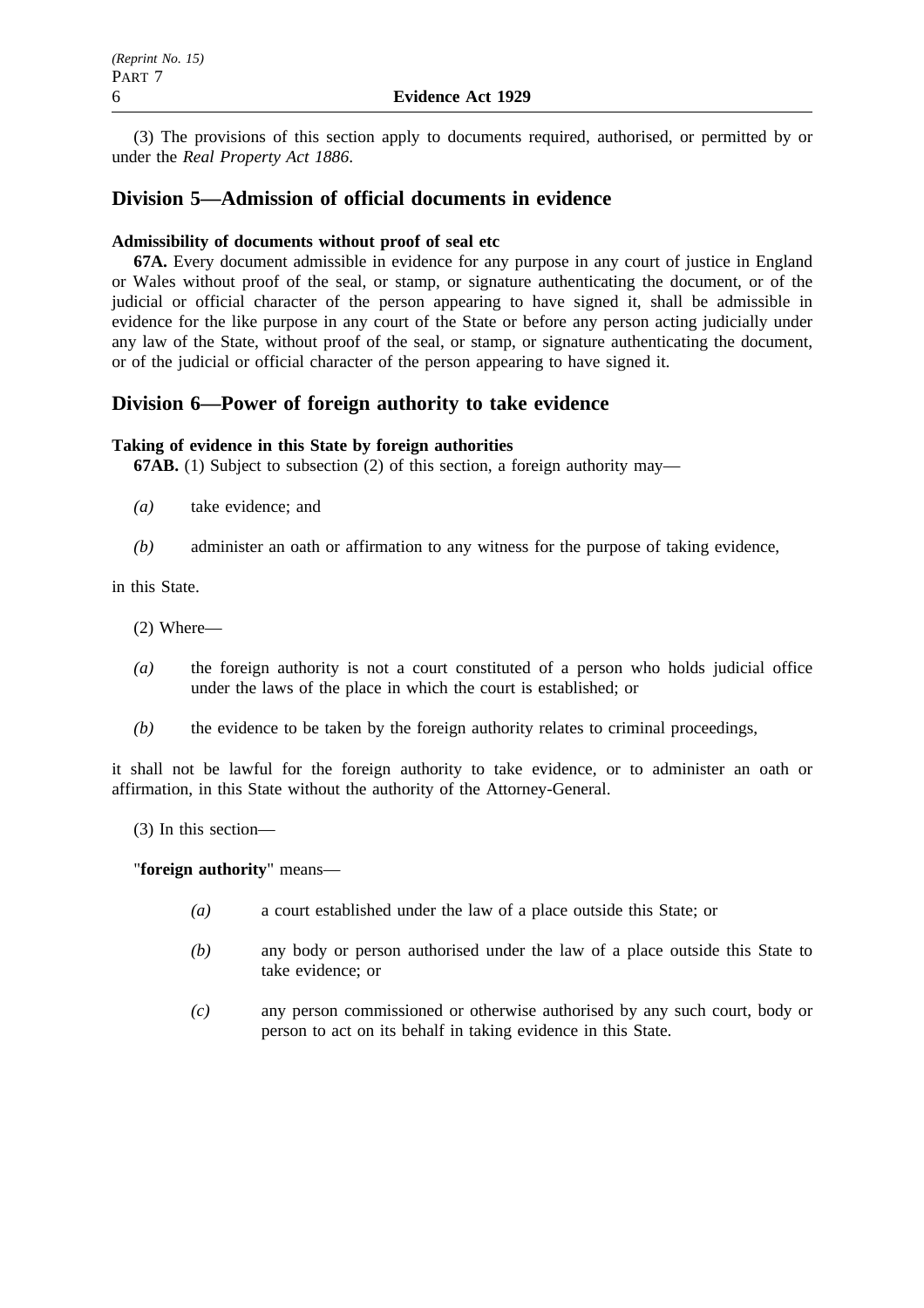### **Division 7—Select Committee evidence**

### **Evidence before the Parliamentary Select Committee of Inquiry into Prostitution**

**67B.** (1) Where a person in evidence, or in a submission, to the Select Committee makes a statement tending to incriminate himself of an offence, no proceedings in respect of that offence shall be commenced against him in respect of that offence except upon the authorisation of the Attorney-General.

(2) Notwithstanding any law to the contrary no Minister or other person shall have power to give an authorisation under subsection (1) of this section on behalf of or in place of the Attorney-General.

(3) An apparently genuine document purporting to be under the hand of the Attorney-General and to authorise the commencement of proceedings in respect of an offence shall be accepted, in the absence of proof to the contrary, as proof of the authorisation required by subsection (1) of this section.

(4) A person who, without the authority of the Select Committee, publishes—

- *(a)* the name of any person who gives evidence, or makes a submission, to the Select Committee; or
- *(b)* any information or material tending to identify any person who gives evidence, or makes a submission, to the Select Committee,

shall be guilty of an offence and liable, upon summary conviction, to a penalty not exceeding five thousand dollars.

(5) In this section—

"**the Select Committee**" means the Parliamentary Select Committee of Inquiry into Prostitution.

### **Division 8—Evidence of settlement negotiations**

### **Exclusion of evidence of settlement negotiations**

**67C.** (1) Subject to this section, evidence of a communication made in connection with an attempt to negotiate the settlement of a civil dispute, or of a document prepared in connection with such an attempt, is not admissible in any civil or criminal proceedings.

(2) Such evidence is, however, admissible if—

- *(a)* the parties to the dispute consent; or
- *(b)* the substance of the evidence has been disclosed with the express or implied consent of the parties to the dispute; or
- *(c)* the substance of the evidence has been partly disclosed with the express or implied consent of the parties to the dispute, and full disclosure of the evidence is reasonably necessary to—
	- (i) enable a proper understanding of the other evidence that has already been adduced; or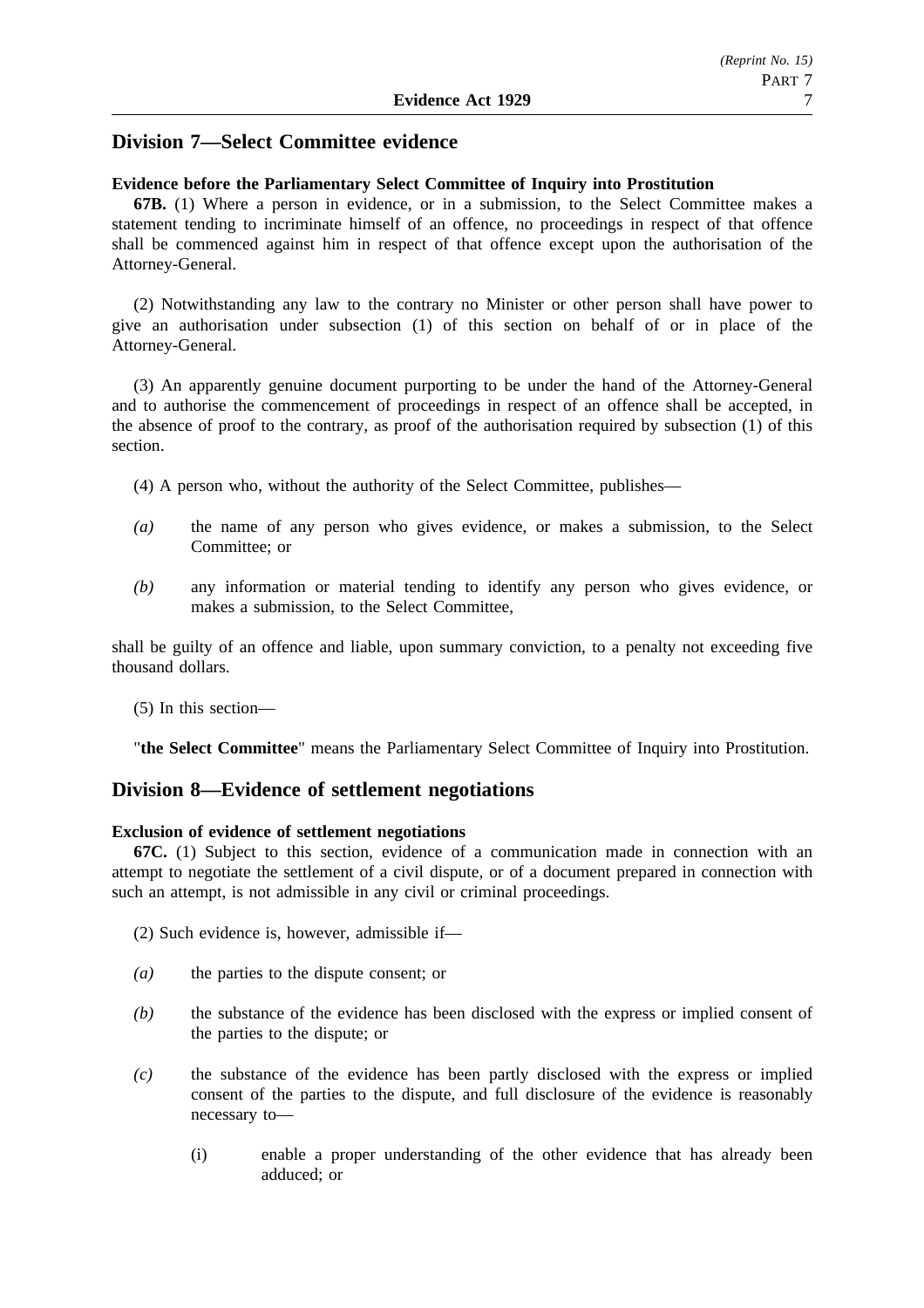- (ii) avoid unfairness to any of the parties to the dispute; or
- *(d)* the communication or document included a statement to the effect that it was not to be treated as confidential; or
- *(e)* the proceeding in which the evidence is to be adduced is a proceeding to enforce an agreement for the settlement of the dispute or a proceeding in which the making of such an agreement is in issue; or
- *(f)* the evidence tends to contradict or to qualify evidence that has already been admitted about the course of an attempt to settle the dispute; or
- *(g)* the making of the communication, or the preparation of the document, affects the rights of a party to the dispute; or
- *(h)* the communication was made, or the document was prepared, in furtherance of—
	- (i) the commission of a fraud or an offence; or
	- (ii) the doing of an act that renders a person liable to a civil penalty; or
	- (iii) the abuse of a statutory power.

(3) Subsection (1) does not apply to parts of a document that do not concern attempts to negotiate a settlement of a dispute, if it would not be misleading to adduce evidence of only those parts of the document.

### **Division 9—Protected communications**

### **Interpretation**

**67D.** In this Division—

"**committal proceedings**" means proceedings for the preliminary examination of a charge of an indictable offence;

"**counsellor or therapist**" means a person whose profession or work consists of, or includes, providing psychiatric or psychological therapy to victims of trauma (and includes a person who works voluntarily in that field);

"**protected communication**" means a communication that is protected by public interest immunity under section 67E;

"**psychiatric or psychological therapy**" includes counselling;

"**therapeutic context**"—a communication relating to a victim or alleged victim of a sexual offence is made in a therapeutic context if—

- *(a)* the communication is made—
	- (i) to enable a counsellor or therapist to assess the nature and severity of the trauma suffered by the victim or alleged victim, or consequent psychiatric, psychological or emotional harm; or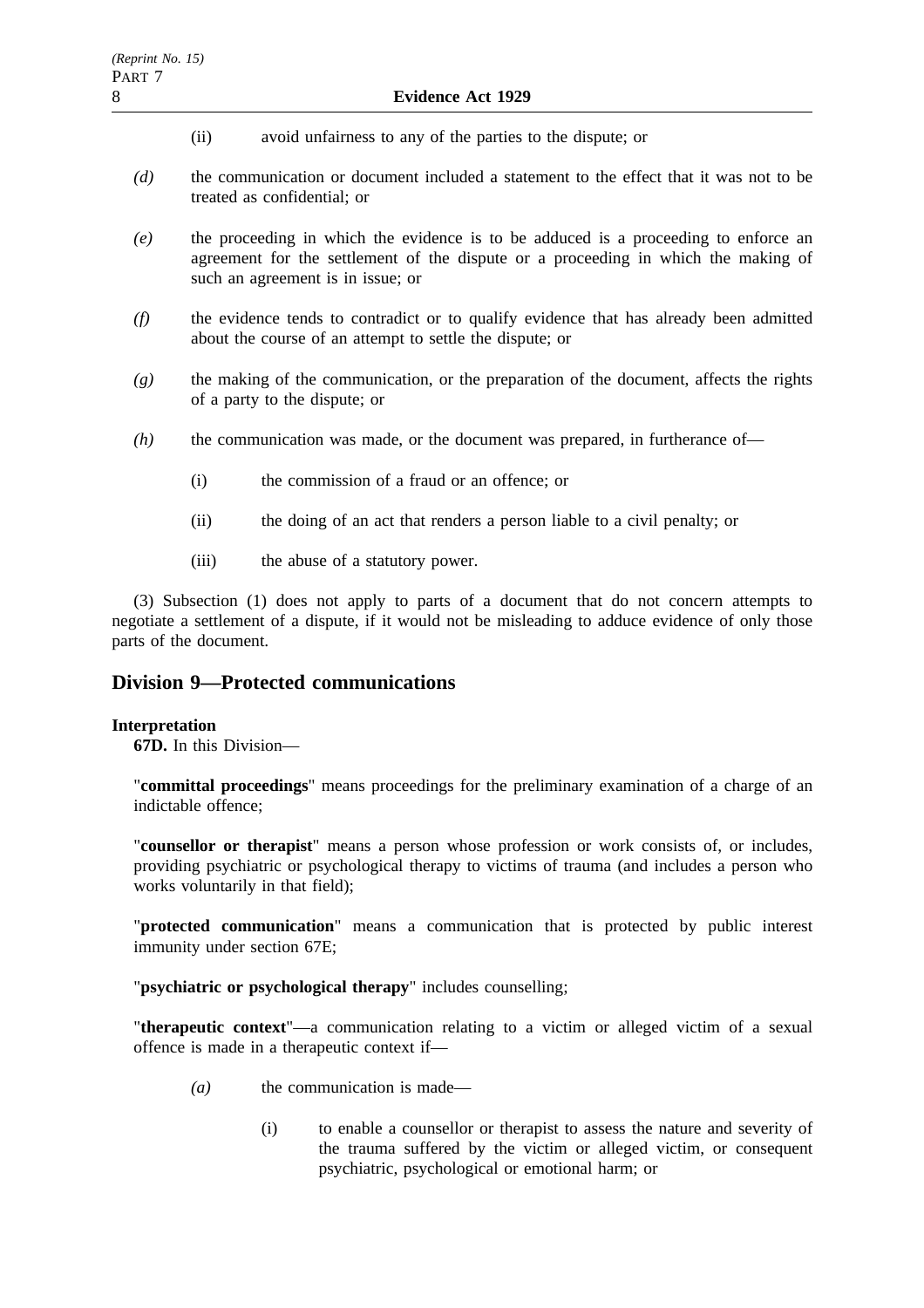- (ii) for the purposes, or in the course, of psychiatric or psychological therapy provided to the victim or alleged victim; and
- *(b)* the communication is made in circumstances that give rise to a duty of confidentiality or a reasonable expectation of confidentiality.

### **Certain communications to be protected by public interest immunity**

**67E.** (1) A communication relating to a victim or alleged victim of a sexual offence is, if made in a therapeutic context, protected from disclosure in legal proceedings by public interest immunity.

- (2) However, the following communications are not subject to public interest immunity:
- *(a)* a communication made for the purposes of, or in the course of, a physical examination of the victim or alleged victim of a sexual offence by a registered medical practitioner or registered nurse; or
- *(b)* a communication made for the purposes of legal proceedings arising from the commission of the alleged offence or for commencing such legal proceedings; or
- *(c)* a communication as to which reasonable grounds exist to suspect that the communication evidences a criminal fraud, an attempt to pervert the administration of justice, perjury or another offence.
- (3) A public interest immunity arising under this section cannot be waived by—
- *(a)* the counsellor or therapist; or
- *(b)* a party to the protected communication; or
- *(c)* the victim or alleged victim of the sexual offence or the guardian of the victim or alleged victim.

### **Evidence of protected communications**

**67F.** (1) Evidence of a protected communication—

- *(a)* is entirely inadmissible in committal proceedings; and
- *(b)* cannot be admitted in other legal proceedings unless—
	- (i) the court gives leave to a party to the proceedings to adduce the evidence; and
	- (ii) the admission of the evidence is consistent with any limitations or restrictions fixed by the court; and
- *(c)* is not liable to discovery or any other form of pre-trial disclosure.

(2) On an application for leave to adduce evidence of a protected communication, the judge may make a preliminary examination of the relevant evidence if satisfied that—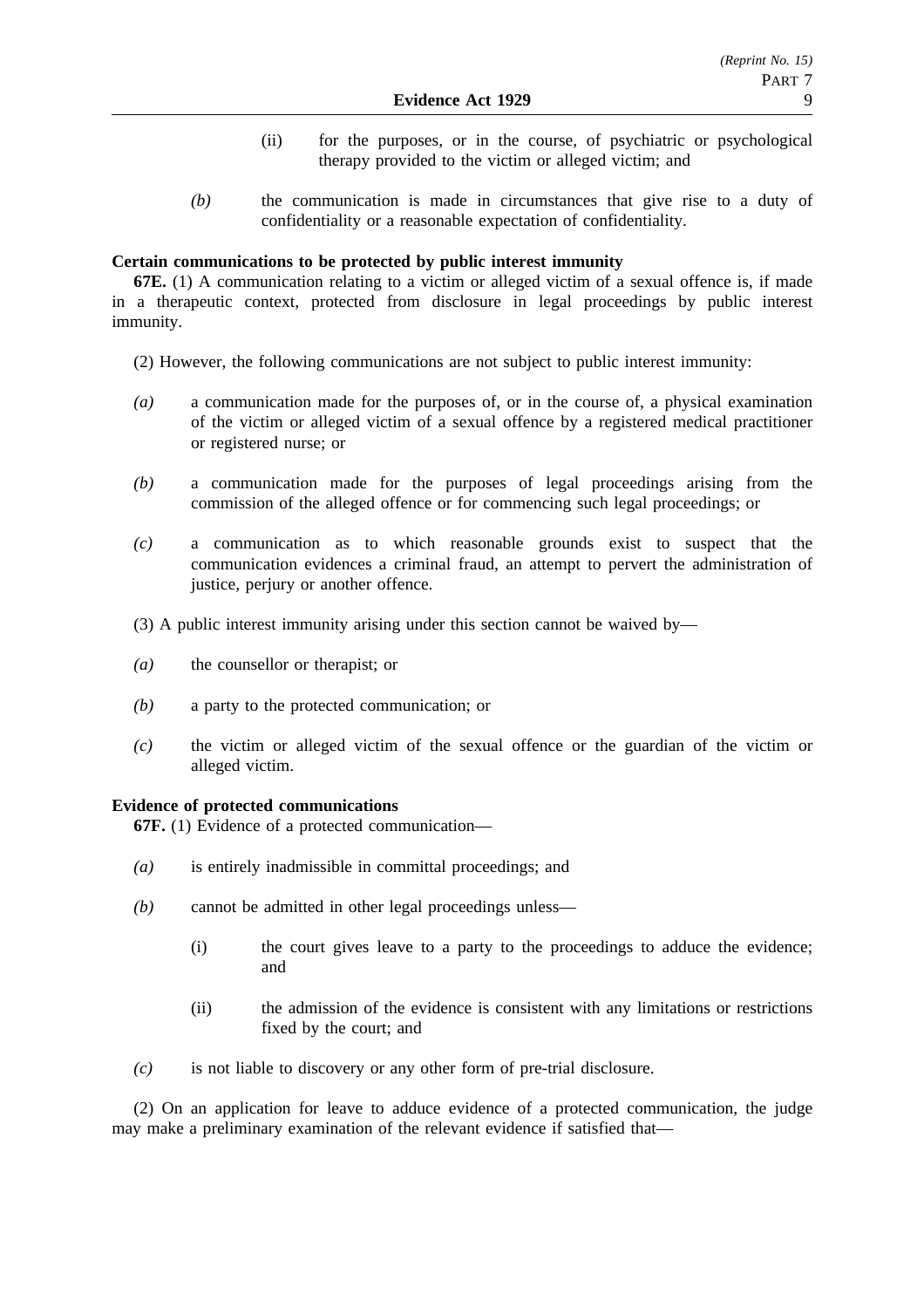- *(a)* the applicant has a legitimate forensic purpose for seeking leave to adduce the evidence; and
- *(b)* there is an arguable case that the evidence would materially assist the applicant in the presentation or furtherance of his or her case.

(3) For the purposes of a preliminary examination of evidence, the court may order the counsellor or therapist to do one or more of the following:

- *(a)* to provide written answers to questions;
- *(b)* to produce written materials relating to the relevant protected communications;
- *(c)* to appear for oral examination.

### **Exceptions—**

- 1. If the counsellor or therapist who provided the counselling or therapy is an employee, answerable to another (the **principal**) in the organisation in which the counsellor or therapist is employed, an order under this subsection is to be addressed to the principal unless the court is satisfied that there are good reasons for not taking that course in the circumstances of the particular case.
- 2. An order requiring a person to appear for oral examination is not to be made unless the court is satisfied that the examination cannot otherwise be effectively conducted.
	- (4) The following provisions govern the conduct of a preliminary examination:
	- *(a)* the preliminary examination is to be conducted—
		- (i) in the absence of the jury (if any); and
		- (ii) in a room closed to the public; and
	- *(b)* the evidence taken at the preliminary examination is not to be disclosed to the parties or their legal representatives except to the extent determined by the court; and
	- *(c)* no record of the preliminary examination is to be available for public access.

(5) In deciding whether to grant leave to adduce evidence of a protected communication, the court is to weigh—

*(a)* the public interest in preserving the confidentiality of protected communications;

against—

- *(b)* the public interest in preventing a miscarriage of justice that might arise from suppression of relevant evidence.
- (6) In weighing the above considerations, the court is to have regard to—
- *(a)* the need to encourage victims of sexual offences to seek psychiatric or psychological therapy and the extent to which the effectiveness of such therapy is dependent on the maintenance of confidentiality between the counsellor or therapist and the victim;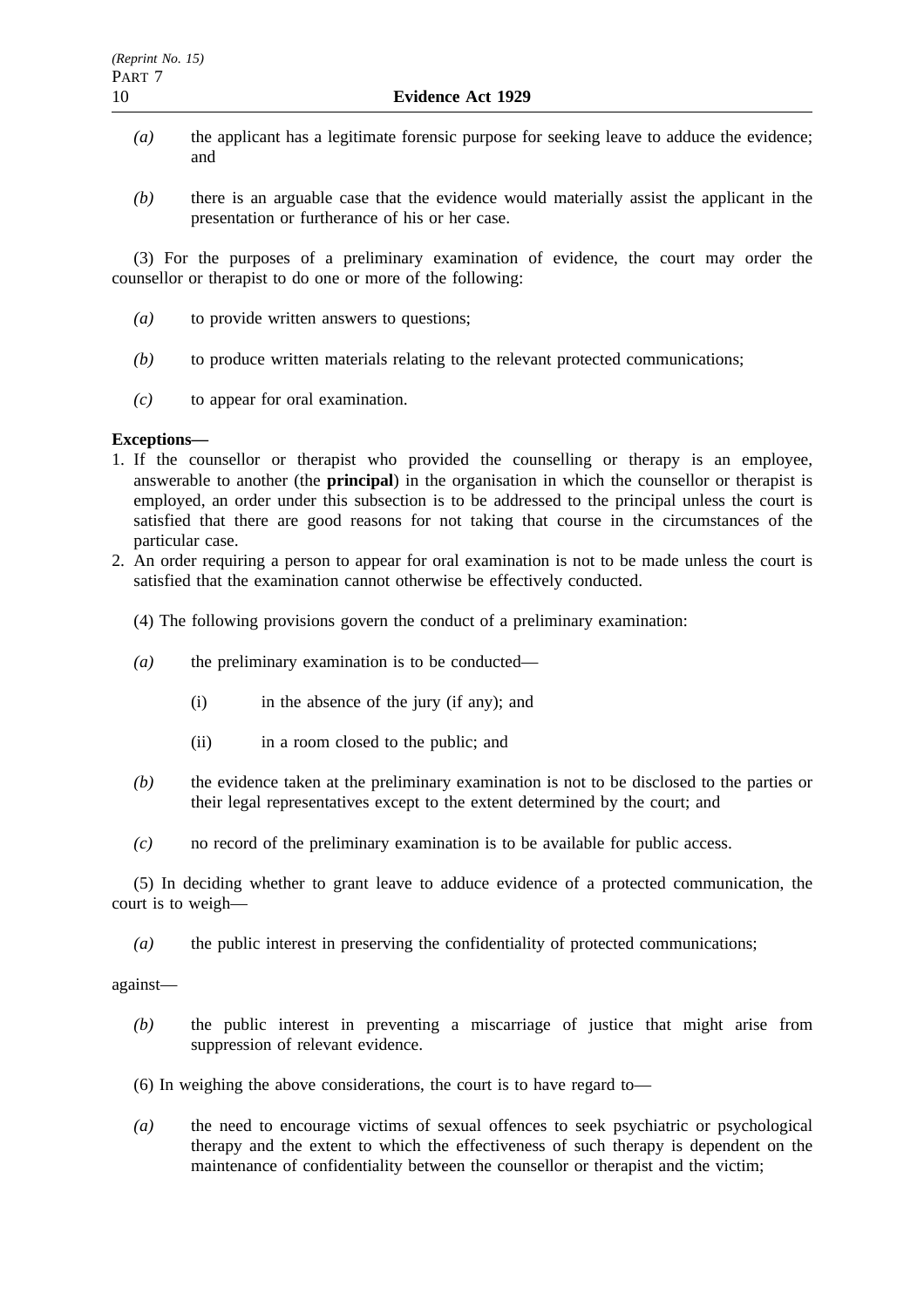- *(b)* the probative value of the evidence and whether its exclusion may lead to a miscarriage of justice;
- *(c)* the attitude of the victim or alleged victim to whom the communication relates (or the guardian of the victim or alleged victim) to the admission of the evidence;
- *(d)* whether admission of the evidence is being sought on the basis of a discriminatory belief or bias;
- *(e)* the extent to which admission of the evidence would infringe a reasonable expectation of privacy and the potential prejudice to any person who would otherwise be protected by public interest immunity.

(7) The court is not to grant leave to adduce evidence of a protected communication unless satisfied that the public interest in preserving the confidentiality of protected communications is outweighed, in the circumstances of the case, by the public interest in preventing a miscarriage of justice that might arise from suppression of relevant evidence.

(8) If the court decides to grant leave to adduce evidence of a protected communication, it may make ancillary orders—

- *(a)* to prevent further publication or dissemination of the evidence; or
- *(b)* for any other purpose the court considers appropriate.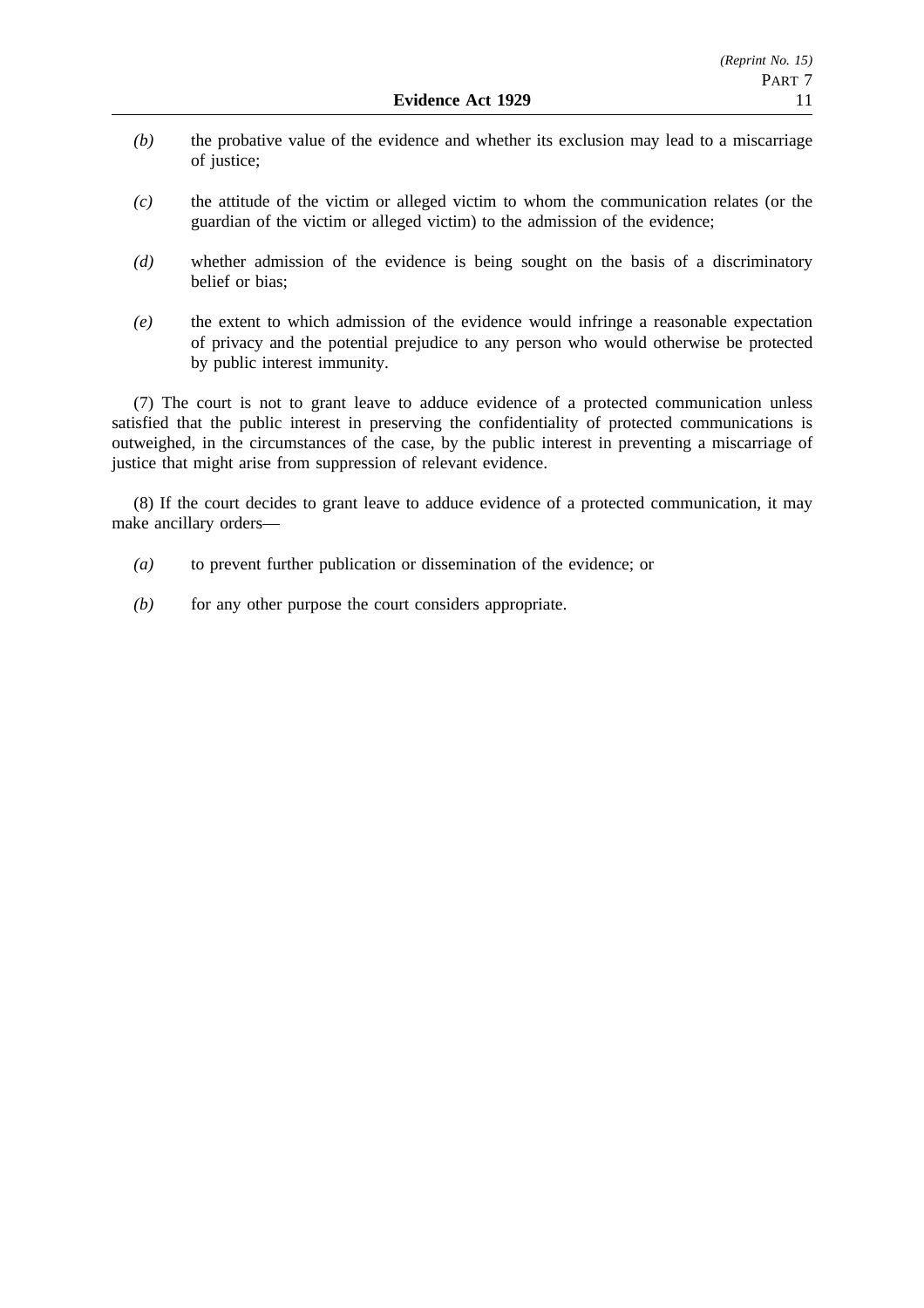# **Part 8—Publication of evidence**

# **Division 1—Preliminary**

### **Interpretation**

**68.** In this Part—

"**court**" includes—

- *(a)* a justice conducting a preliminary examination;
- *(b)* a coroner;
- *(c)* any person acting judicially;

"**court of summary jurisdiction**" includes a justice conducting a preliminary examination;

"**evidence**" includes any statement made before a court whether or not the statement constitutes evidence for the purposes of the proceedings before the court;

"**interim suppression order**" means a suppression order under section 69A(3);

"**news media**" means those who carry on the business of publishing;

"**newspaper**" means a newspaper, journal, magazine or other publication that is published at periodic intervals;

"**primary court**", in relation to an appeal, means the court by which the decision or order subject to appeal was made;

"**publish**" means publish by newspaper, radio or television, or on the internet, or by other similar means of communication to the public;

"**suppression order**" means an order—

- *(a)* forbidding the publication of specified evidence or of any account or report of specified evidence; or
- *(b)* forbidding the publication of the name of—
	- (i) a party or witness; or
	- (ii) a person alluded to in the course of proceedings before the court,

and of any other material tending to identify any such person.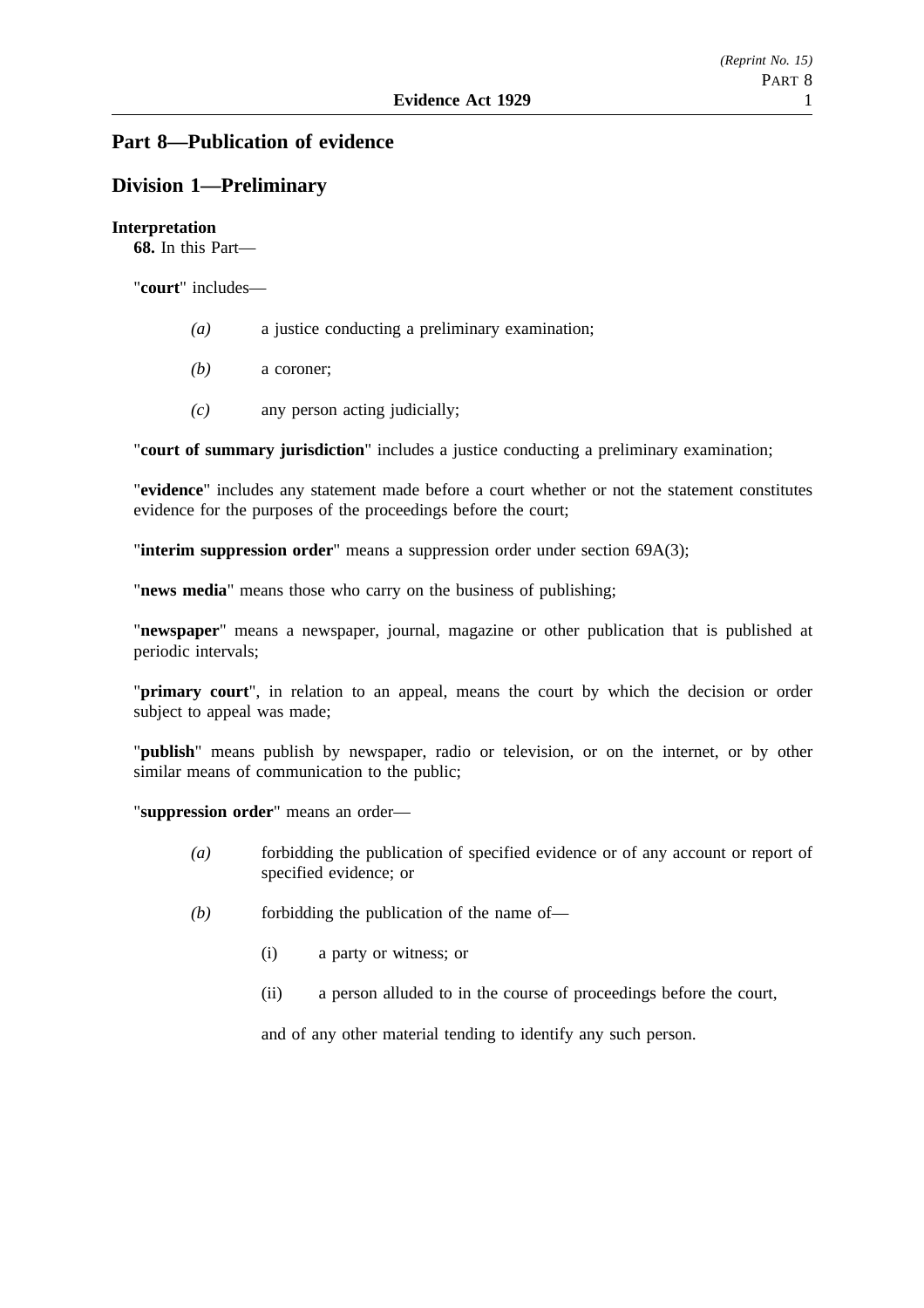# **Division 2—Orders for clearing court or suppressing publication of evidence etc**

### **Order for clearing the court**

**69.** (1) Where a court considers it desirable in the interests of the administration of justice, or in order to prevent hardship or embarrassment to any person, to exercise the powers conferred by this section, it may order specified persons, or all persons except those specified, to absent themselves from the place in which the court is being held during the whole or any part of the proceedings before the court.

(1a) Where the alleged victim of a sexual offence is a child and is to give evidence in proceedings related to the offence, an order must be made under subsection (1) requiring all persons except—

- *(a)* those whose presence is required for the purposes of the proceedings; and
- *(b)* a person who is present at the request or with the consent of the child to provide emotional support for the child; and
- *(c)* any other person who, in the opinion of the court, should be allowed to be present,

to absent themselves from the place in which the court is being held while the child is giving evidence.

(2) The court may, on the application of a person against whom an order under subsection (1) operates, make available to him a transcript of evidence, and a record of proceedings, taken before the court during the operation of the order.

(3) Where a court refuses an application under subsection (2), the applicant may appeal against the refusal.

### **Suppression orders**

**69A.** (1) Where a court is satisfied that a suppression order should be made—

- *(a)* to prevent prejudice to the proper administration of justice; or
- *(b)* to prevent undue hardship—
	- (i) to an alleged victim of crime; or
	- (ii) to a witness or potential witness in civil or criminal proceedings who is not a party to those proceedings; or
	- (iii) to a child,

the court may, subject to this section, make such an order.

(2) Where the question of making a suppression order (other than an interim suppression order) is under consideration by a court—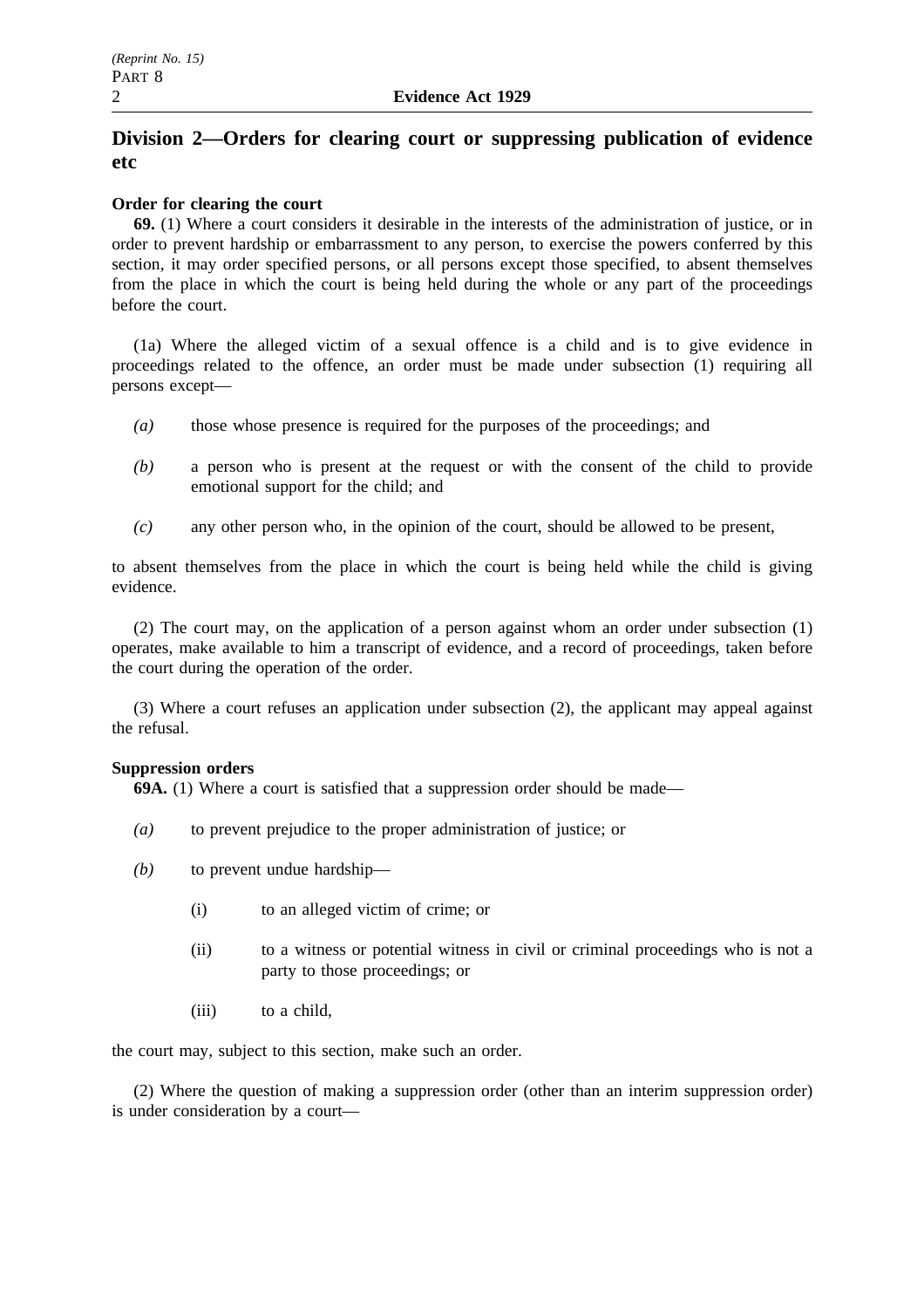- *(a)* the public interest in publication of information related to court proceedings, and the consequential right of the news media to publish such information, must be recognised as considerations of substantial weight; and
- *(b)* the court may only make the order if satisfied that the prejudice to the proper administration of justice, or the undue hardship, that would occur if the order were not made should be accorded greater weight than the considerations referred to above.

(3) Where an application is made to a court for a suppression order, the court may, without inquiring into the merits of the application, make such an order (an "interim suppression order") to have effect, subject to revocation by the court, until the application is determined; but if such an order is made the court must determine the application as a matter of urgency and, wherever practicable, within 72 hours after making the interim suppression order.

(4) A suppression order may be made subject to such exceptions and conditions as the court thinks fit and specifies in the order.

- (5) Where an application is made to a court for a suppression order—
- *(a)* any of the following persons, namely:
	- (i) the applicant for the suppression order;
	- (ii) a party to the proceedings in which the suppression order is sought;
	- (iii) a representative of a newspaper or a radio or television station;
	- (iv) any person who has, in the opinion of the court, a proper interest in the question of whether a suppression order should be made,

is entitled to make submissions to the court on the application and may, by leave of the court, call or give evidence in support of those submissions;

*(b)* the court may (but is not obliged to) delay determining the application to make possible or facilitate non-party intervention in the proceedings under paragraph  $(a)$ (iii) or (iv).

(6) A suppression order may be varied or revoked by the court by which it was made, on the application of any of the persons entitled to make submissions by virtue of subsection (5)*(a)*.

(7) On an application for the making, variation or revocation of a suppression order—

- *(a)* a matter of fact is sufficiently proved if proved on the balance of probabilities;
- *(b)* if there appears to be no serious dispute as to a particular matter of fact, the court (having regard to the desirability of dealing expeditiously with the application) may—
	- (i) dispense with the taking of evidence on that matter; and
	- (ii) accept the relevant fact as proved.

(8) An appeal lies against—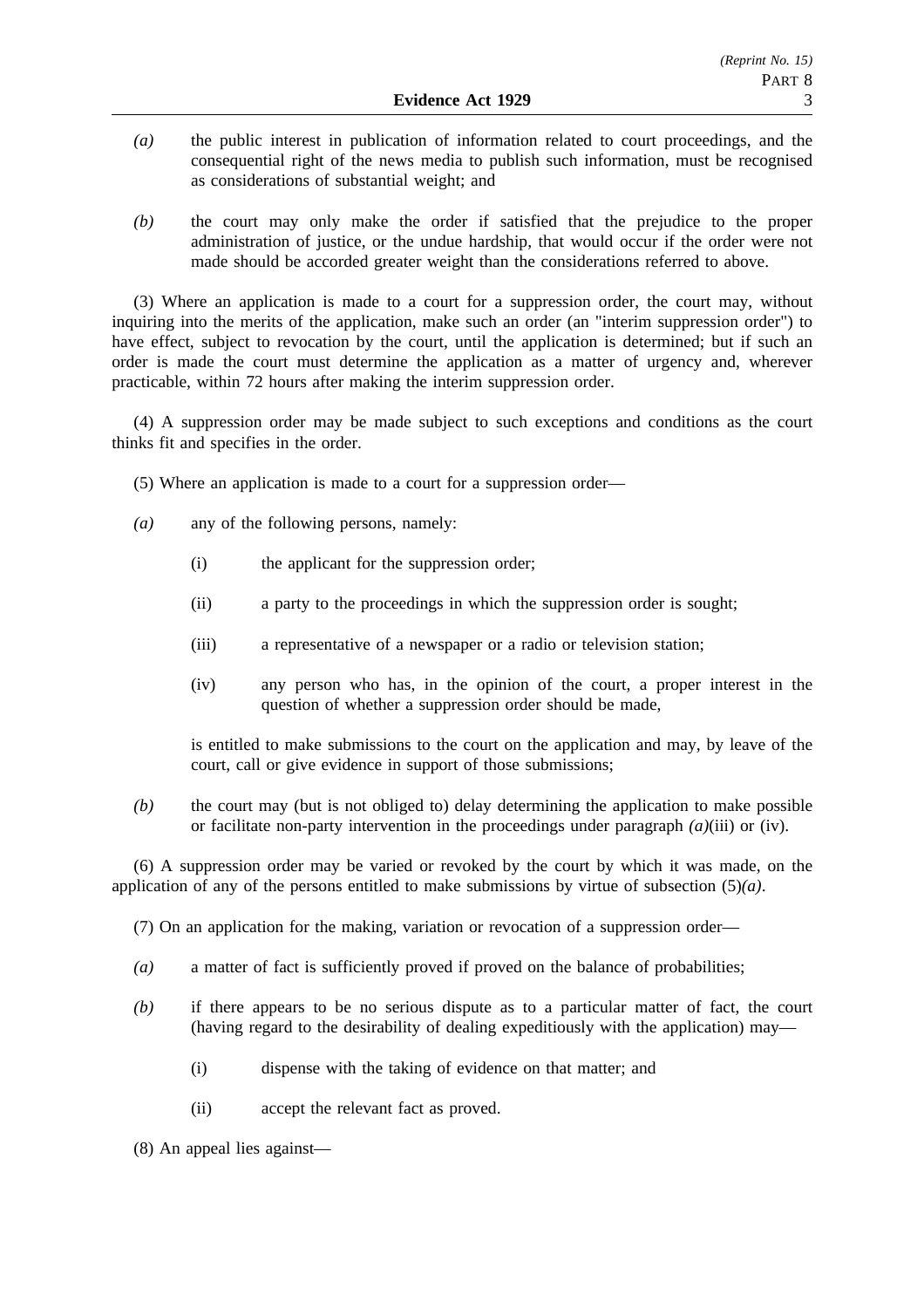- *(a)* a suppression order or a decision by a court not to make a suppression order;
- *(b)* the variation or revocation of a suppression order or a decision by a court not to vary or revoke a suppression order.
- (9) Any of the following persons is entitled to institute, or to be heard on, an appeal:
- *(a)* where an application for a suppression order was made to the primary court—the applicant; or
- *(b)* a party to the proceedings in which the order or decision subject to appeal was made; or
- *(c)* a representative of a newspaper or a radio or television station; or
- *(d)* a person who had, in the opinion of the primary court, a proper interest in the question of whether a suppression order should be made; or
- *(e)* a person who did not appear before the primary court but has, in the opinion of the appellate court, a proper interest in the subject matter of the appeal or proposed appeal,

but a person who did not appear before the primary court may only bring an appeal, or be heard on an appeal, by leave of the appellate court (which will be granted if the appellate court is satisfied that that person's failure to appear before the primary court is not attributable to a lack of proper diligence).

(10) Where a court makes a suppression order (other than an interim suppression order), the court must—

- *(a)* immediately forward to the Registrar a copy of the order; and
- *(b)* within 30 days forward to the Attorney-General a report setting out—
	- (i) the terms of the order; and
	- (ii) the name of any person whose name is suppressed from publication; and
	- (iii) a transcript or other record of any evidence suppressed from publication; and
	- (iv) full particulars of the reasons for which the order was made.

(11) Where a court varies or revokes a suppression order (other than an interim suppression order), the court must forward to the Registrar a written notification of the variation or revocation.

(12) The Registrar will establish and maintain a register of all suppression orders (other than interim suppression orders).

(13) The register will be made available for inspection by members of the public free of charge during ordinary office hours.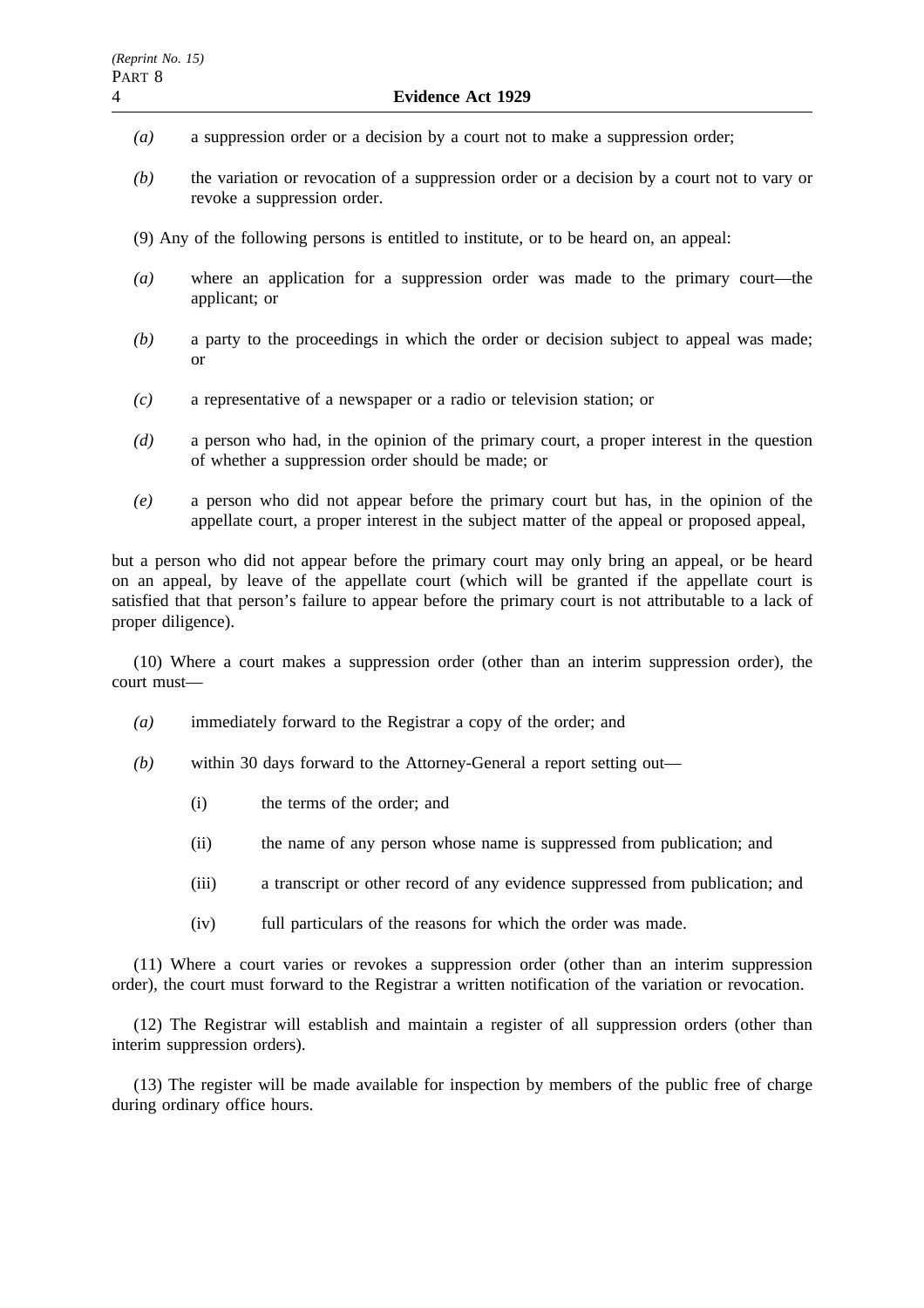(14) In this section—

"**the Registrar**" means a person to whom the functions of the Registrar under this section are assigned by the Attorney-General.

### **Appeals**

**69B.** (1) An appeal under this Division lies to—

- *(a)* the court to which appeals lie against final judgments or orders of the primary court; and
- *(b)* where there is no such court—the Supreme Court constituted of a single judge,

and where the appeal lies in accordance with the above principles to some court other than the Full Court, a further appeal lies to the Full Court from a judgment or order of the primary appellate court.

- (2) An appeal under this Division shall be heard and determined as expeditiously as possible.
- (3) Upon an appeal under this Division, the appellate court—
- *(a)* may confirm, vary or revoke the order or decision subject to the appeal; and
- *(b)* may make any order or decision under this Division that could have been made in the first instance; and
- *(c)* may make orders for costs and orders dealing with any other incidental or ancillary matters.

(4) Except as provided in this Division, no appeal lies against a decision or order of a court made under this Division.

### **Disobedience to orders under this Division**

**70.** (1) Where a person disobeys an order under this Division, he shall—

- *(a)* if the court by which the order was made has power to punish for contempt—be guilty of a contempt of that court and punishable accordingly; and
- *(b)* whether or not that court has power to punish for contempt—be guilty of a summary offence punishable by a fine not exceeding two thousand dollars or imprisonment for a term not exceeding six months.

(2) A person shall not, in respect of the same act or default, be proceeded against under this section both for a contempt of court and a summary offence.

(3) Where a court of summary jurisdiction makes an order under this Division and the order is disobeyed in the face of the court, the court may proceed immediately to convict the person guilty of that disobedience on its own view of the matter and, if it imposes a sentence of imprisonment, to issue a warrant of commitment to enforce the sentence.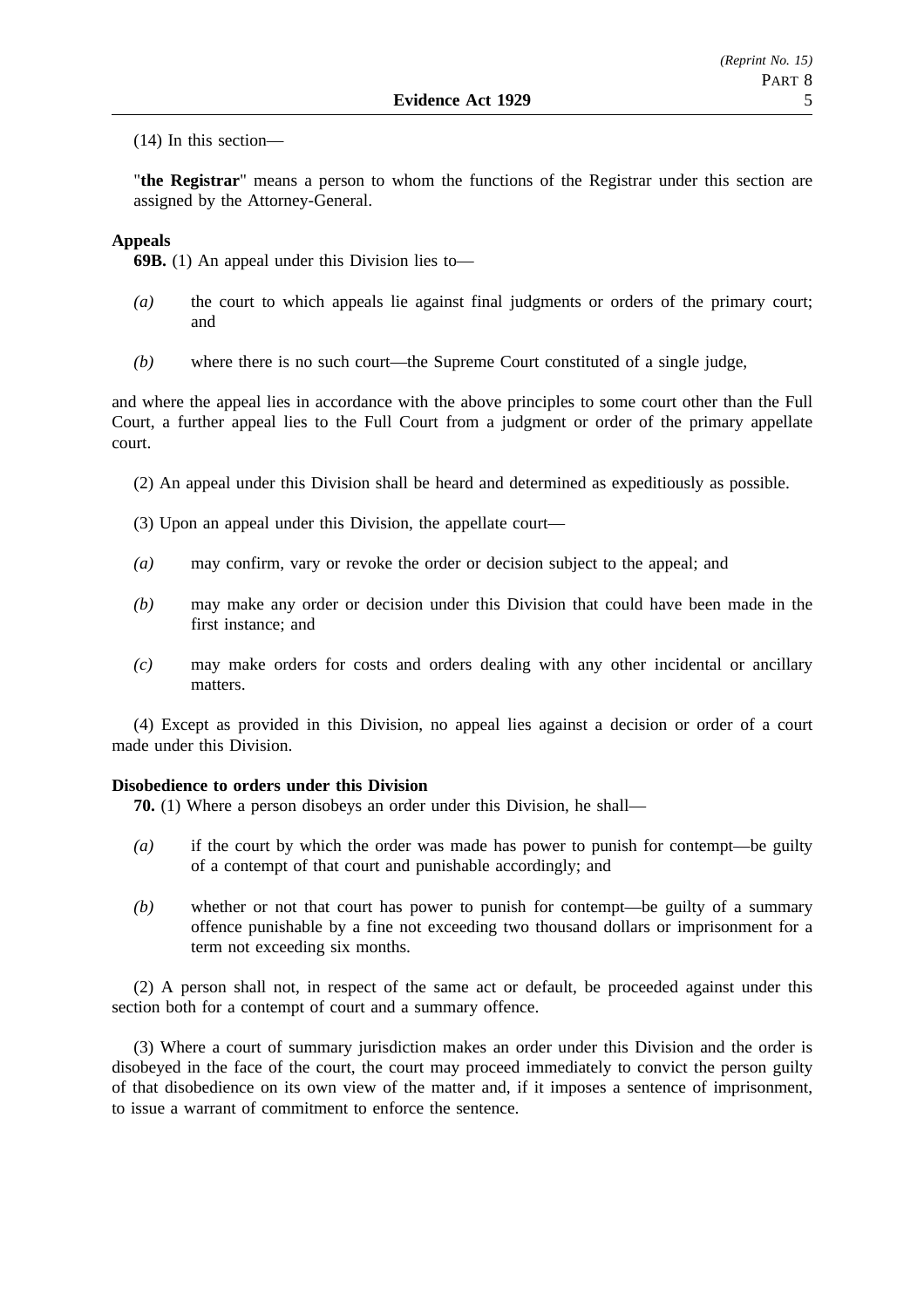### **Attorney-General to provide annual report**

**71.** (1) The Attorney-General shall, on or before the thirty-first day of October in each year, prepare a report relating to the preceding financial year specifying—

- *(a)* the total number of orders made under this Division or a corresponding previous enactment; and
- *(b)* the number of such orders made by each of the various courts; and
- *(c)* a summary of the reasons assigned by the courts for making such orders.

(2) The Attorney-General shall, as soon as practicable after the report is prepared, cause a copy of the report to be laid before each House of Parliament.

### **Division 3—Sexual cases**

### **Restriction on reporting proceedings relating to sexual offences**

**71A.** (1) A person shall not, before the relevant date, publish—

- *(a)* any evidence given before a Magistrate or Justice in proceedings against a person charged with a sexual offence (whether the evidence is given in the course of proceedings for a summary or minor indictable offence or in a preliminary examination of an indictable offence); or
- *(b)* any report on such proceedings; or
- *(c)* any evidence given in, or report of, related proceedings in which the accused person is involved after the accused person is charged but before the relevant date,

unless the accused person consents to the publication.

Penalty: Two thousand dollars.

- (2) A person shall not, before the relevant date, publish any statement or representation—
- *(a)* by which the identity of a person who has been, or is about to be, charged with a sexual offence is revealed; or
- *(b)* from which the identity of a person who has been, or is about to be, charged with a sexual offence, might reasonably be inferred,

unless the accused person consents to the publication.

Penalty: Two thousand dollars.

\*\*\*\*\*\*\*\*\*\*\*\*\*\*\*\*\*

- (4) A person shall not publish any statement or representation—
- *(a)* by which the identity of a person alleged in any legal proceedings to be the victim of a sexual offence is revealed; or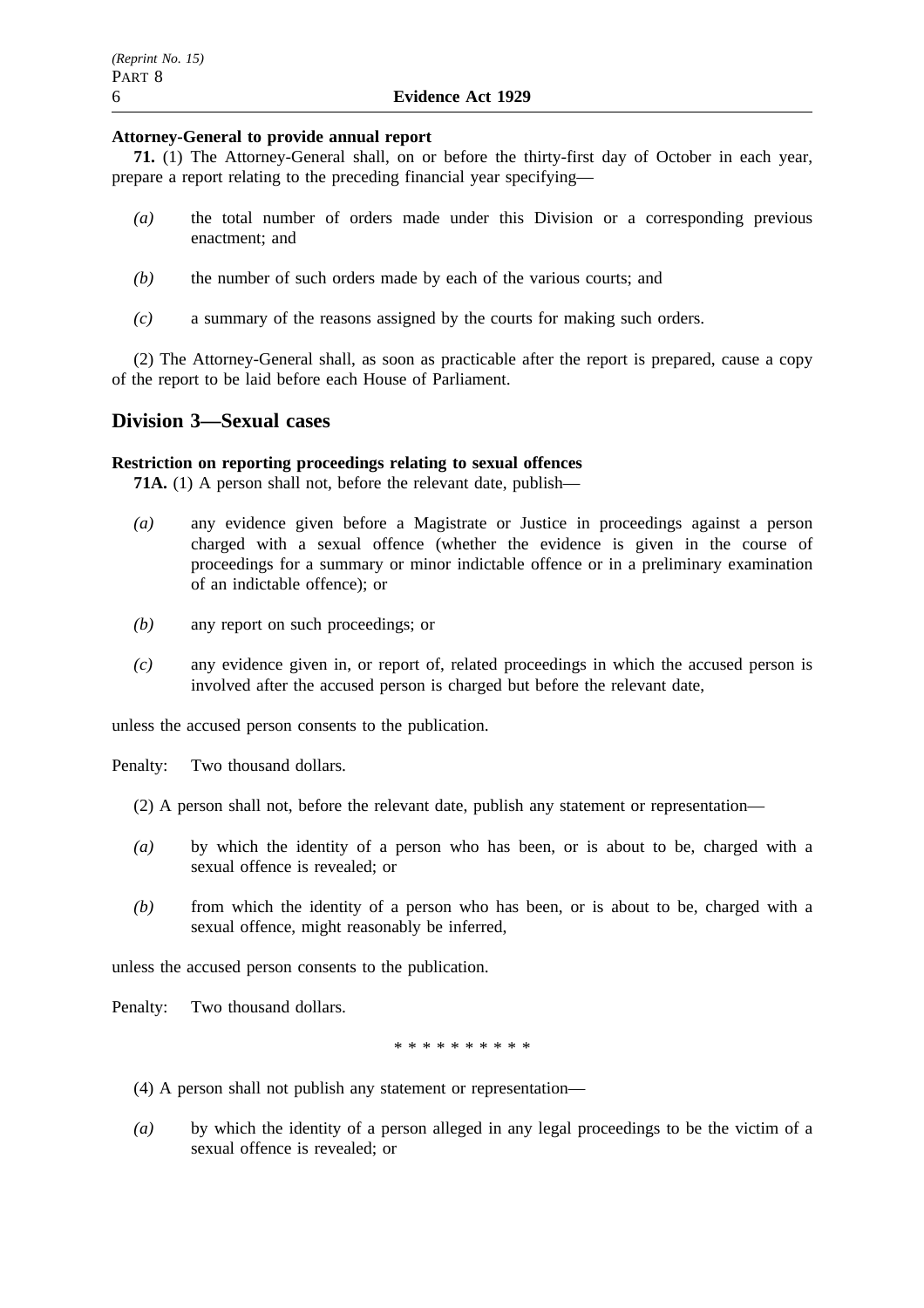*(b)* from which the identity of a person alleged in any legal proceedings to be the victim of a sexual offence might reasonably be inferred,

unless the judge authorises, or the alleged victim consents to, the publication (but no such authorisation or consent can be given where the alleged victim is a child).

Penalty: Two thousand dollars.

(5) In this section—

"**relevant date**" means—

- *(a)* in relation to a charge of a major indictable offence or a charge of a minor indictable offence for which the accused person has elected to be tried by a superior court—the date on which the accused person is committed for trial or sentence; or
- *(b)* in relation to a charge of any other minor indictable offence or a charge of a summary offence—the date on which a plea of guilty is entered by the accused person or the date on which the accused person is found guilty following a trial; or
- *(c)* in any case—the date on which the charge is dismissed or the proceedings lapse by reason of the death of the accused person, for want of prosecution, or for any other reason.

# **Division 4—Cases generally**

### **Publishers required to report result of certain proceedings**

**71B.** (1) Where—

- *(a)* a report of proceedings taken against a person for an offence is published;
- *(b)* the report identifies the person against whom the proceedings have been taken or contains information tending to identify that person;
- *(c)* the report is published before the result of the proceedings is known;
- *(d)* those proceedings do not result in conviction of the person to whom the report relates of the offence with which he was charged,

the person by whom the publication is made shall, as soon as practicable after the determination of the proceedings, publish a fair and accurate report of the result of the proceedings with reasonable prominence having regard to the prominence given to the earlier report.

(2) A person required under subsection (1) to publish a report of the result of proceedings may apply to the Supreme Court for directions in relation to the manner in which he should comply with that subsection.

Penalty: Two thousand dollars.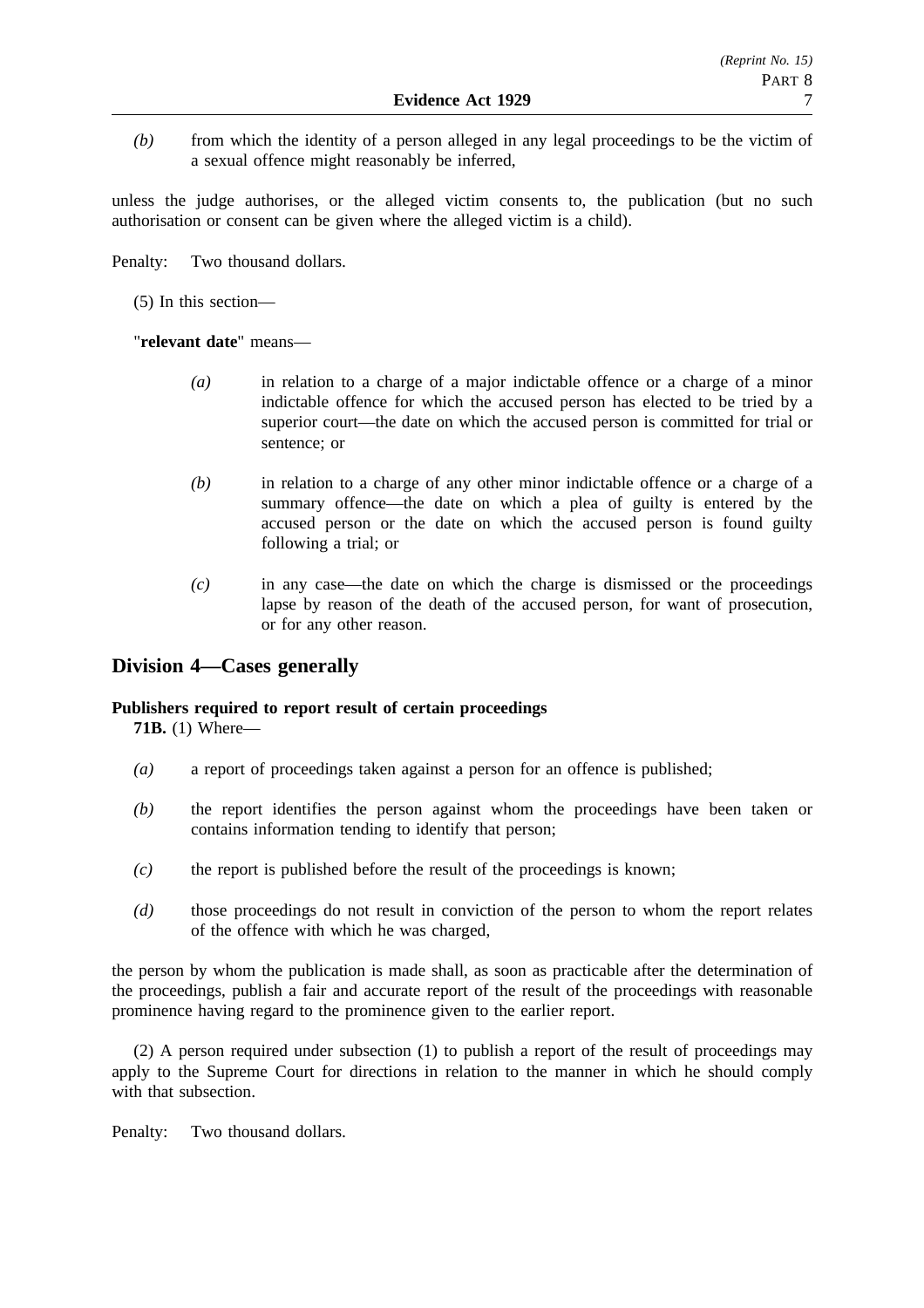(3) Where—

- *(a)* a report of proceedings taken against a person for an offence is published;
- *(b)* the report identifies the person against whom the proceedings have been taken or contains information tending to identify that person;
- *(c)* the report is published after the result of the proceedings is known;
- *(d)* those proceedings did not result in conviction of the person to whom the report relates of the offence with which he was charged,

the person by whom the publication is made shall include prominently in the report a statement of the result of the proceedings.

Penalty: Two thousand dollars.

(4) In this section—

"**proceedings**" includes, in relation to an offence, the laying of a charge of the offence.

### **Restriction on reporting of proceedings following acquittals**

**71C.** (1) Where an application has been made for the reservation of a question of law arising at the trial of a person who was tried on information and acquitted, a person must not publish any report, statement or representation in relation to the application or any consequent proceedings—

- *(a)* by which the identity of the acquitted person is revealed; or
- *(b)* from which the identity of the acquitted person might reasonably be inferred,

unless the acquitted person consents to the publication.

Penalty: Two thousand dollars.

(2) This section does not apply to the publication in printed or electronic form of material that—

- *(a)* consists solely or primarily of the reported judgements or decisions of a court or courts; or
- *(b)* is of a technical nature designed primarily for use by legal practitioners.

\*\*\*\*\*\*\*\*\*\*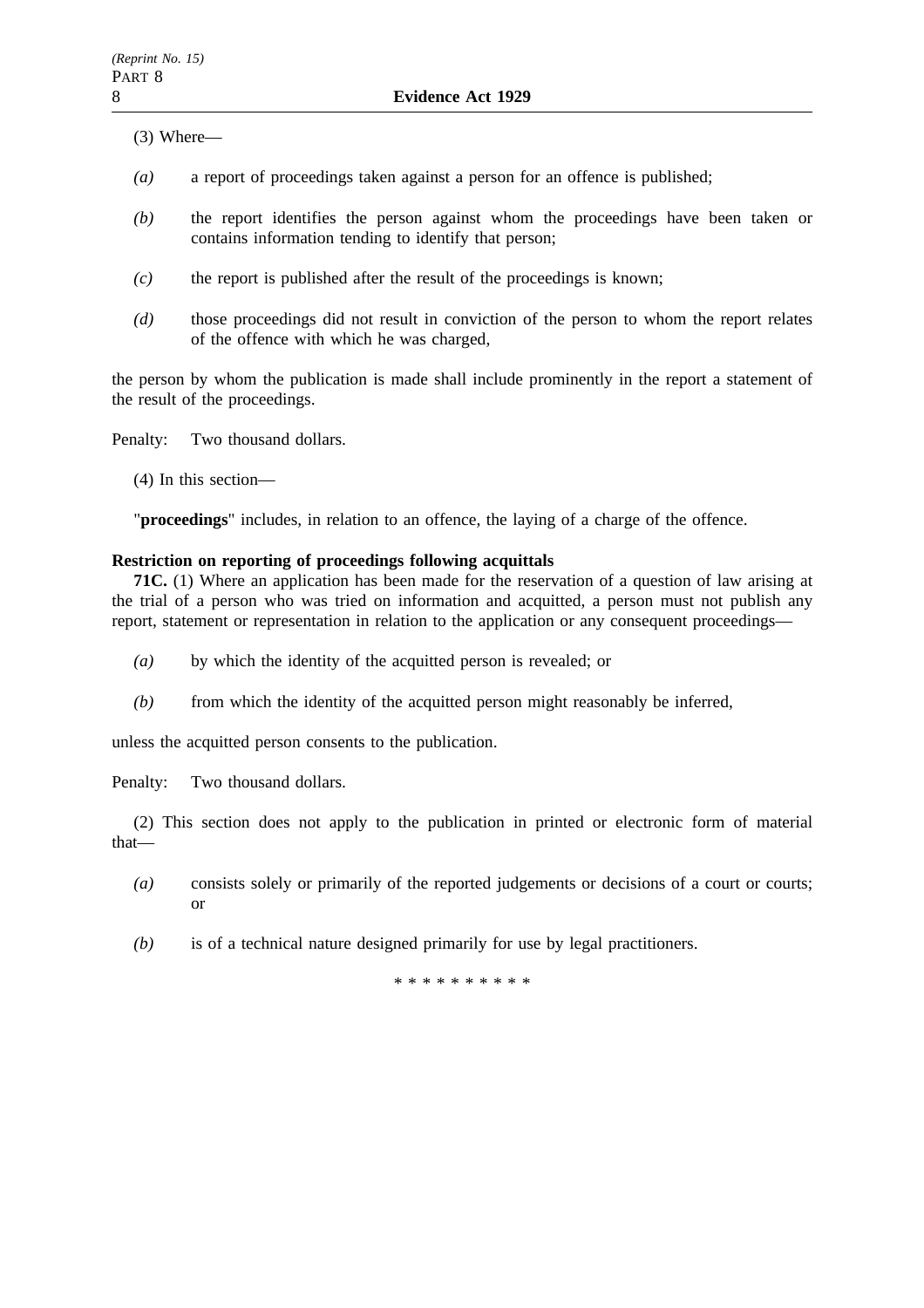# **Part 9—Miscellaneous**

### **Regulations**

**73.** The Governor may make such regulations as are necessary or expedient for the purposes of, or as are contemplated by, this Act.

\*\*\*\*\*\*\*\*\*\*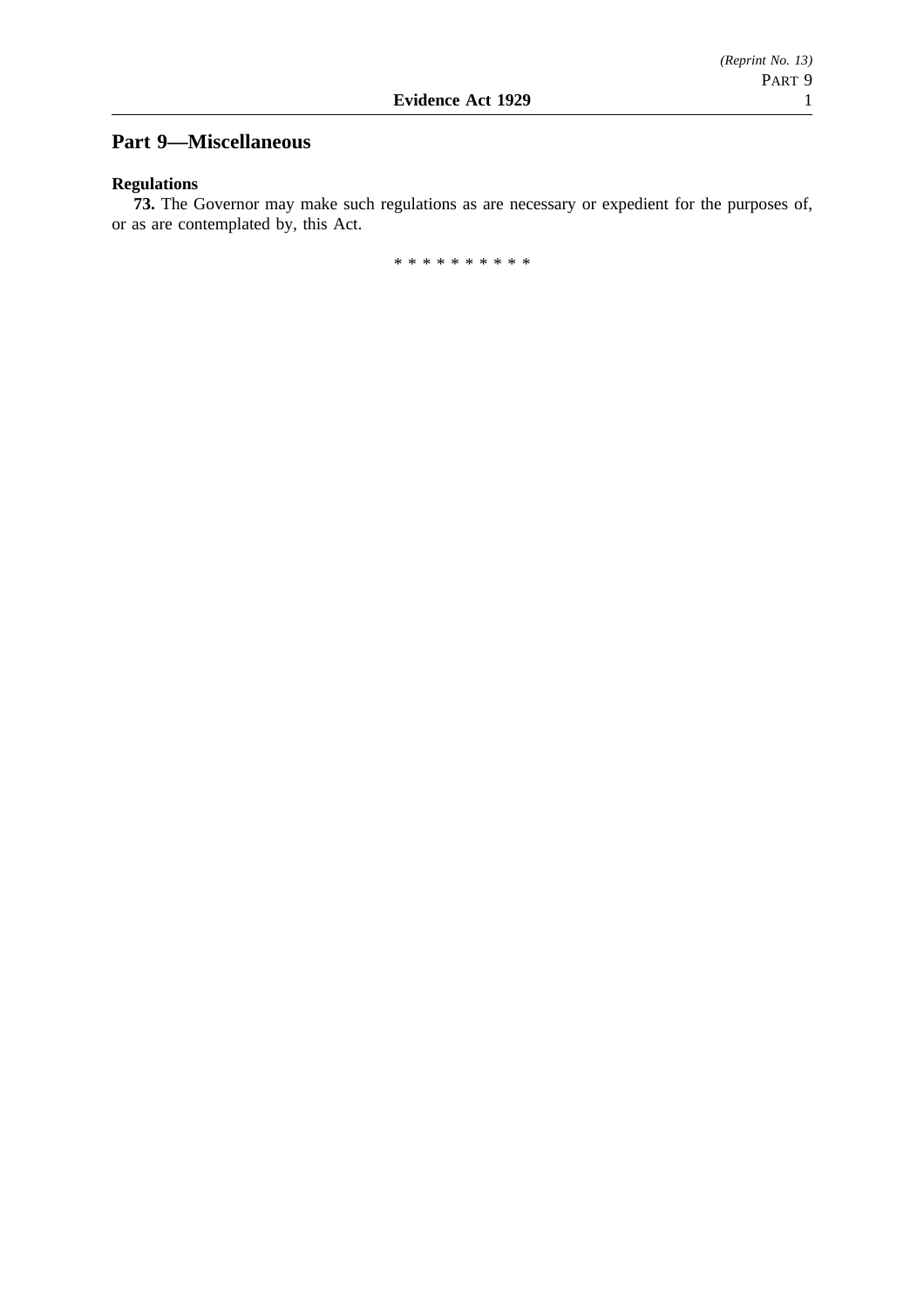| Number and Year          | Title of Act                                                   | Extent of Repeal           |
|--------------------------|----------------------------------------------------------------|----------------------------|
|                          |                                                                |                            |
| Imperial 6 $& 7$ Vic. c. | An Act for Improving the Law of Evidence                       | The whole as the same is   |
| 85 (adopted by           |                                                                | adopted and subsisting     |
| Ordinance 17 of 1846)    |                                                                | pursuant to Ordinance 17   |
| 3 of 1848                |                                                                | of 1846.                   |
|                          | Ordinance to Facilitate the Admission of the unsworn           | The whole.                 |
|                          | Testimony of the Aboriginal Inhabitants of South Australia and |                            |
| 4 of 1849                | the parts adjacent                                             |                            |
| 2 of 1852                | Ordinance to amend Ordinance 3 of 1848                         | The whole.                 |
| 24 of 1855-6             | An Act to amend the Law of Evidence                            | The whole.                 |
|                          | The Supreme Court Procedure Act 1855                           | Sections 16 to 21          |
| 13 of 1866-7             |                                                                | inclusive.                 |
|                          | An Act for amending the Law of Evidence and Practice on        | Sections 3 to 8 inclusive. |
| 3 of 1867                | Criminal trials                                                | Section 57.                |
| 10 of 1869-70            | Matrimonial Causes Act 1867                                    | The whole.                 |
| 9 of 1872                | Evidence Further Amendment Act 1869                            | The whole as unrepealed    |
|                          | An Act for Shortening and Explaining the Language used in      | by 1215 of 1915.           |
|                          | Acts of Parliament, and for other purposes                     | The whole.                 |
| 3 of 1873                |                                                                | Sections 377 and 378.      |
| 38 of 1876               | The Telegraphic Messages Act 1873                              | The whole.                 |
| 162 of 1879              | The Criminal Law Consolidation Act 1876                        | The whole.                 |
| 435 of 1888              | The Bankers Books Evidence Act 1879                            | The whole.                 |
| 1056 of 1911             | Evidence Further Amendment Act 1888                            | The whole.                 |
| 1287 of 1917             | The Oaths and Affirmations Act 1911                            | The whole.                 |
| 1669 of 1925             | <b>Evidence Publication Act 1917</b>                           |                            |
|                          | Evidence Amendment Act 1925                                    |                            |

# **Schedule 1—Acts repealed or amended**

\*\*\*\*\*\*\*\*\*\*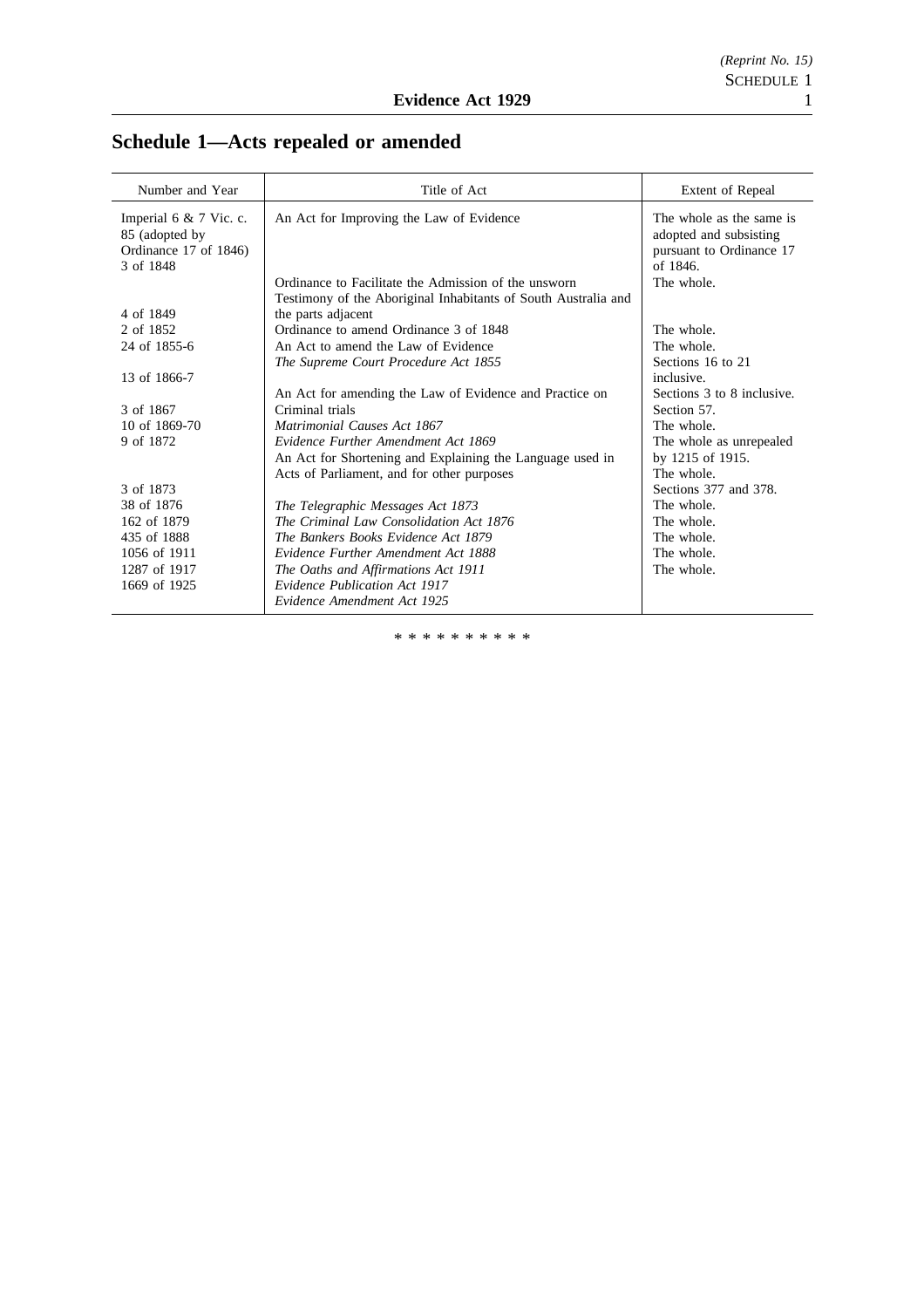# **Schedule 4—Affidavit about proof of identity of person convicted in another State or Territory**

South Australia

| [In the]               | Court]                                                                                                                                                                                                                                            |
|------------------------|---------------------------------------------------------------------------------------------------------------------------------------------------------------------------------------------------------------------------------------------------|
|                        |                                                                                                                                                                                                                                                   |
|                        | [or In the matter of a Complaint by $\dots \dots \dots \dots \dots \dots \dots \dots \dots \dots \dots \dots \dots \dots \dots \dots \dots \dots \dots$                                                                                           |
|                        |                                                                                                                                                                                                                                                   |
|                        | or as the case may be                                                                                                                                                                                                                             |
|                        |                                                                                                                                                                                                                                                   |
|                        |                                                                                                                                                                                                                                                   |
|                        | 1. I have examined the fingerprint card now produced and shown to me marked "A". The fingerprints on the said card<br>are identical with those on a fingerprint card portion of the records of the said Department, being the fingerprints of one |
| set out below, namely: | 2. According to the said records, which I believe to be accurate, the said<br>expansive to the said State [or Territory] of the offences                                                                                                          |
|                        | [Here insert description of offences, the Courts in which the convictions took place and the dates of the convictions]                                                                                                                            |
|                        | 3. From an examination of the said records I believe that the person referred to as having been convicted, in the                                                                                                                                 |

document(s) now shown to me and marked respectively "B" ["C", "D" etc], is identical with the person whose fingerprints are on the said card marked "A".

|                      | SWORN at $\ldots \ldots \ldots \ldots \ldots \ldots \ldots \ldots$ |
|----------------------|--------------------------------------------------------------------|
| this $\ldots$ day of |                                                                    |
| $19$                 |                                                                    |

Before me

............................................... A person having authority to take affidavits in the State [or Territory] in which the affidavit is sworn.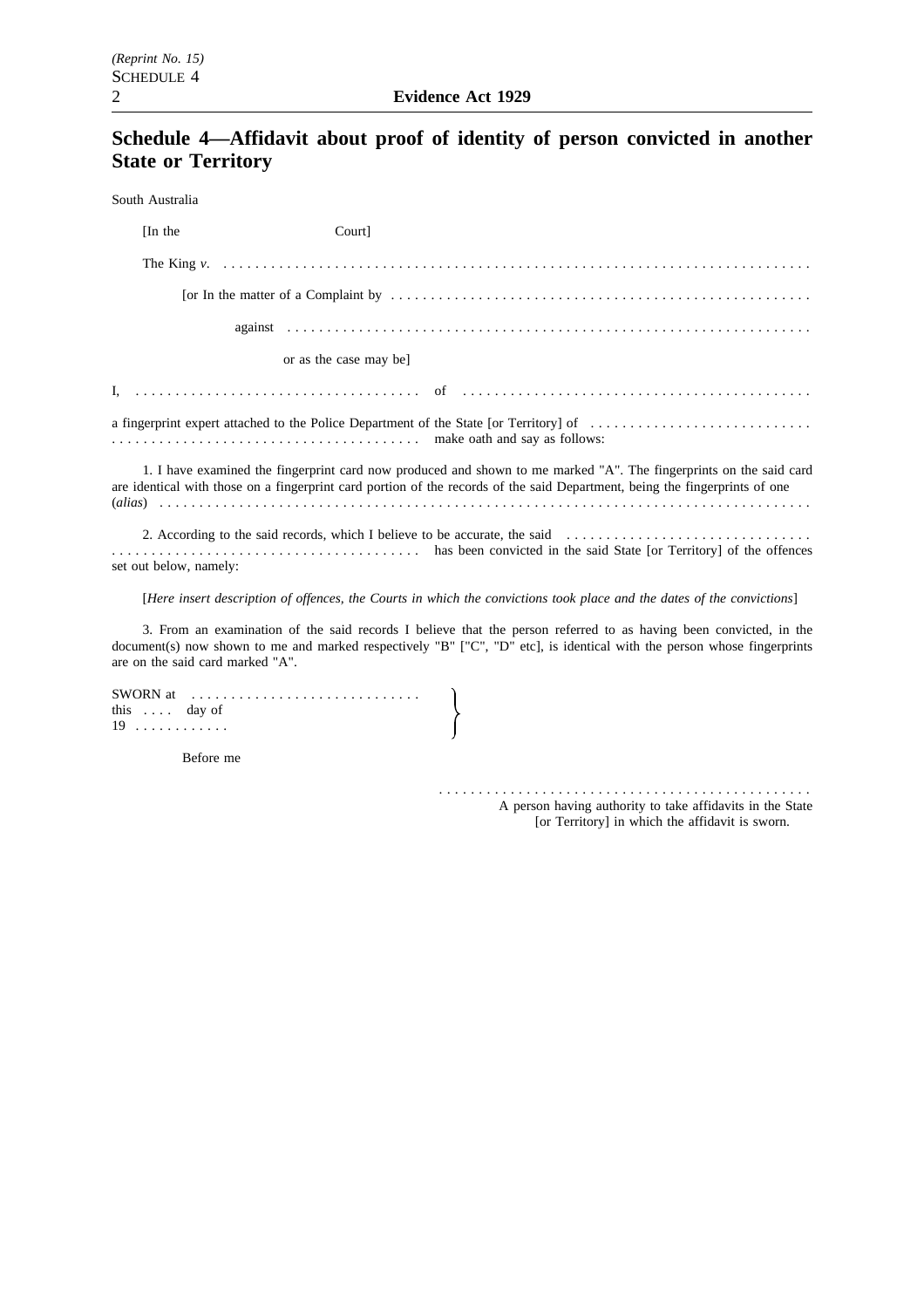### **APPENDIX 1**

#### **LEGISLATIVE HISTORY**

#### **Transitional Provisions**

(*Transitional provision from Evidence (Settlement Negotiations) Amendment Act 1996, s. 3*)

Application of amendment

3. The amendment made by this Act applies to proceedings commenced before or after the commencement of this Act, but does not affect any order made before the commencement of this Act.

#### **Legislative History**

- Legislative history prior to 3 February 1976 appears in marginal notes and footnotes included in the consolidation of  $\ddot{\phantom{1}}$ this Act contained in Volume 3 of The Public General Acts of South Australia 1837-1975 at page 790.
- Legislative history since 3 February 1976 (**entries in bold type indicate amendments incorporated since the last reprint**) is as follows:

| Section 2:                  | amended by 40, 1982, s. 3; omitted under <i>Legislation Revision and Publication</i><br>Act 2002 1.1.2003 |
|-----------------------------|-----------------------------------------------------------------------------------------------------------|
| Section 4:                  | definition of "bank" and "banker" repealed by 40, 1982, s. 4                                              |
|                             | definition of "banker's book" repealed by 40, 1982, s. 4                                                  |
|                             | definition of "child" inserted by $32$ , 1988, s. $3(a)$                                                  |
|                             | definition of "court" substituted by 56, 1984, s. 3(a)                                                    |
|                             | definition of "electric telegraph" amended by 9, 1979, s. 2                                               |
|                             | definition of "sexual offence" inserted by 84, 1976, s. 2; amended by 26, 1992, s.                        |
|                             | 7                                                                                                         |
|                             | definition of "sworn evidence" inserted by 18, 1999, s. 3                                                 |
|                             | definition of "telegraph station" amended by 9, 1979, s. 2                                                |
|                             | definition of "young child" inserted by 32, 1988, s. 3(b)                                                 |
| Section 6:                  | substituted by 56, 1984, s. $3(b)$                                                                        |
| Section $6(3)$ :            | substituted by 18, 1999, s. 4                                                                             |
| Section $6(4)$ :            | substituted by $33$ , $2002$ , s. 8                                                                       |
| Section 7:                  | substituted by 56, 1984, s. $3(b)$                                                                        |
| Section 8:                  | repealed by 56, 1984, s. 3(b)                                                                             |
| Section 9:                  | amended by 32, 1988, s. 4; substituted by 18, 1999, s. 5                                                  |
| Section 12:                 | substituted by 32, 1988, s. 5                                                                             |
| Section $12(1) - (3)$ :     | repealed by 18, 1999, s. 6                                                                                |
| Section 12A:                | inserted by 37, 1993, s. 3; substituted by 18, 1999, s. 7                                                 |
| Section 13:                 | repealed by 32, 1988, s. 5; inserted by 53, 1993, s. 3                                                    |
| Section $13(4)$ :           | amended by 18, 1999, s. 8                                                                                 |
| Section 14:                 | inserted by 107, 1986, s. 3                                                                               |
| Section $14(1a)$ :          | inserted by 18, 1999, s. 9                                                                                |
| Section 18:                 | amended by 47, 1983, s. 2(a)-(d); redesignated as s. 18(1) by 47, 1983, s. 2(e)                           |
| Section $18(1)$ :           | amended by 55, 1983, s. 3(a), (b); 44, 2003, s. 3(1) (Sched. 1)                                           |
| Section $18(1)$ III and IV: | repealed by 55, 1983, s. $3(c)$                                                                           |
| Section $18(2)$ and $(3)$ : | inserted by 47, 1983, s. 2(e); amended by 44, 2003, s. 3(1) (Sched. 1)                                    |
| Section 18A:                | inserted by 47, 1983, s. 3; substituted by 96, 1985, s. 3; 18, 1999, s. 10                                |
| Sections 19 and 20:         | repealed by 76, 1992, s. 5                                                                                |
| Section 21:                 | substituted by 55, 1983, s. 4                                                                             |
| Section $21(3a)$ :          | inserted by 37, 1993, s. 4                                                                                |
| Section $21(5)$ :           | substituted by 27, 1995, s. 13                                                                            |
| Section 23:                 | amended by 44, 2003, s. 3(1) (Sched. 1)                                                                   |
| Section 26:                 | amended by 59, 1994, Sched. 2                                                                             |
| Section 32:                 | repealed by 9, 1979, s. 3                                                                                 |
| Section 34A:                | substituted by 33, 2002, s. 9                                                                             |
| Section 34B:                | repealed by 18, 1999, s. 11                                                                               |
| Section $34C(1)$ :          | amended by 44, 2003, s. 3(1) (Sched. 1)                                                                   |
| Section $34C(1)$ contents   | amended and designated as s. $34C(1a)$ by 44, 2003, s. $3(1)$                                             |
| commencing "Provided that": | (Sched. 1)                                                                                                |
| Section 34CA:               | inserted by 32, 1988, s. 6                                                                                |
| Section 34I:                | inserted by 84, 1976, s. 3; amended by 47, 1983, s. 4; substituted by 90, 1984, s.<br>3                   |
| Section $34I(6a)$ :         | inserted by 18, 1999, s. 12                                                                               |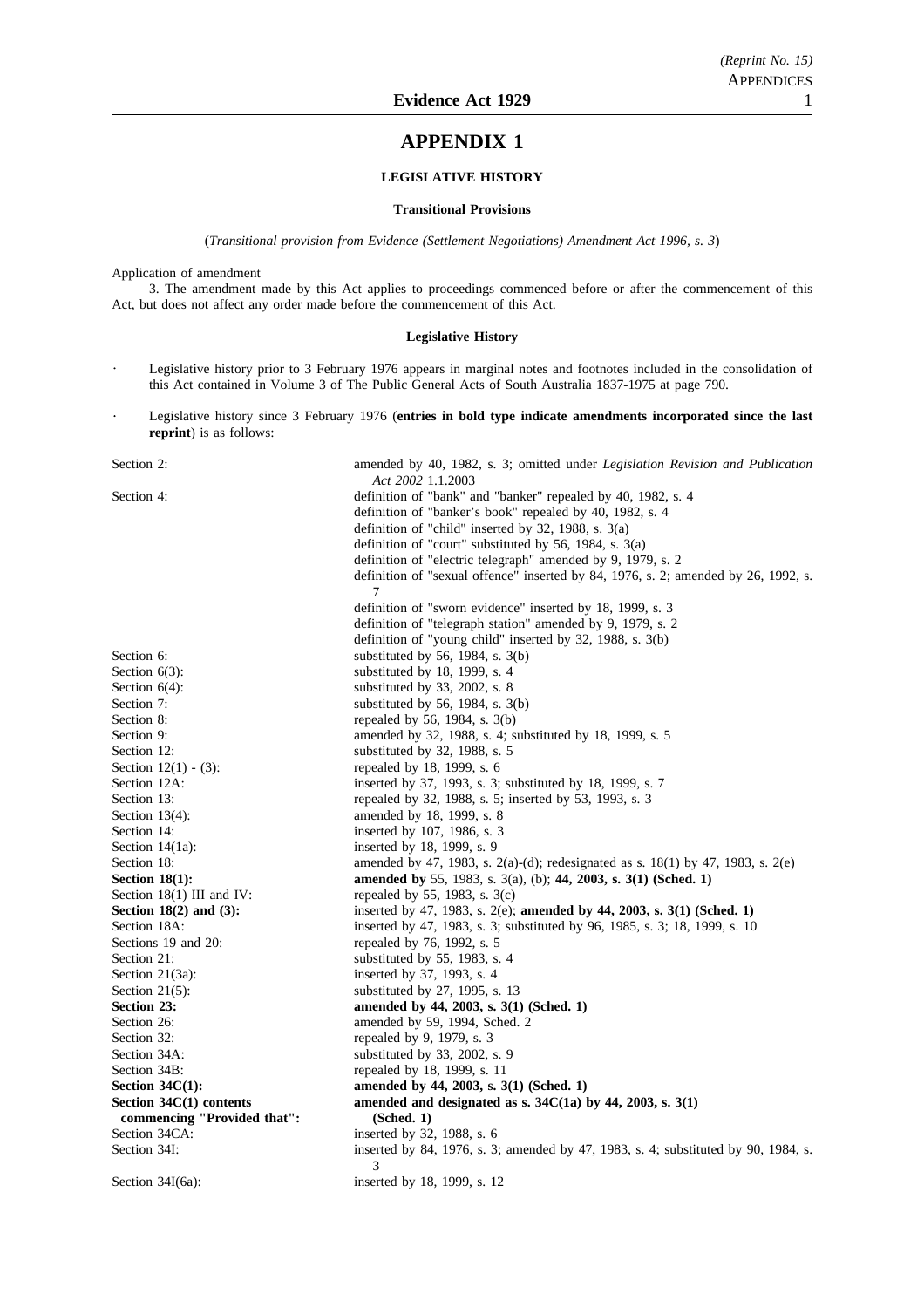Section 34K: inserted by 41, 1991, s. 3 Section  $42(1)$ : amended by 33, 2002, s. 10<br>Section  $45A(2)$ : amended by 9, 1979, s. 6 Section 45B(3): amended by 9, 1979, s. 7 Part 5 heading: amended by 40, 1982, s. 5 Sections 48A and 48B: repealed by 40, 1982, s. 6<br>Section 49(1):  $\frac{3.66}{2}$  amended by 40, 1982, s. 7 Section 50: **amended** by 40, 1982, s. 8 Section 55: amended by 18, 1999, s. 14<br>Section 56(1): amended by 44, 2003, s. 3( Section 59B(1):  $\qquad \qquad \text{amended by 9, 1979, s. 8}$ Section 59E(4): inserted by 37, 1993, s. 7<br>Section 59F(1): amended by 45, 1988, s. Section 59H: amended by 45, 1988, s. 6 Section 59J: inserted by 26, 1992, s. 8 Section 61: repealed by 9, 1979, s. 9 Section 65A: inserted by 32, 1988, s. 7 Section 67(1): amended by 18, 1999, s. 15 Section 67AB: inserted by 9, 1979, s. 11 Section 67B: inserted by 65, 1978, s. 2

Section 34J: inserted by 41, 1991, s. 3 Section 34J(2): substituted by 18, 1999, s. 13 Section 35: substituted by 72, 1990, s. 2 Section 35(2): definition of "legislative instrument" amended by 32, 2002, Sched. cl. 2 Section 37: amended by 9, 1979, s. 4; substituted by 72, 1990, s. 3<br>Section 37C: inserted by 9, 1979, s. 5 inserted by 9, 1979, s.  $5$ Section 41: **amended** by 59, 1994, Sched. 2 amended by 9, 1979, s.  $6$ Section 45C: inserted by 24, 1984, s. 2; substituted by 72, 1990, s. 4 Section 46: substituted by 40, 1982, s. 6 definition of "bank" paras. (b) and (c) repealed by 33, 1999, Sched. (item 21) Sections 47 and 48: substituted by 40, 1982, s. 6<br>Sections 48A and 48B: repealed by 40, 1982, s. 6 amended by 40, 1982, s.  $7(a)$ Section 49(1a): inserted by 40, 1982, s. 7(b); amended by 37, 1993, s. 5 Section 49(2): amended by 40, 1982, s. 7(c)<br>Section 49(3) - (9): inserted by 40, 1982, s. 7(d) inserted by 40, 1982, s.  $7(d)$ Section 51(1):<br>Section 52: substituted by 40, 1982, s. 9<br>repealed by 40, 1982, s. 10 repealed by 40, 1982, s. 10 **Section 56(1): amended by 44, 2003, s. 3(1) (Sched. 1)**<br>Section 56(2): **amended** by 49, 1991, Sched. 2 amended by 49, 1991, Sched. 2 Section 59: **amended** by 59, 1994, Sched. 2 Part 6B heading: substituted by 45, 1988, s. 2 Section 59D: substituted by 45, 1988, s. 3 Section 59D(1): definition of "authorised South Australian court" amended by 37, 1993, s. 6(a); paragraph (d) repealed by 37, 1993, s. 6(a) definition of "foreign court" amended by 37, 1993, s. 6(b) Section 59D(2): substituted by 72, 1990, s. 5 Section 59E: substituted by 45, 1988, s. 4 amended by 45, 1988, s. 5 Section 59F(5): amended by 45, 1988, s. 5; 72, 1990, s. 6(a) Section 59F(7): inserted by 72, 1990, s. 6(b) Part 6C comprising ss. 59IA - 59IP and headings inserted by 9, 1998, s. 3 Part 7 Division 1 heading: inserted by 17, 1999, s. 3(a) Part 7 Division 2 heading: inserted by 17, 1999, s. 3(b) Part 7 Division 3 heading: inserted by 17, 1999, s. 3(c) **Section 65: amended by 9, 1979, s. 10; amended and designated as subsections (1) and (2) by 44, 2003, s. 3(1) (Sched. 1)** Part 7 Division 4 heading: inserted by 17, 1999, s. 3(d) **Section 66(1): amended by** 57, 2000, s. 25; **44, 2003, s. 3(1)** (Sched. 1) **Section 66(3): amended by 44, 2003, s. 3(1) (Sched. 1)** Part 7 Division 5 heading: inserted by 17, 1999, s. 3(e)<br>Part 7 Division 6 heading: inserted by 17, 1999, s. 3(f) inserted by 17, 1999, s.  $3(f)$ Section 67AB(1): amended by 18, 1999, s. 16(a)<br>Section 67AB(2): amended by 18, 1999, s. 16(b) amended by 18, 1999, s. 16(b) Part 7 Division 7 heading: inserted by 17, 1999, s. 3(g) Part 7 Division 8 heading: inserted by 17, 1999, s. 3(h) Section 67C: inserted by 37, 1993, s. 8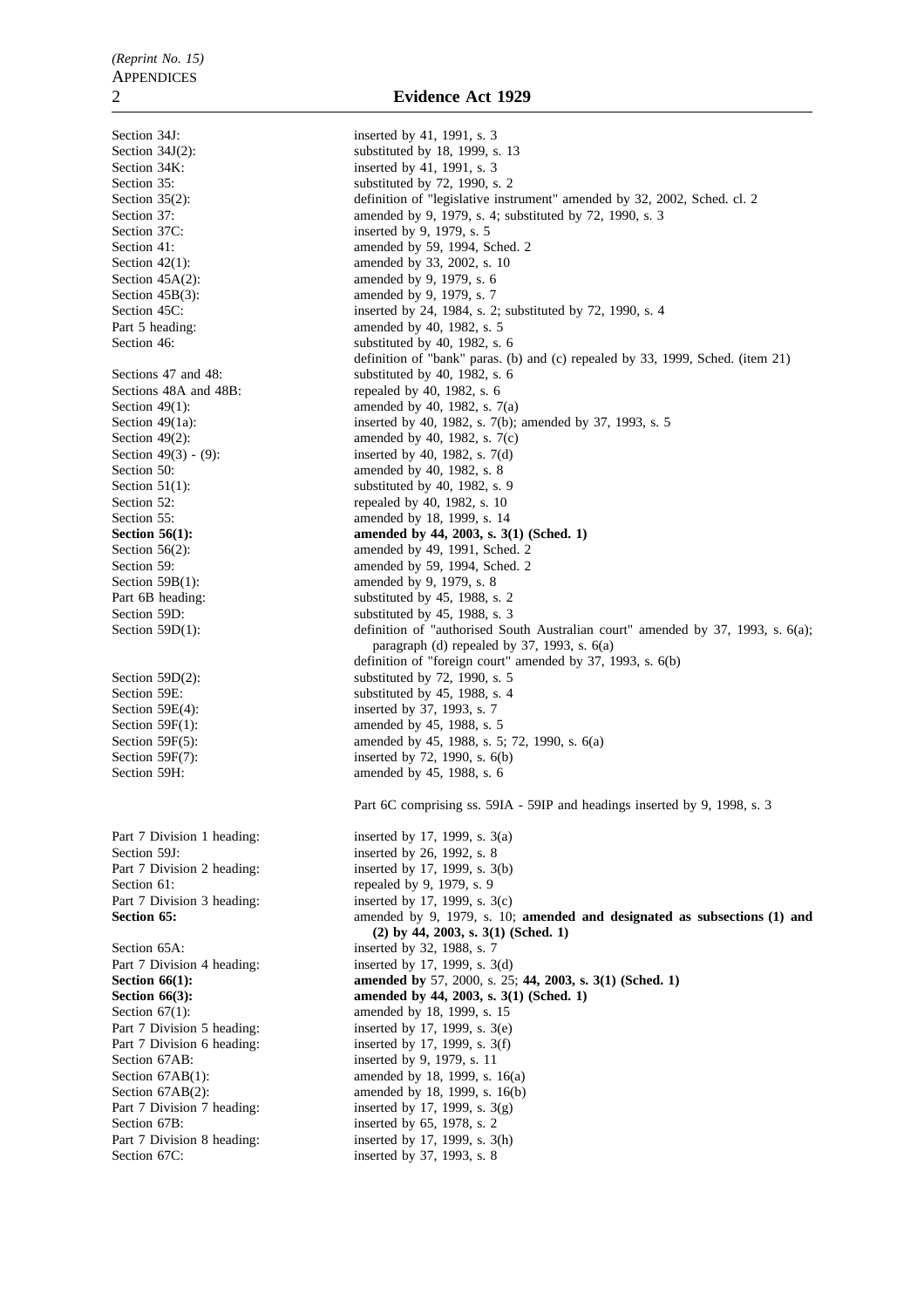**Evidence Act 1929** 

| Section $67C(2)$ :                                               | amended by 26, 1996, s. 2                                                                                                 |
|------------------------------------------------------------------|---------------------------------------------------------------------------------------------------------------------------|
|                                                                  | Division 9 of Part 7 comprising ss. 67D - 67F and heading inserted by 17, 1999,<br>s.4                                    |
| Part 8 Division 1 heading:                                       | inserted by 107, 1984, s. 2                                                                                               |
| Section 68:                                                      | substituted by $47$ , 1983, s. 5                                                                                          |
|                                                                  | definition of "court of summary jurisdiction" inserted by 107, 1984, s. 3(a)                                              |
|                                                                  | definition of "interim suppression order" inserted by 107, 1984, s. 3(b)                                                  |
|                                                                  | definition of "news media" inserted by 43, 1989, s. 3(a); substituted by 18, 1999,<br>s. $17(a)$                          |
|                                                                  | definition of "newspaper" inserted by 18, 1999, s. $17(a)$                                                                |
|                                                                  | definition of "primary court" inserted by 107, 1984, s. 3(b)                                                              |
|                                                                  | definition of "publish" inserted by 18, 1999, s. 17(b)                                                                    |
|                                                                  | definition of "suppression order" inserted by 107, 1984, s. 3(b); substituted by                                          |
|                                                                  | 43, 1989, s. 3(b)                                                                                                         |
| Part 8 Division 2 heading:                                       | inserted by 107, 1984, s. 4                                                                                               |
| Section 69:                                                      | substituted by 9, 1979, s. 12; 107, 1984, s. 4                                                                            |
| Section $69(1a)$ :                                               | inserted by 32, 1988, s. 8                                                                                                |
| Section 69A:                                                     | inserted by 107, 1984, s. 4; substituted by 43, 1989, s. 4                                                                |
| Section $69A(1)$ :                                               | amended by 72, 1990, s. 7; 18, 1999, s. 18                                                                                |
| Section 69B:                                                     | inserted by 107, 1984, s. 4                                                                                               |
| Section $69B(1)$ :                                               | amended by 43, 1989, s. 5(a)                                                                                              |
| Section $69B(3)$ :                                               | amended by 43, 1989, s. 5(b), (c)                                                                                         |
| Section 70:                                                      | substituted by 107, 1984, s. 4                                                                                            |
| Section 71:                                                      | amended by 9, 1979, s. 13; 40, 1982, s. 11; substituted by 107, 1984, s. 4                                                |
| Part 8 Division 3 heading:                                       | inserted by 107, 1984, s. 5                                                                                               |
| Section 71A:                                                     | inserted by 84, 1976, s. 4                                                                                                |
| Section $71A(1)$ :                                               | amended by 40, 1982, s. 12; 37, 1993, s. 9; 59, 1997, s. 6(a); 18, 1999, s. 19(a)                                         |
| Section $71A(2)$ :                                               | amended by 40, 1982, s. 12; 18, 1999, s. 19(b)                                                                            |
| Section $71A(3)$ :                                               | amended by 40, 1982, s. 12; repealed by 107, 1984, s. 6(a)                                                                |
| Section $71A(4)$ :                                               | amended by 40, 1982, s. 12; 32, 1988, s. 9; 18, 1999, s. 19(c)                                                            |
| Section $71A(5)$ :                                               | definition of "acquittal" repealed by 107, 1984, s. 6(b)                                                                  |
|                                                                  | definition of "newspaper" repealed by 18, 1999, s. 19(d)                                                                  |
|                                                                  | definition of "relevant date" substituted by 59, 1997, s. 6(b)                                                            |
| Part 8 Division 4 heading:                                       | inserted by 107, 1984, s. 7                                                                                               |
| Section 71B:                                                     | inserted by 107, 1984, s. 7                                                                                               |
| Section $71B(1)$ :                                               | amended by 18, 1999, s. 20(a)                                                                                             |
| Section $71B(3)$ :                                               | amended by 18, 1999, s. 20(b)                                                                                             |
| Section 71C:                                                     | inserted by 37, 1993, s. 10                                                                                               |
| Section $71C(1)$ :                                               | amended by 18, 1999, s. 21(a)                                                                                             |
| Section $71C(2)$ :                                               | substituted by 18, 1999, s. 21(b)                                                                                         |
|                                                                  | Division 5 of Part 8 comprising s. 72 and heading amended by 107, 1984, s. 8;<br>repealed by 44, 2003, s. 3(1) (Sched. 1) |
|                                                                  | Part 9 comprising s. 73 and heading inserted by 72, 1990, s. 8                                                            |
| Schedule 1 heading:<br><b>Schedule 4 heading:</b><br>Schedule 3: | substituted by 44, 2003, s. 3(1) (Sched. 1)<br>substituted by 44, 2003, s. 3(1) (Sched. 1)<br>repealed by 55, 1983, s. 5  |